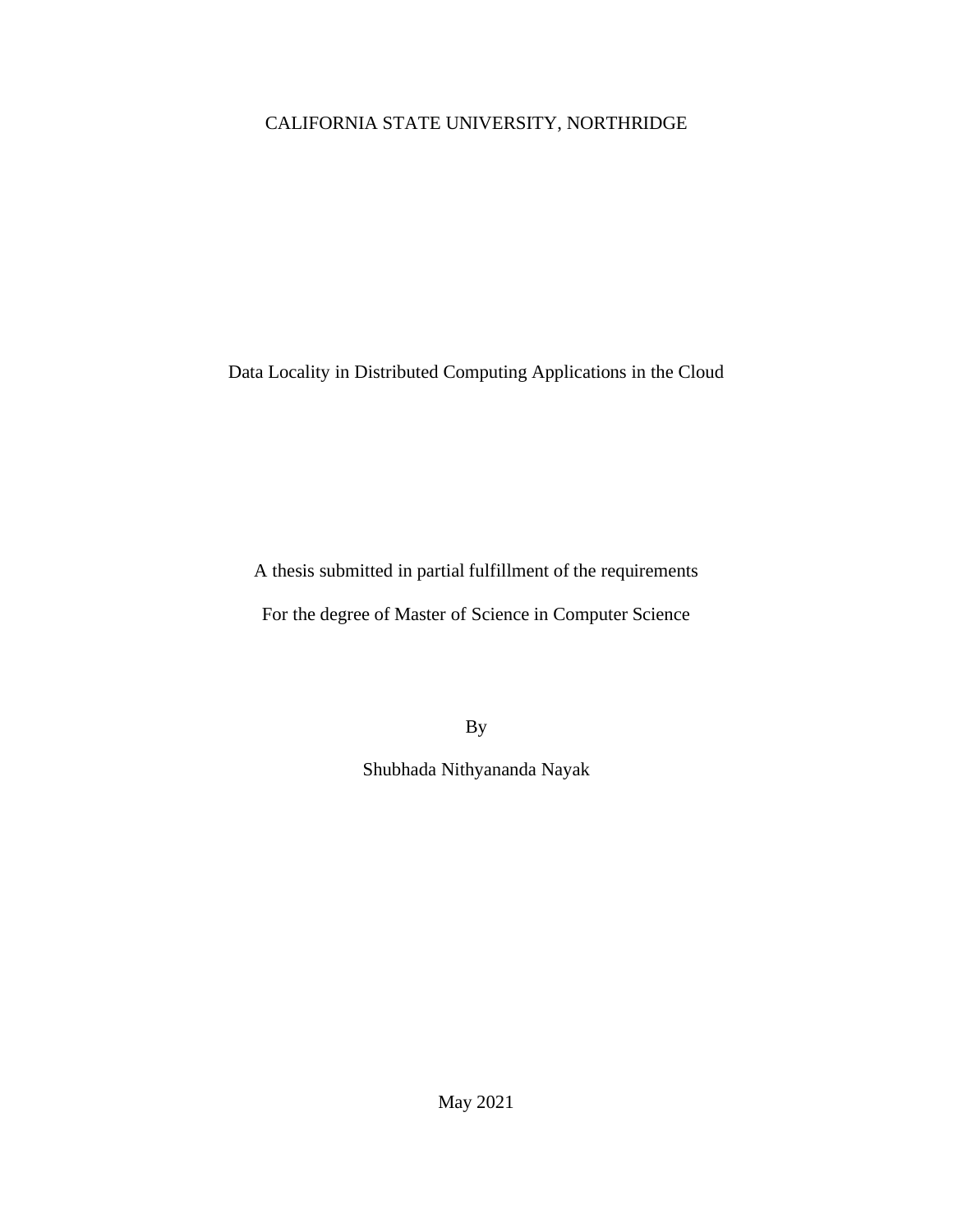<span id="page-1-0"></span>The thesis of Shubhada Nithyananda Nayak is approved:

Dr. Robert D McIlhenny Date

Dr. John Noga Date

Dr. Mahdi Ebrahimi, Chair Date

California State University, Northridge

ii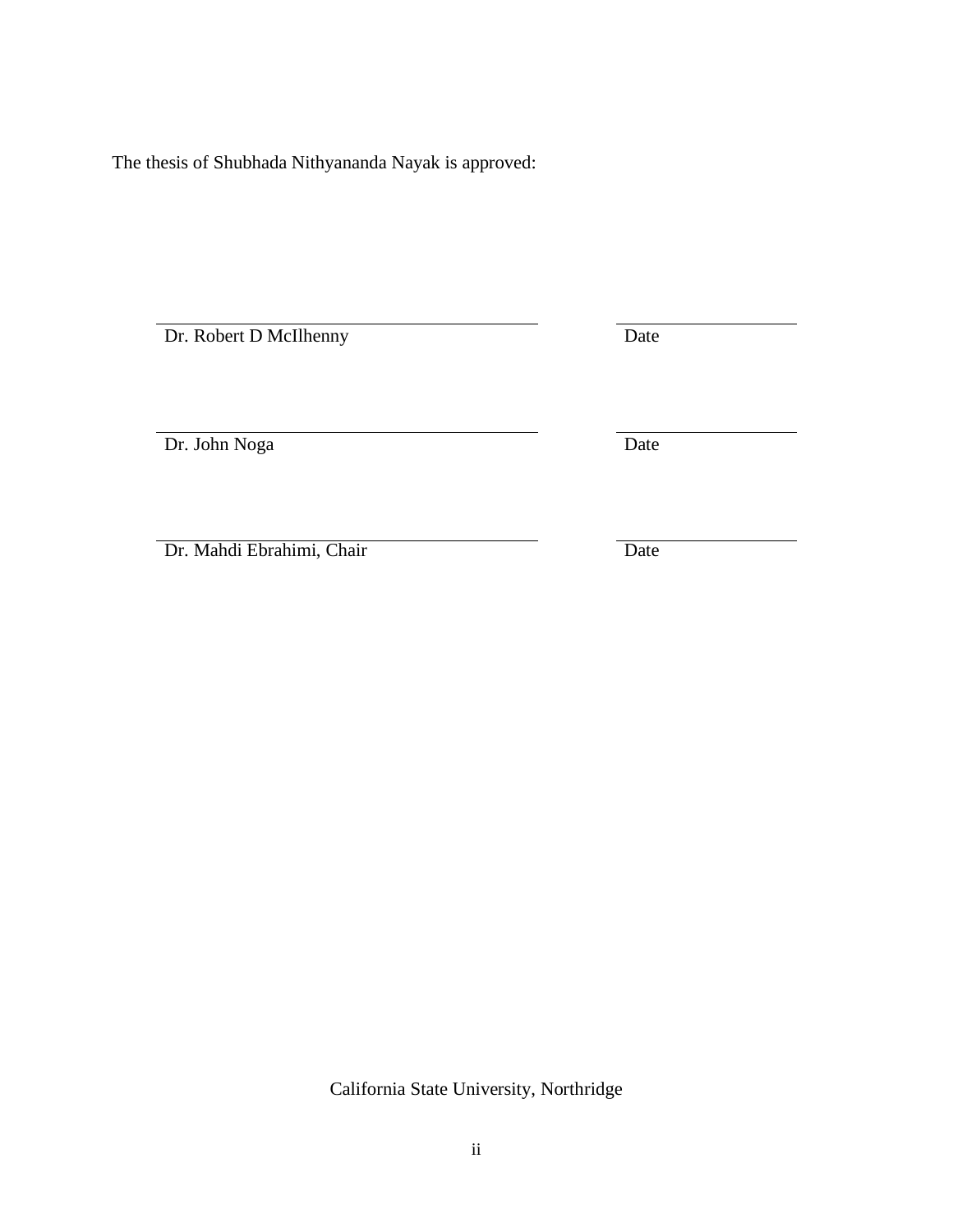#### Acknowledgment

<span id="page-2-0"></span>I would like to express my profound gratitude to my advisor and chair, Dr. Mahdi Ebrahimi, for his continued motivation and guidance. Thank you for your support, feedback, and valuable input throughout this thesis project.

I would also like to extend warm thanks to my thesis committee members Dr. Robert Mcllhenny and Dr. John Noga, for their support during this thesis project.

I am indebted to my family for having given me this opportunity to pursue higher education in the United States. I credit this thesis to my mother, Mrs. Nayana Nayak, for her unconditional love and encouragement. I am forever grateful to my sister and her family for placing their faith in my abilities and for their constant support in my difficult times. This would not have been possible without the support of my fiancé; thank you for empowering me to achieve the best.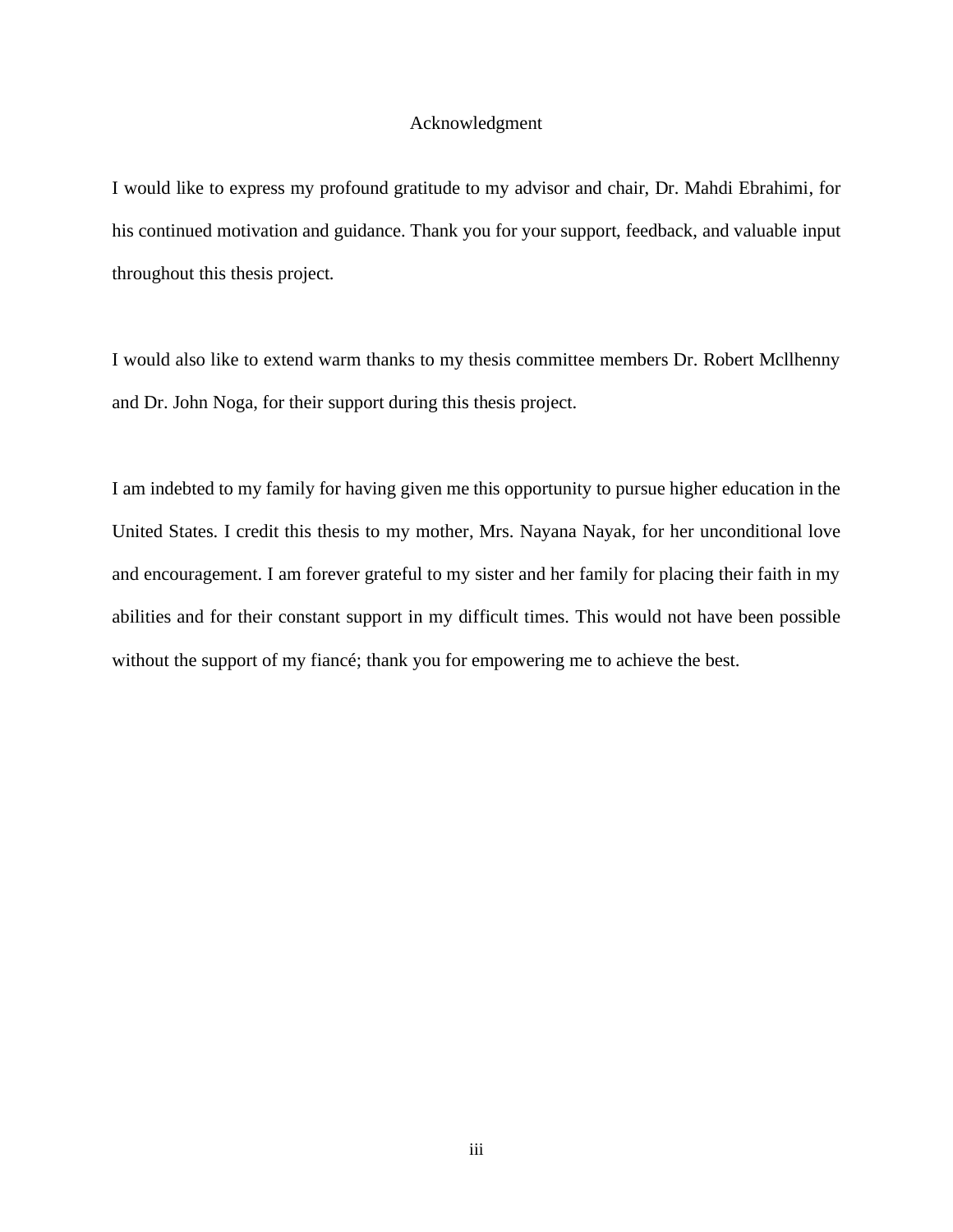| 1.     |
|--------|
| 1.1.   |
| 1.1.1. |
| 1.1.2. |
| 1.1.3. |
| 1.1.4. |
| 1.2.   |
| 1.2.1. |
| 1.2.2. |
| 2.     |
| 2.1.   |
| 2.2.   |
| 2.3.   |
| 2.4.   |
| 3.     |
| 3.1.   |

# Table of Contents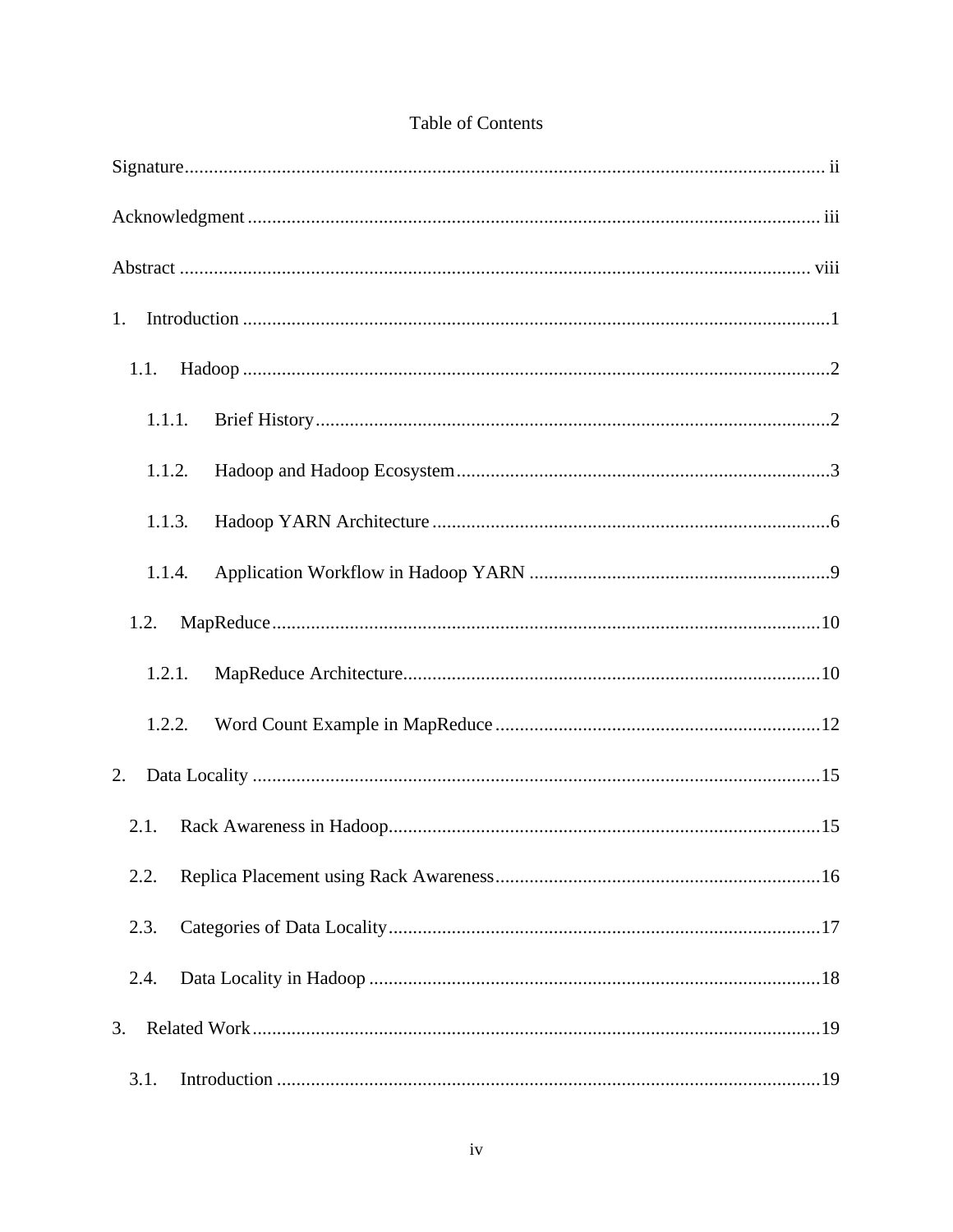| 3.2. |  |
|------|--|
| 3.3. |  |
| 3.4. |  |
| 4.   |  |
| 5.   |  |
| 5.1. |  |
| 5.2. |  |
| 5.3. |  |
| 5.4. |  |
| 5.5. |  |
| 6.   |  |
| 7.   |  |
| 8.   |  |
|      |  |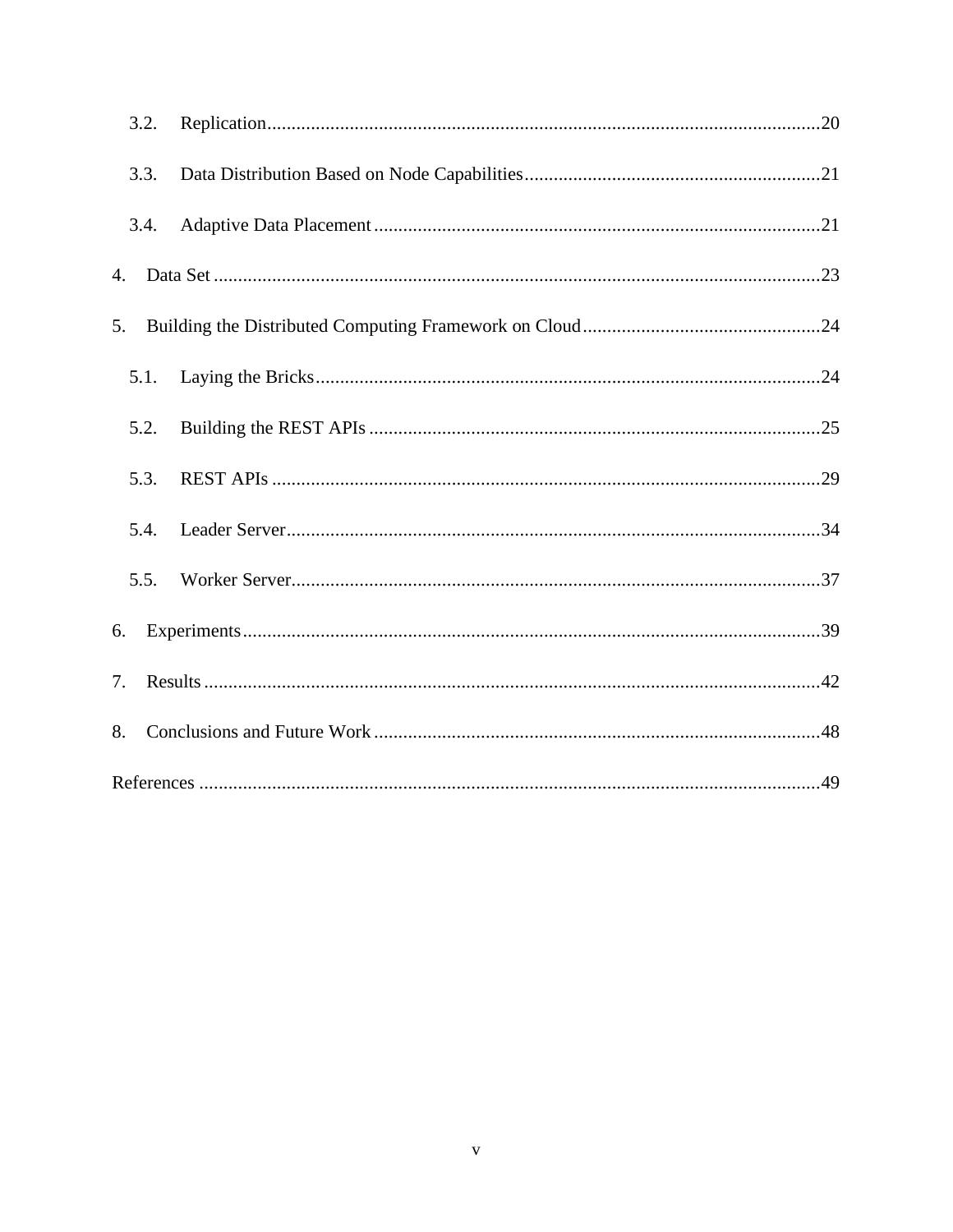# List of Tables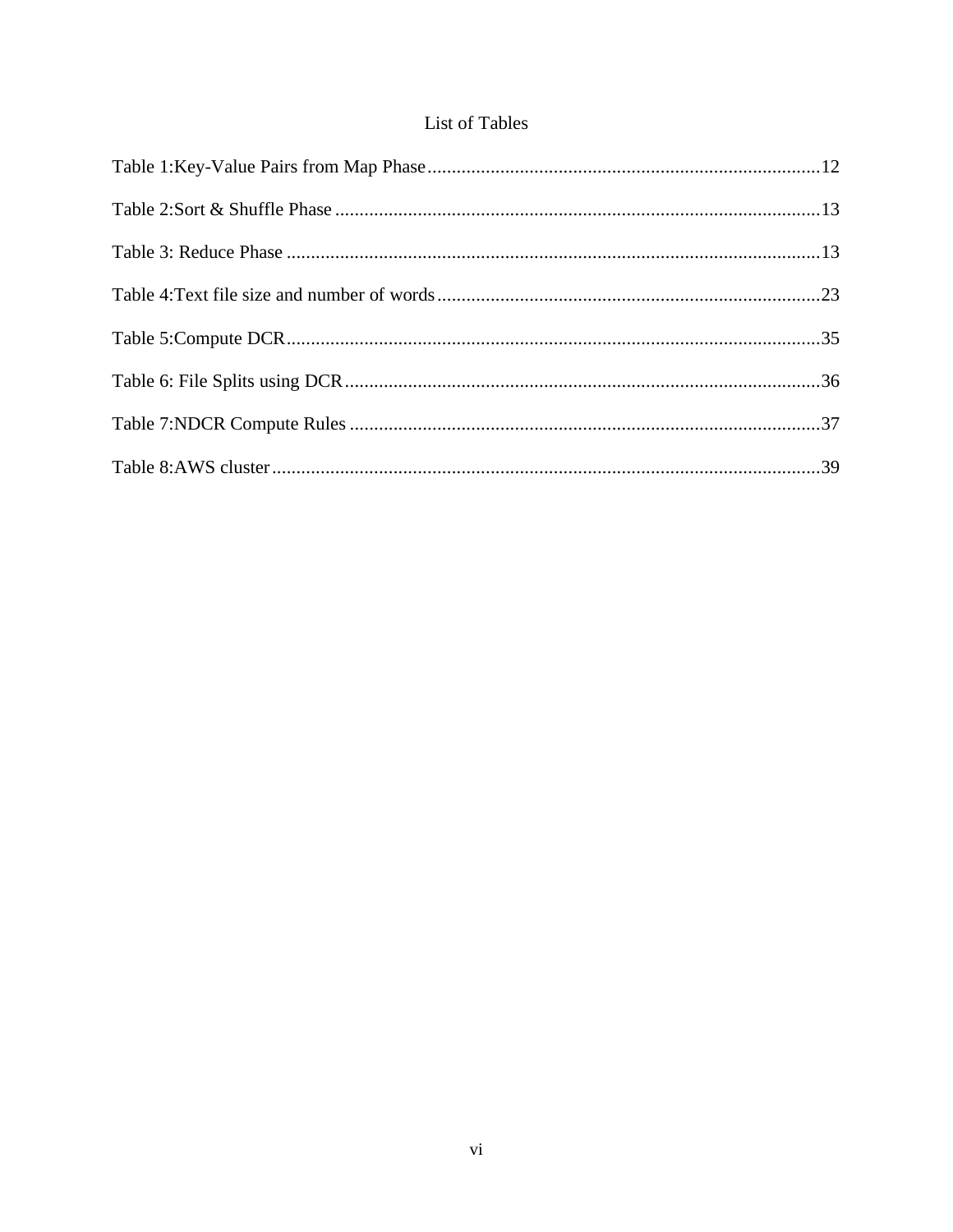# List of Figures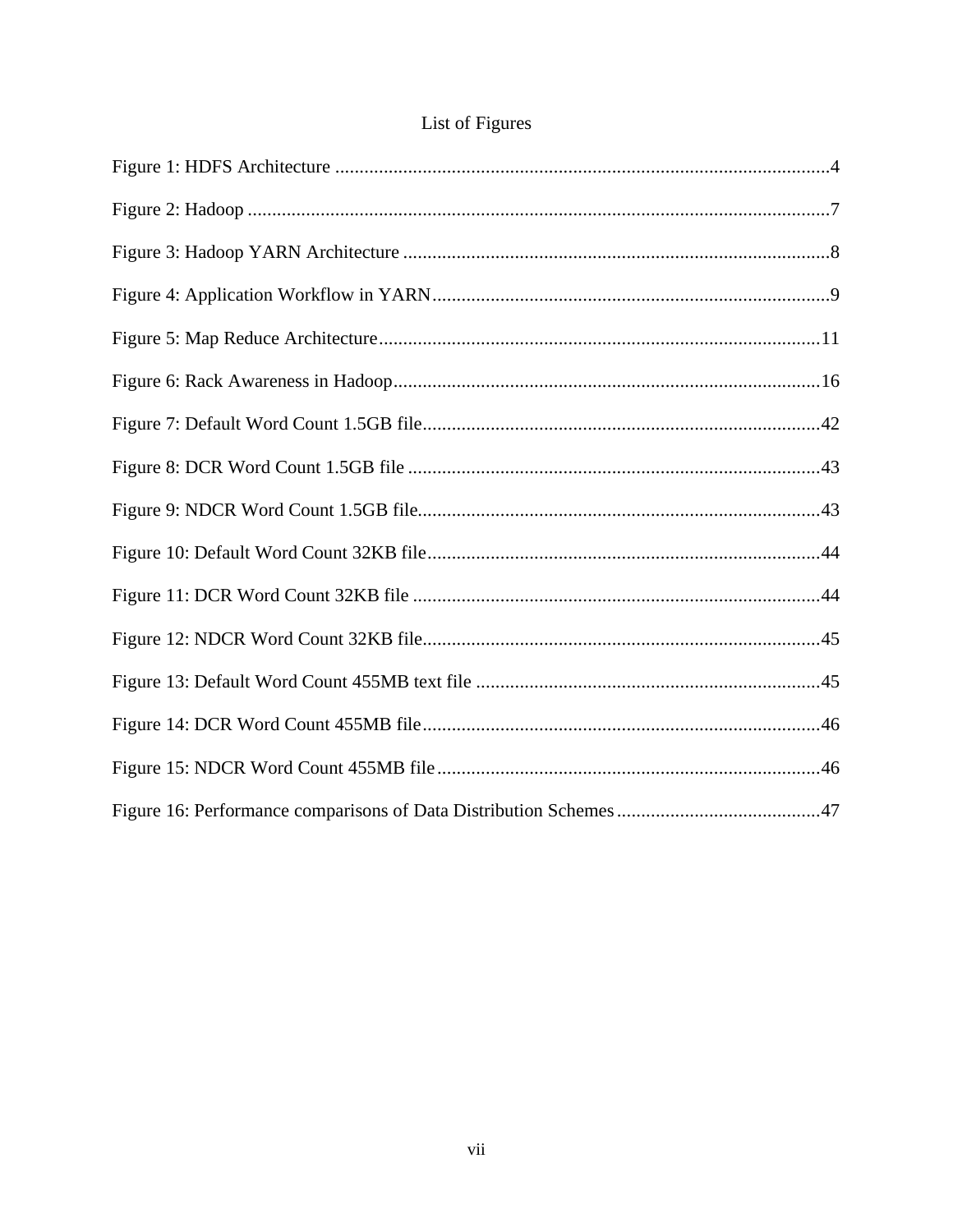#### Abstract

#### <span id="page-7-0"></span>Data Locality in Distributed Computing Applications in the Cloud

By

Shubhada Nithyananda Nayak

Master of Science in Computer Science

The data processing in data-intensive applications has become increasingly complex. Data placement in a distributed computing environment is critical as it is the primary factor for determining tasks' performance and scheduling. A job is divided into multiple smaller tasks in a distributed computing system and run in various nodes in a large-scale cluster. The data placement strategies from a homogeneous cluster can hinder the performance in a heterogenous cluster by increasing the overhead of data transfer of unprocessed data from slow nodes to fast nodes. In a distributed computing environment, the emphasis is on the programming model and the distributed file system. Data movement is expensive than compute movement; the goal is to move the task closer to the data. This thesis explores data locality based on the capabilities of computation nodes and how this can be dynamically improved based on the load status and studies behavior on pushing data locality to stages as far as reduce. The distributed computing framework is simulated on AWS cloud with Leader and worker nodes performing word count operations on files of varying sizes based on their data computation ratios computed off their computing capabilities calibrated using matrix multiplication and dynamically improving them ratios based on CPU and memory usage statistics. The results show enhanced computation times and thus a novel way to achieve data locality in heterogeneous computing systems.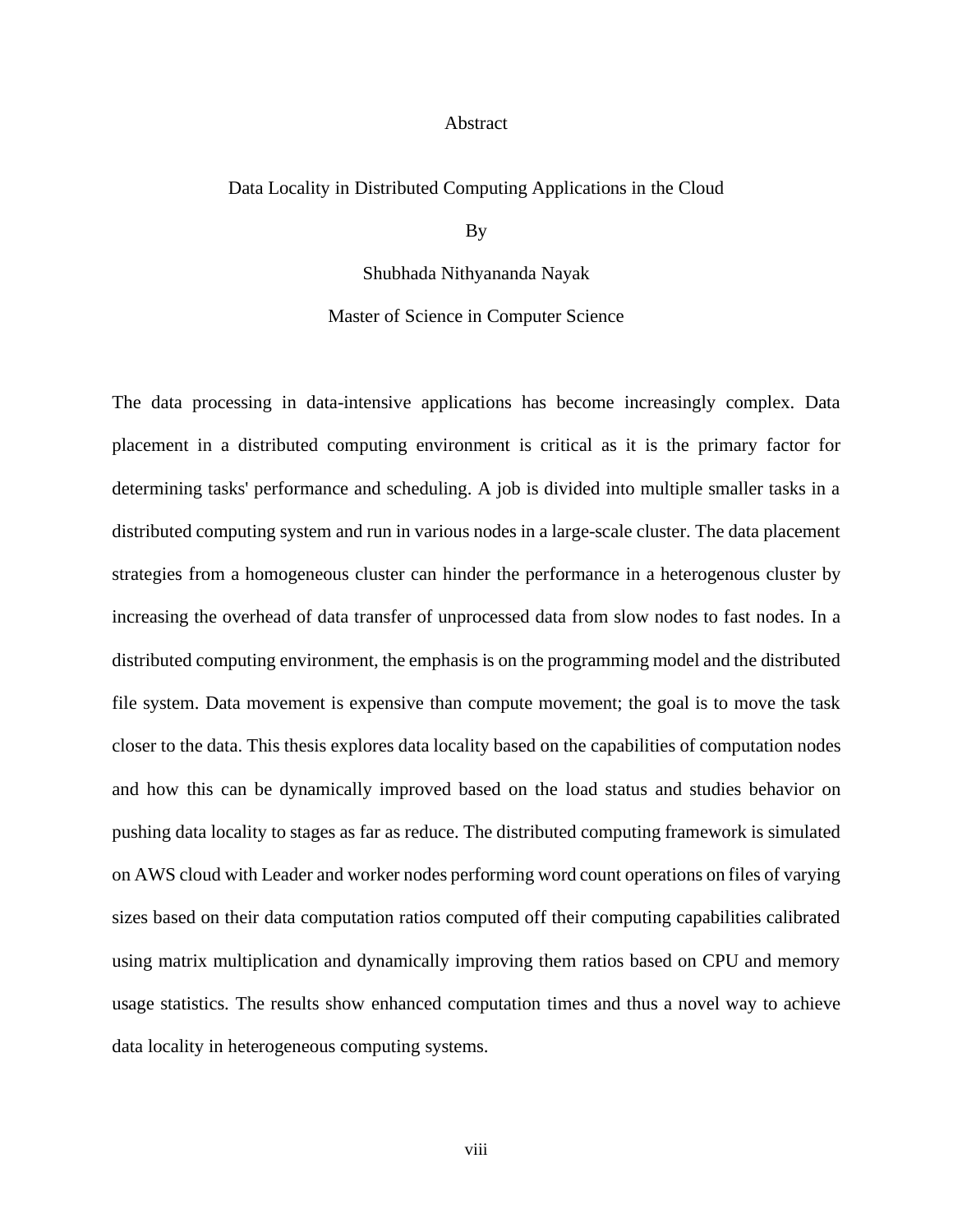## **1. Introduction**

<span id="page-8-0"></span>With the evolution of technology, distributed systems are becoming very ubiquitous. In its simplest definition, a distributed computer system is a group of computing machines working together to achieve a single task and appear as a single machine to the end-user. It is becoming very complicated in data to measure the total volume of data stored electronically. There are various streaming data sources such as social networking websites, e-commerce user traffic, data archive stores, etc. Most importantly, these digital streams are growing rapidly as data becomes a crucial tool to add value to the business. The trend is for this data footprint to grow as more machines in the computing space will generate even more essential data. System logs, sensor data, retail transactions, user behavior, contribute to the growing mountain of data. As the volume of data available to access for the public is increasing, the goal is not merely to manage private data but also to develop the tools and technology to extract and analyze value from publicly available data resources. No matter how great the computing algorithms are, they can be easily defeated by the volume of data it has to process.

The elephant in the room is although the storage capacities have spiraled, the disk access speed, which is the speed at which data can be read from the disk, has not increased. This means long wait times to read all the data from the drive and even slower writes to the disk; all this is when we consider a single disk for the operation. What if there were multiple disks? This would reduce the read-write times. If numerous disks were storing a portion of the data, working in parallel, we could read and write in under a few minutes.

When we think of parallel operations, of the many problems, the first to arise is fault tolerance. As many hardware pieces begin to operate together, the chances of one or a few failing steadily increase. A solution to avoid this is replication; redundant copies of data are maintained by the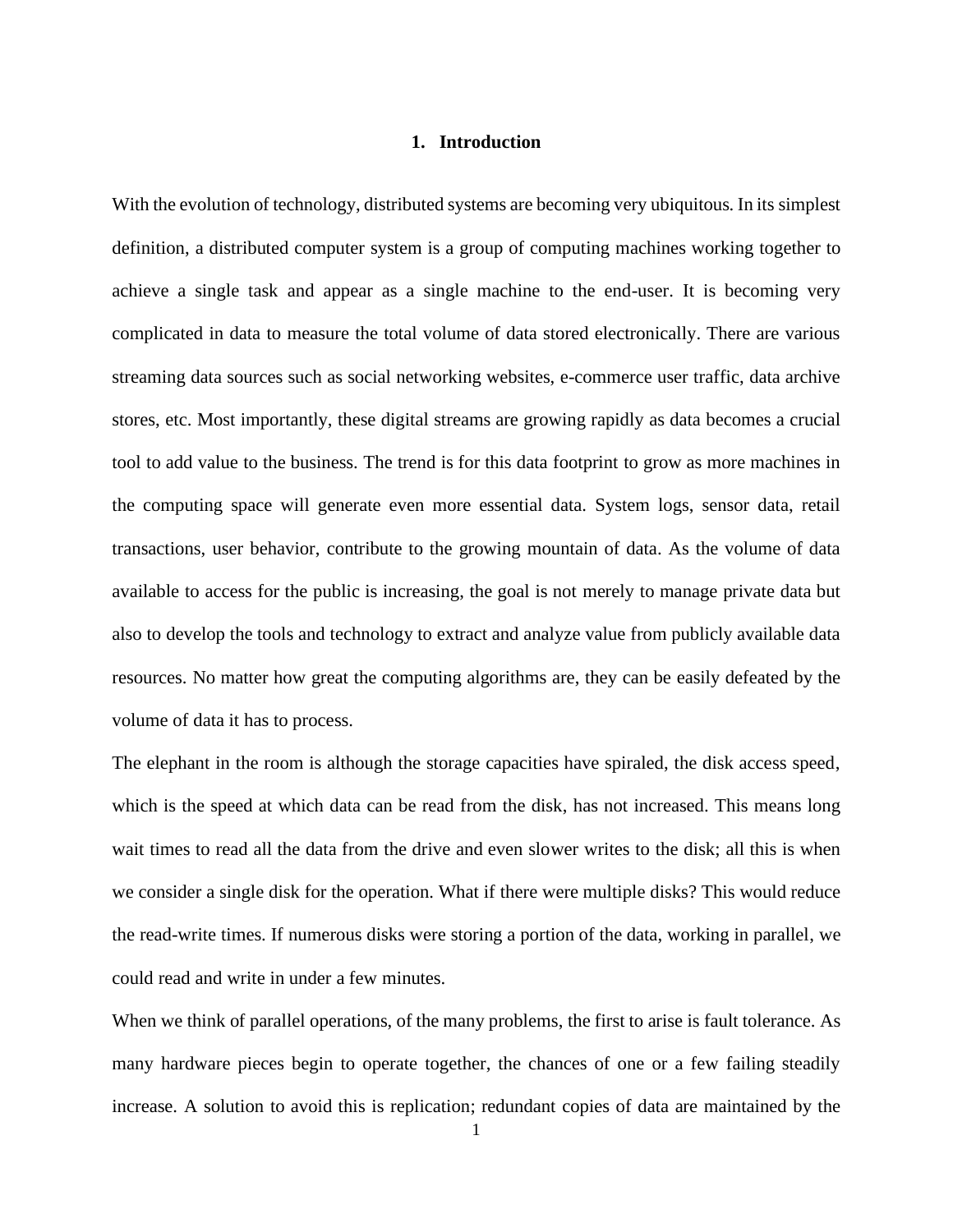system. In the event of a hardware failure, there is a copy readily available. The second problem demanding attention is how to combine the data; a data read from one disk may need to be combined with data from several hundred disks. This involves data transfer between the computing nodes, which may prove to be a bottleneck, thereby bringing down the performance and increasing the computing times. MapReduce provides a programming model that simplifies and abstracts the problem of read-write and reforms it into computation over a set of keys and values. There are two parts to the MapReduce paradigm: the Map phase and the Reduce phase, and the sort, shuffle, and spill occur here in between. Hadoop is a distributed computing framework which, unlike the traditional systems, enables multiple workloads to run on the same data parallelly at a massive scale on industry commodity hardware. Hadoop comes with reliable shared storage: HDFS (Hadoop Distributed File System) and data analysis with MapReduce programming model.

#### <span id="page-9-0"></span>**1.1. Hadoop**

#### <span id="page-9-1"></span>**1.1.1. Brief History**

The creator of Hadoop is Doug Cutting. Hadoop has its origins in Apache Nutch, an open-source web search engine and the Apache Lucene Project. Apache Nutch was started in 2002 as a crawler and a search system engine, but soon it was realized the architecture would not scale for billions of pages on the web. Based on the Google File System used in production at Google, a way was sought to solve storage needs for the huge files generated as a part of the web crawl and indexing process. Google introduced MapReduce to the world, Nutch had a working implementation of MapReduce and later replaced all major algorithms with running using MapReduce. Yahoo further developed the Nutch project into Hadoop, a system that ran a web scale. Since then, Hadoop has seen a rapid rate of adoption at an enterprise scale. The industry has recognized Hadoop's pivotal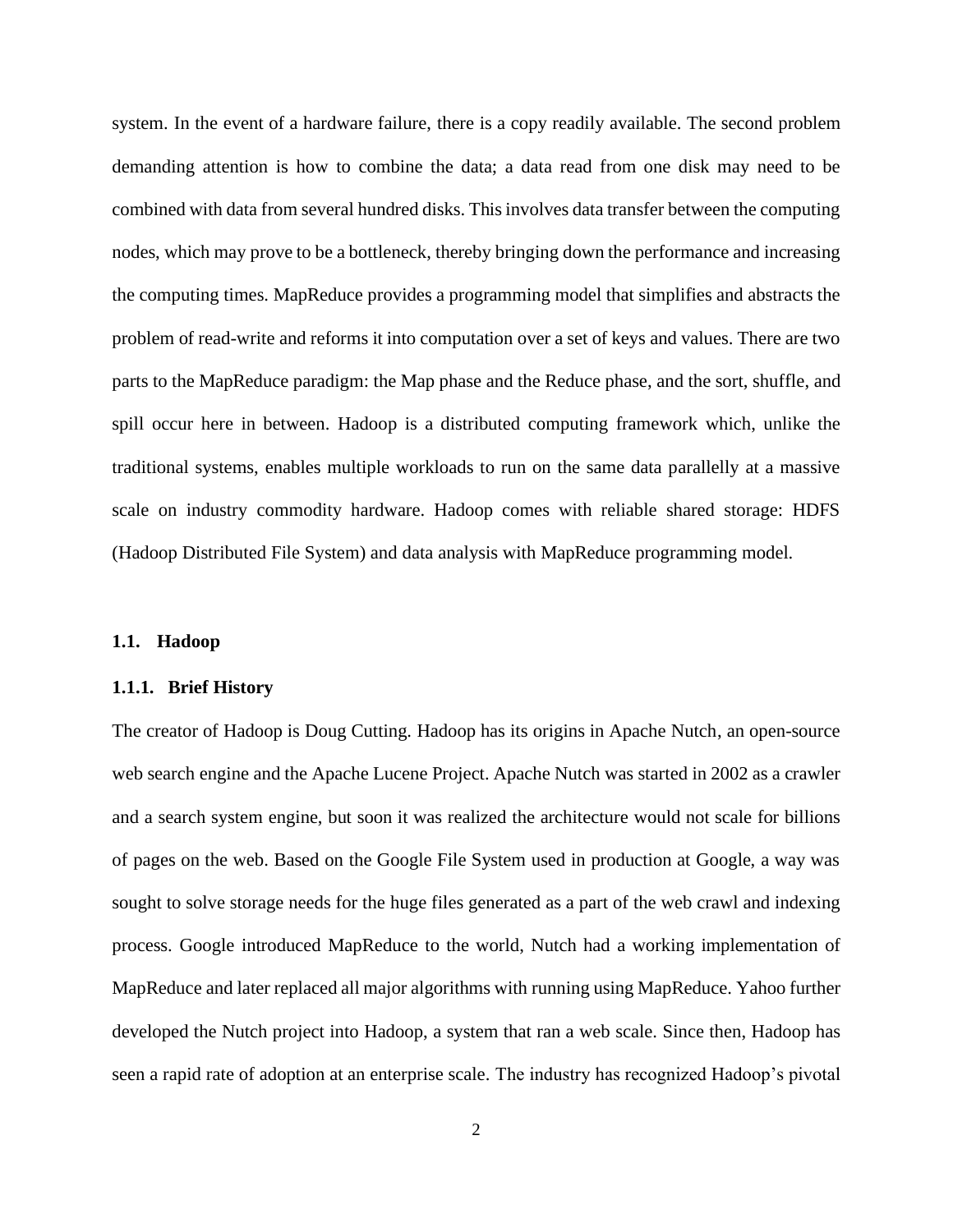role as a distributed storage system and analysis platform for big data. Hadoop is the most widely used framework for batch processing jobs and smaller tasks where the time isn't the primary consideration.

#### <span id="page-10-0"></span>**1.1.2. Hadoop and Hadoop Ecosystem**

Hadoop Ecosystem is a suite that provides various services for big data problems. It encompasses the Apache project and various commercial tools and solutions. The main elements of Hadoop are Hadoop Distributed File System, MapReduce, Yarn, and Hadoop Common. These tools work collectively to provide services such as analysis, storage, data maintenance, etc. Following are the components that collectively form a Hadoop ecosystem: *HDFS*: Hadoop Distributed File System *YARN*: Yet Another Resource Negotiator *MapReduce*: Programming paradigm for data processing *Spark*: In-Memory data processing *PIG, HIVE*: Query-based processing of data services *HBase*: NoSQL database *Spark MLlib*: Machine learning algorithm libraries *Zookeeper*: Cluster manager *Oozie*: job scheduler All the components revolve around data; that is the essence of Hadoop, which makes it easier for

data handling and analysis.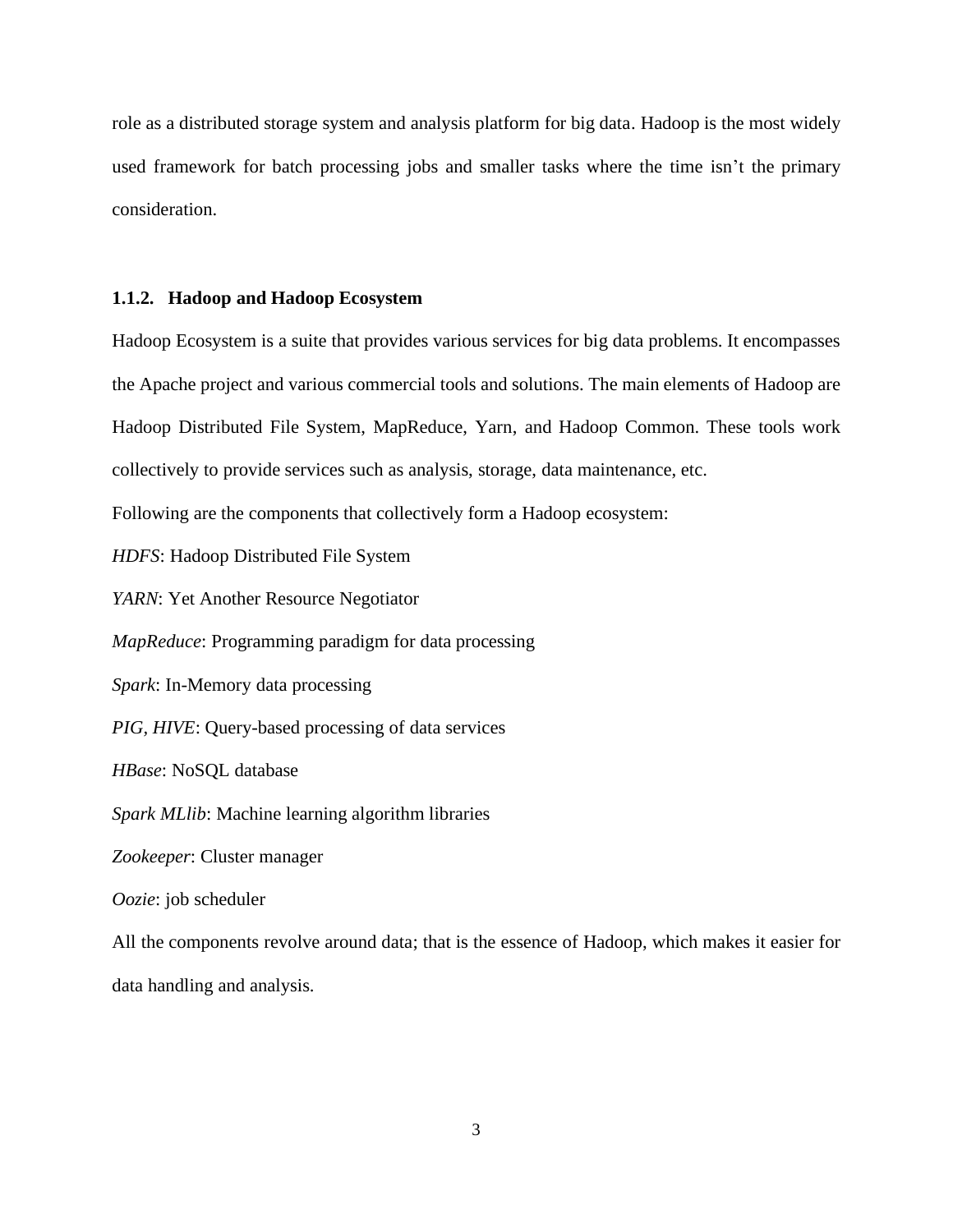• HDFS: Hadoop Distributed File System is the major component of the Hadoop Ecosystem; it handles storage of large amounts of data that is structured and unstructured across a cluster of nodes and thereby maintains metadata in the form of log files.

HDFS consists of two core components which are the Name Node and Data Node. Name Node is the primary node that contains metadata, file system logs which is data about data. It requires fewer resources than the data nodes, plays the role of a leader node. The Data Nodes are the industry commodity hardware. The HDFS is the heart of the system, plays the role of maintaining coordination between cluster and the hardware.



Figure 1: HDFS Architecture

<span id="page-11-0"></span>• YARN: Yet Another Resource Negotiator manages the resources in the cluster. It handles scheduling and resource allocation for the Hadoop ecosystem. It mainly consists of Resource Manager, Nodes Manager, Application Manager. Resource allocation for the system's applications is taken care of by the resource manager; the allocation of node resources like CPU, memory is taken care of by the node manager. The Application Manager is the interface between the node manager and resource manager and handles the negotiations between them.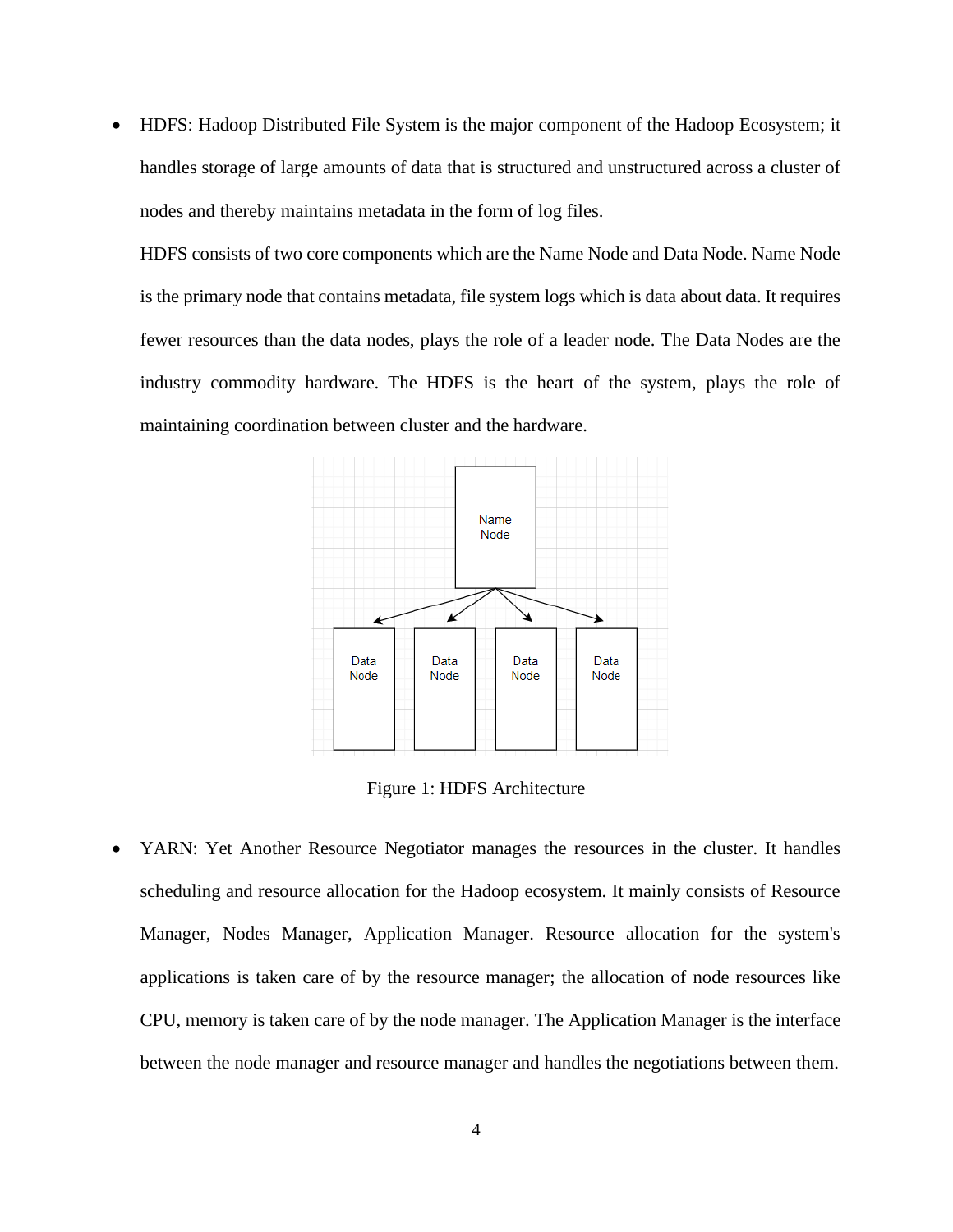- MapReduce: By leveraging parallel and distributed algorithms, MapReduce carries the processing logic making it possible to write applications that can handle big data sets. The two most essential functions in this programming paradigm are Map() and Reduce(). Sorting, filtering, and organizing of the data are taken care of in the map phase. Map phase generates key-value pairs, which are processed in the reduce phase. Reduce as the name goes, aggregates the map data. It feeds on the output generated by the map phase and combines them to give the result.
- Pig: It is a query-based language that works on Pig Latin language. It provides a platform for structuring the data flow, processing, and analyzing big data sets. Pig abstracts the activities of MapReduce via commands and stores the results after processing in HDFS. It is a significant part of the Hadoop ecosystem and plays a pivotal role in optimizing and easing programming for Hadoop users.
- HIVE: Hive leverages SQL interface for reading and writing of big data sets. It is a query language called Hive Query Language. It enables real-time, and batches are processing while also supporting all the SQL datatypes making the processing quick. In short, it is a data warehouse software that facilitates the reading, writing, and management of large datasets residing in distributed storage systems.
- Apache Spark: It is a platform that handles all processing in-memory for an operation like realtime streaming and batch processing of enormous data sets. Spark is suited for real-time streaming applications, whereas Hadoop is suited for batch processing applications.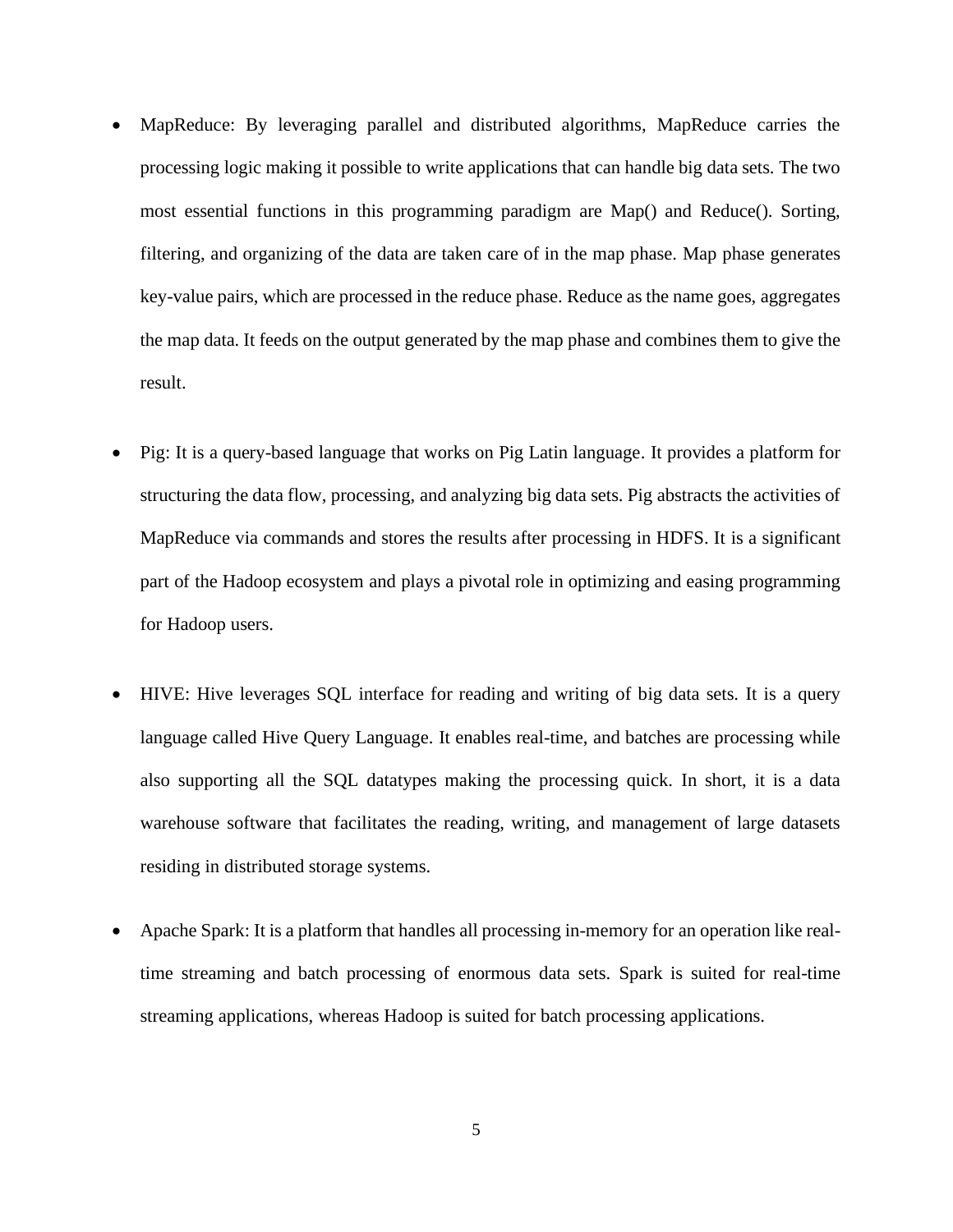- Apache HBase: It is a NoSQL database that supports all kinds of data and is most suitable for unstructured data and capable of handling Hadoop and Spark Data. It provides the capabilities of Google Big Table; it is very tolerant when storing Big Data.
- Zookeeper: This tool resolves the management and synchronization of the resources in Hadoop, thereby reducing the incidences of inconsistency. Zookeeper overcomes these issues by handling synchronization, inter-component-based communication, grouping, and maintenance.
- Oozie: Handles task scheduling, managing the tasks, and binding them as a unit. There are two kinds of tasks or jobs, Oozie workflow and Oozie coordinator jobs. Oozie jobs mind how the tasks are executed; coordinator jobs are triggered because of an external stimulus.

#### <span id="page-13-0"></span>**1.1.3. Hadoop YARN Architecture**

YARN stands for "Yet Another Resource Negotiator," it is a large-scale distributed operating system used for Big Data processing. YARN successfully separates the resource management layer from the data processing layer. YARN allows for different data processing engines like real-timestream processing, interactive processing, graph processing, and batch processing to run and process data stored in a distributed file system like HDFS. It can dynamically allocate various resources and schedule the application processing. With big data, it is essential and necessary to manage the available resources so that every application can leverage them. YARN gained popularity due to its scalability, compatibility, optimal cluster utilization, and multi-tenancy.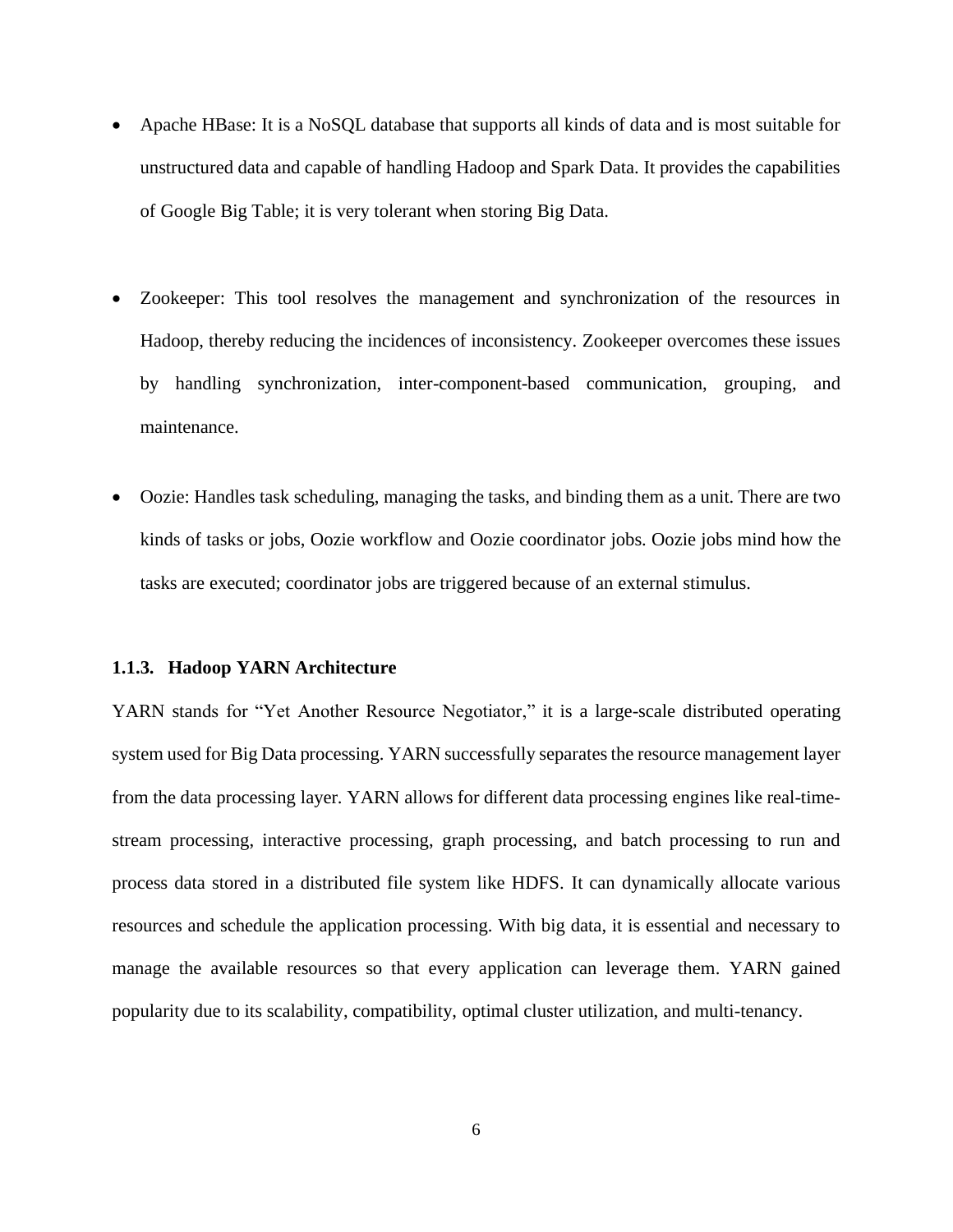

Figure 2: Hadoop

- <span id="page-14-0"></span>• Scalability: The YARN resource manager scheduler allows Hadoop to manage thousands of nodes in clusters efficiently.
- Compatibility: The built-in support for the MapReduce application makes it convenient to go with Hadoop.
- Cluster Utilization: The support for dynamic utilization in YARN makes way to optimized cluster utilization.
- Multi-tenancy: YARN support for multiple engine access makes it the best choice for organizations looking for multi-tenancy. The main components of the YARN architecture are client, resource manager, node manager.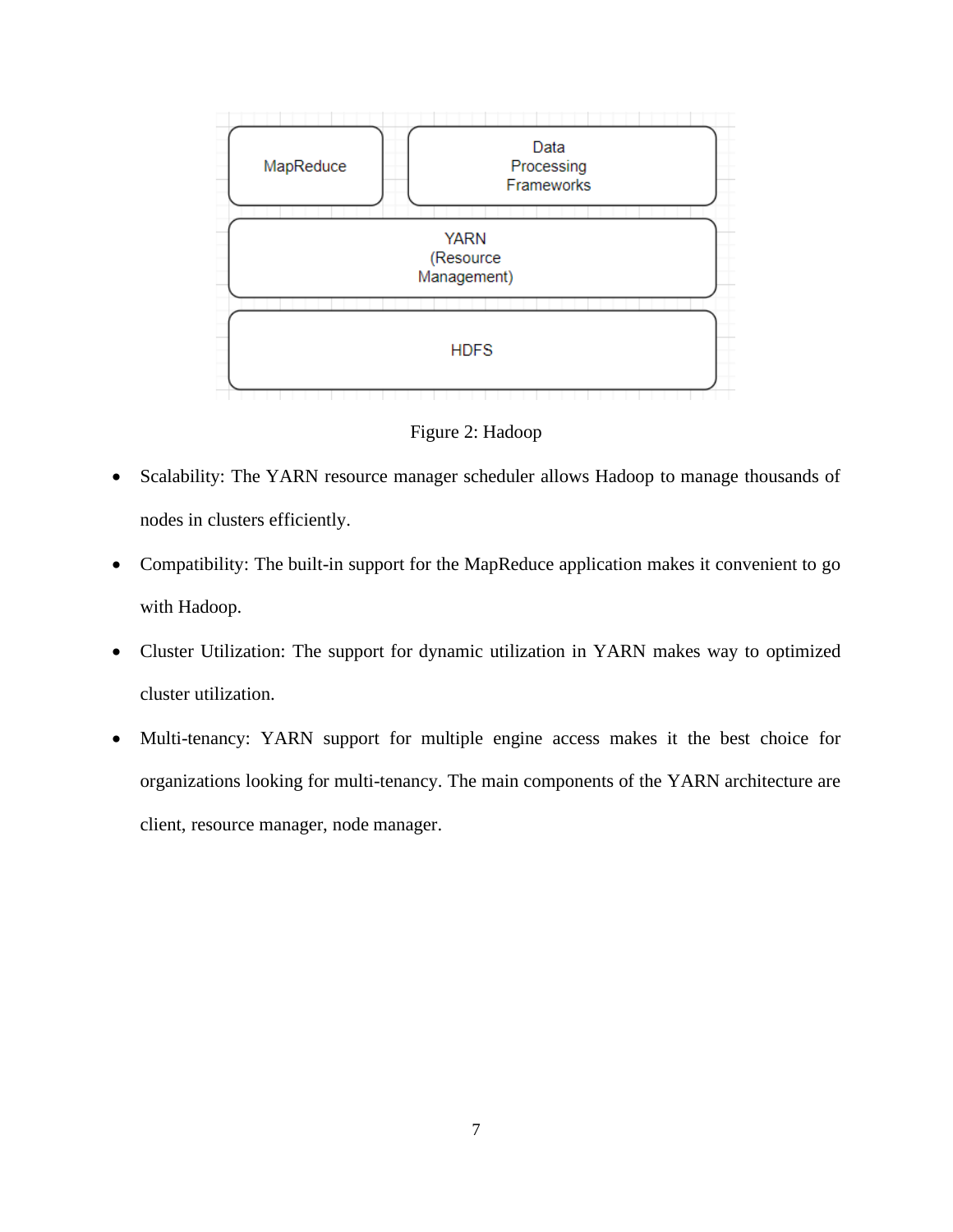

Figure 3: Hadoop YARN Architecture

<span id="page-15-0"></span>The main components of YARN are:

- Client: Handles submission of map-reduce jobs.
- Resource Manager: The master daemon in YARN handles resource assignment and management for the applications. It comprises two major components, Scheduler, and Application Manager. The Scheduler is for scheduling based on application and available resources. It does not manage monitoring and tracking and does not account for task failure. The Application Manager is responsible for accepting the application and negotiating the container from the resource manager. In the event of a task failure, it restarts the application manager.
- Node Manager: Monitors the resource usage, performs log management and manages containers based on the resource manager's commands. It takes care of individual nodes on the Hadoop cluster and is responsible for creating the container process.
- Application Master: The application manager handles resource negotiation with the Resource Manager. The Application Master requests the resources from the resource manager while also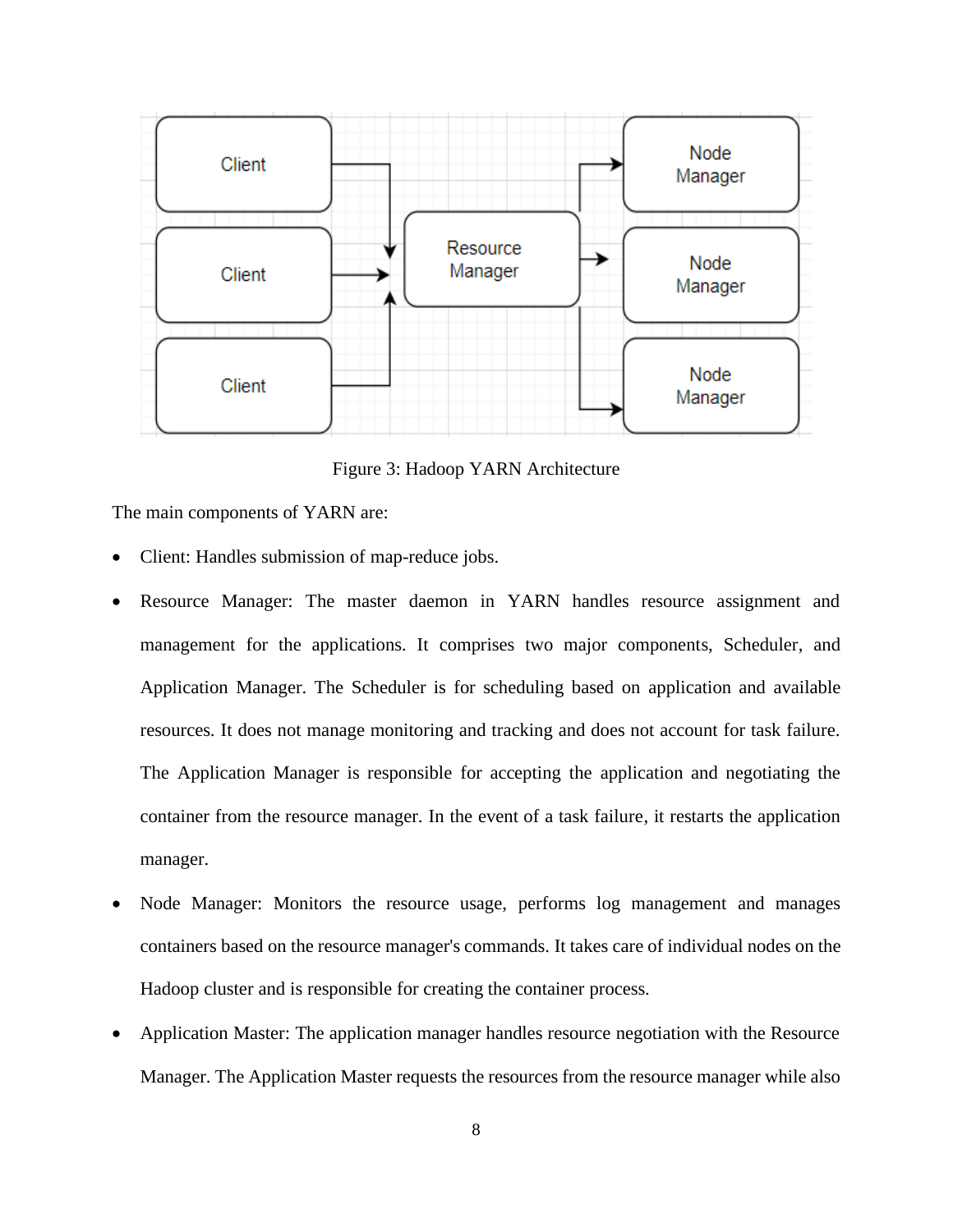tracking the applications' status and progress. The Application Manager requests the container from the node manager by sending a container launch context. Once the application is started, it sends the health report to the resource manager quickly.

• Container: The collection of physical resources such as RAM, Disk, CPU on a node. The Container Launch Context invokes these containers, and it is a record with information on environment variables, security tokens, etc.



#### <span id="page-16-0"></span>**1.1.4. Application Workflow in Hadoop YARN**

Figure 4: Application Workflow in YARN

<span id="page-16-1"></span>Step 1: The client submits an application to the system.

- Step 2: Resource Manager allocates container to start the Application Manager.
- Step 3: Resource Manager requests registration from the Application Manager.
- Step 4: The Application Manager requests containers from the Resource Manager.
- Step 5: The Application Manager signals the Node Manager to launch containers.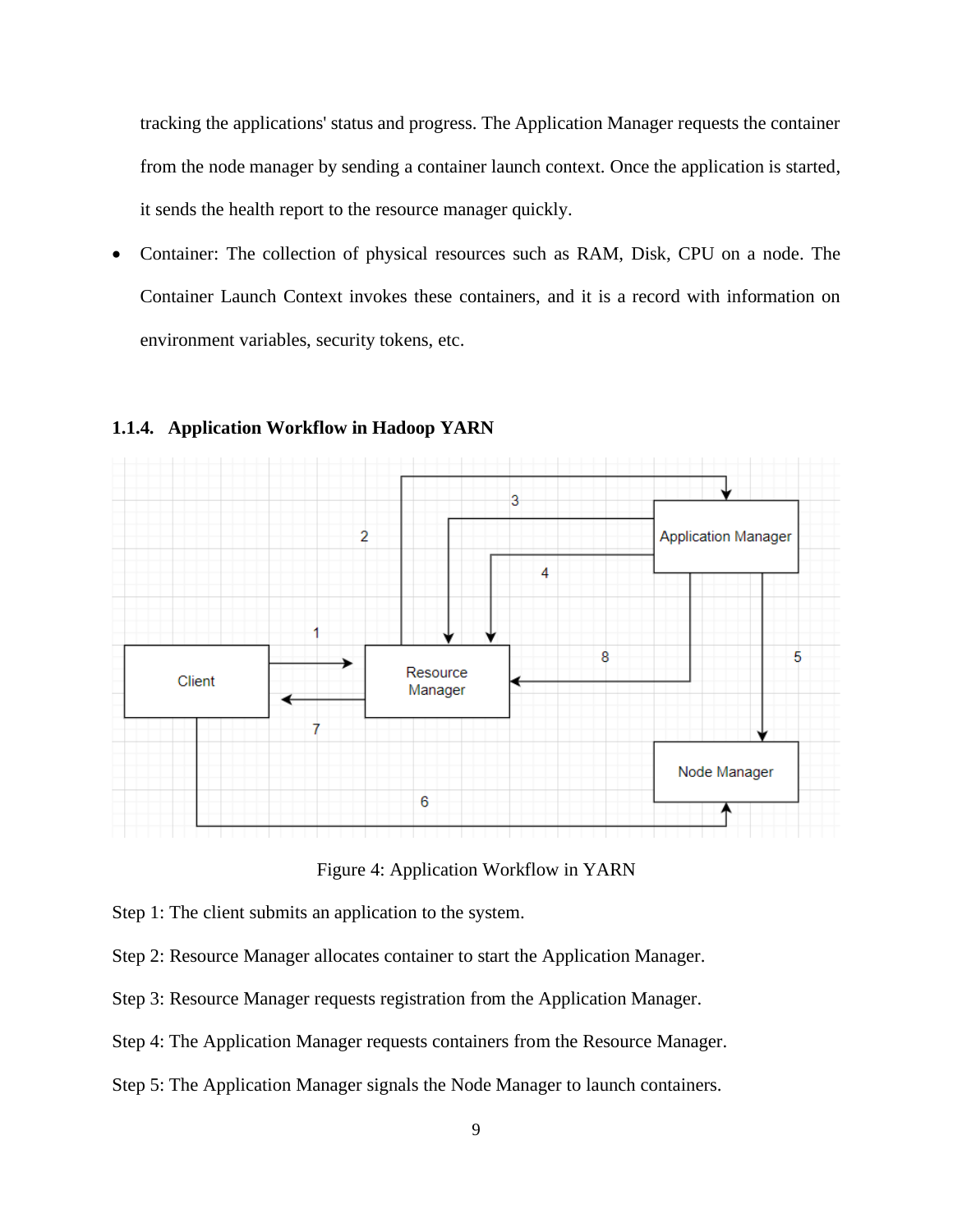Step 6: Application code is executed inside the container.

Step 7: The client submits a request to the Resource Manager/Application Manager to monitor application status.

Step 8: After the completion of the processing, the Application Manager unregisters with the Resource Manager.

#### <span id="page-17-0"></span>**1.2. MapReduce**

The two primary components of HDFS are MapReduce and HDFS. MapReduce is a programming paradigm used for efficiently processing large data sets in a distributed fashion. The data is split and combined to produce the result. The libraries in MapReduce are written in multiple programming languages with optimizations. The goal of MapReduce in Hadoop is to Map each of the tasks, and then they are reduced to equivalent tasks for providing minimal overhead over the cluster network and reduced processing.

#### <span id="page-17-1"></span>**1.2.1. MapReduce Architecture**

The MapReduce architecture's main components are Client, Job, MapReduce Master, Job-Pieces, Input, and Output. The MapReduce Client brings the job for processing to MapReduce, and multiple clients send jobs to MapReduce Manager for processing. The MapReduce job is the task the client wants to perform, for example, word count. This job comprises multiple tasks which are smaller and executed parallelly. The MapReduce Master handles the division of a job into job pieces. The result of all job-pieces combines is the result. Input data is fed to the MapReduce for processing, and output data results from the processing.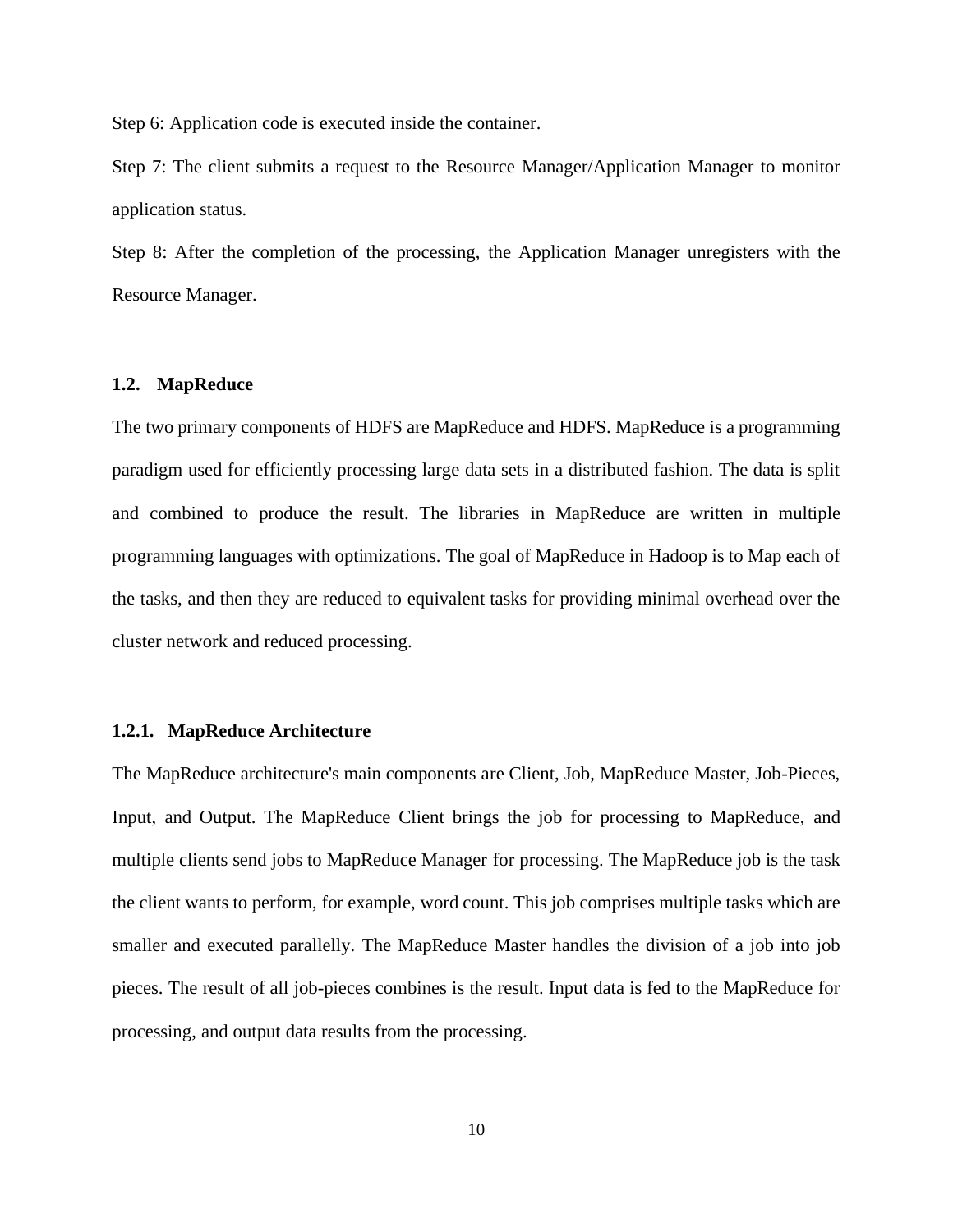

Figure 5:Map Reduce Architecture

<span id="page-18-0"></span>In MapReduce, the client submits a job to the MapReduce Master; the master then divides the job into job pieces. These job-pieces are fed to Map and Reduce task, the code is Map and Reduce is user-specific according to the problem being solved. The input data supplied to the Map phase generates the key-value pairs as the output, this is then fed to the Reduce phase, and the output is stored in HDFS.

Map as the name goes maps the input data to key-value pairs which are sent to Reduce phase, and these key-value pairs are shuffled in Reduce phase sorted and sent to Reduce() algorithm. A Job Tracker's responsibility is to handle the management of resources and jobs across the node cluster. The Job Tracker also schedules each map on the Task Tracker running on the cluster's same data node. The Task Tracker is the actual worker node, performing processing on the Job Tracker's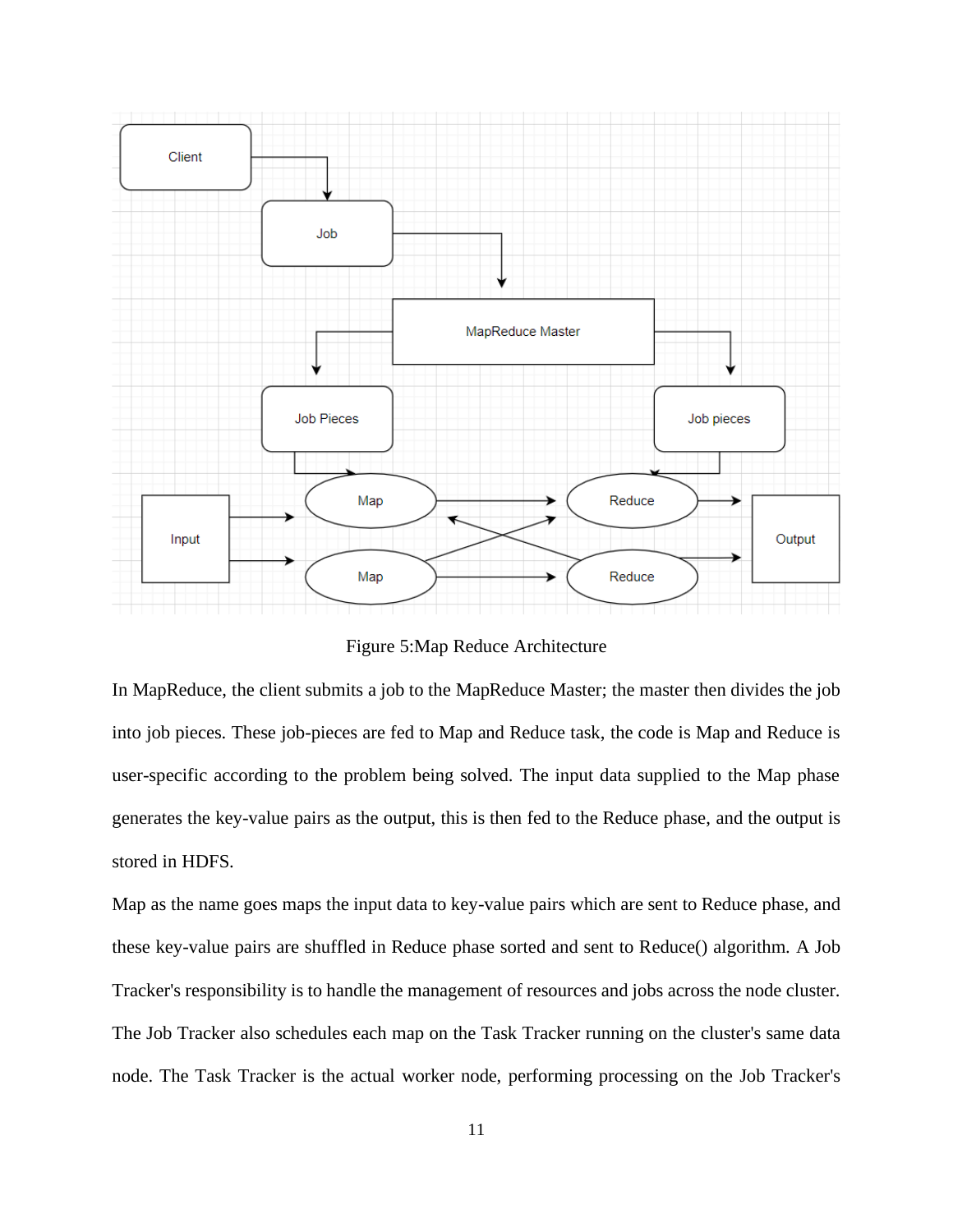instructions. Every worker has a Task Tracker deployed on it, and it is responsible for executing the Map and Reduce tasks as per the instructions by the Job Tracker.

#### <span id="page-19-0"></span>**1.2.2. Word Count Example in MapReduce**

The Word Count operation occurs in 3 stages:

- Map Phase
- Shuffle Phase
- Reduce Phase

#### Map Phase

Considering a text file as input for the MapReduce operation to perform word count, the text is tokenized into words forming key-value pairs. The key here is the word from the text file, and the value is 1. For example, considering the string, "*this is my thesis draft, and the deadline is approaching,*" the map phase shall split this string into individual words, which in the case of this sentence is ten words with a value of 1 for each. Key-Value pairs from the map phase are:

| (this, 1)        |
|------------------|
| (is, 1)          |
| (my, 1)          |
| (this, 1)        |
| draff, 1)        |
| (and, 1)         |
| (the, 1)         |
| (deadline, 1)    |
| (is,1)           |
| (approaching, 1) |

<span id="page-19-1"></span>Table 1:Key-Value Pairs from Map Phase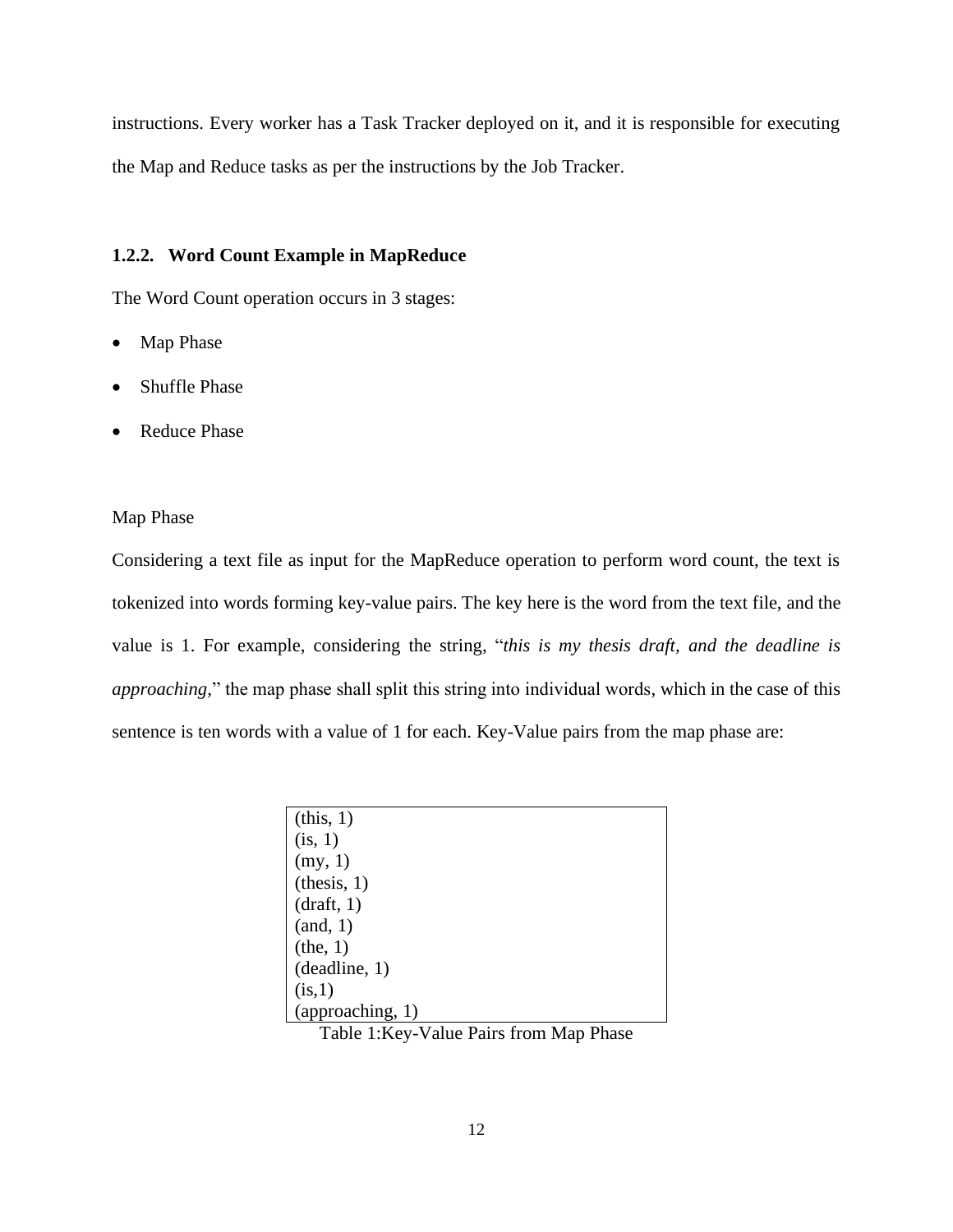Shuffle Phase

After the completion of the Map phase, the Shuffle phase executes. Here the Key-Value pairs generated in the Map Phase are taken as input and sorted for ordering. Considering alphabetical order, the output of the Shuffle phase looks like this:

| (and, 1)         |
|------------------|
| (approaching, 1) |
| (deadline, 1)    |
| (draff, 1)       |
| (is, 1)          |
| (is, 1)          |
| (my, 1)          |
| (the, 1)         |
| (this, 1)        |
| (this, 1)        |

Table 2:Sort & Shuffle Phase

<span id="page-20-0"></span>Reduce Phase

In the reduce phase, all the keys are grouped, and the values for similar keys are added together; hence words with multiple occurrences come together. The reduce phase can be called an aggregation phase to transform key-value pairs into keys with values added. After the completed execution of the reduce phase, the keys appear to look as below.

<span id="page-20-1"></span>

Table 3: Reduce Phase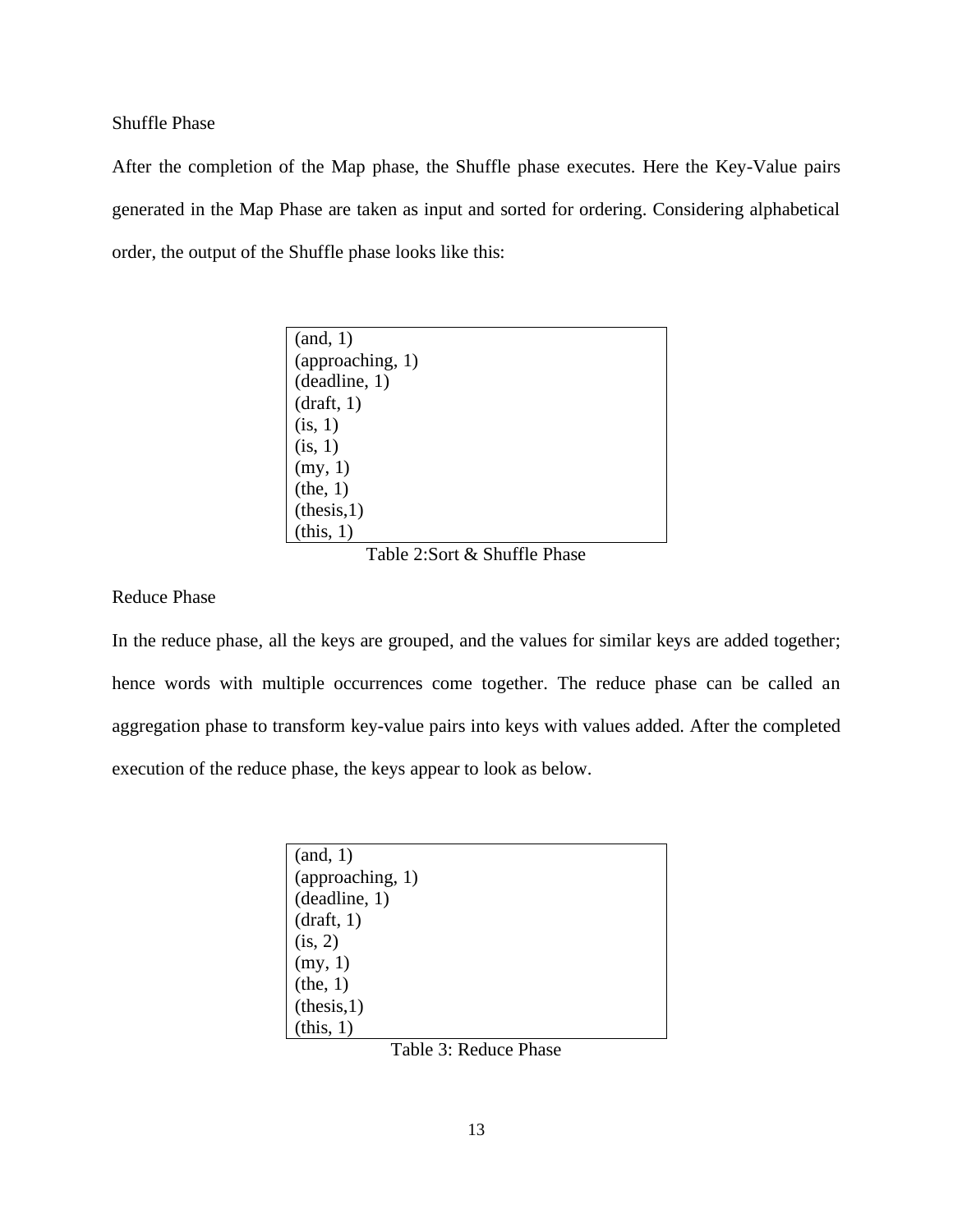The output is now the number of occurrences of each word in the file. The Word Count example executes the entire file and not just a single line or sentence as considered for this example.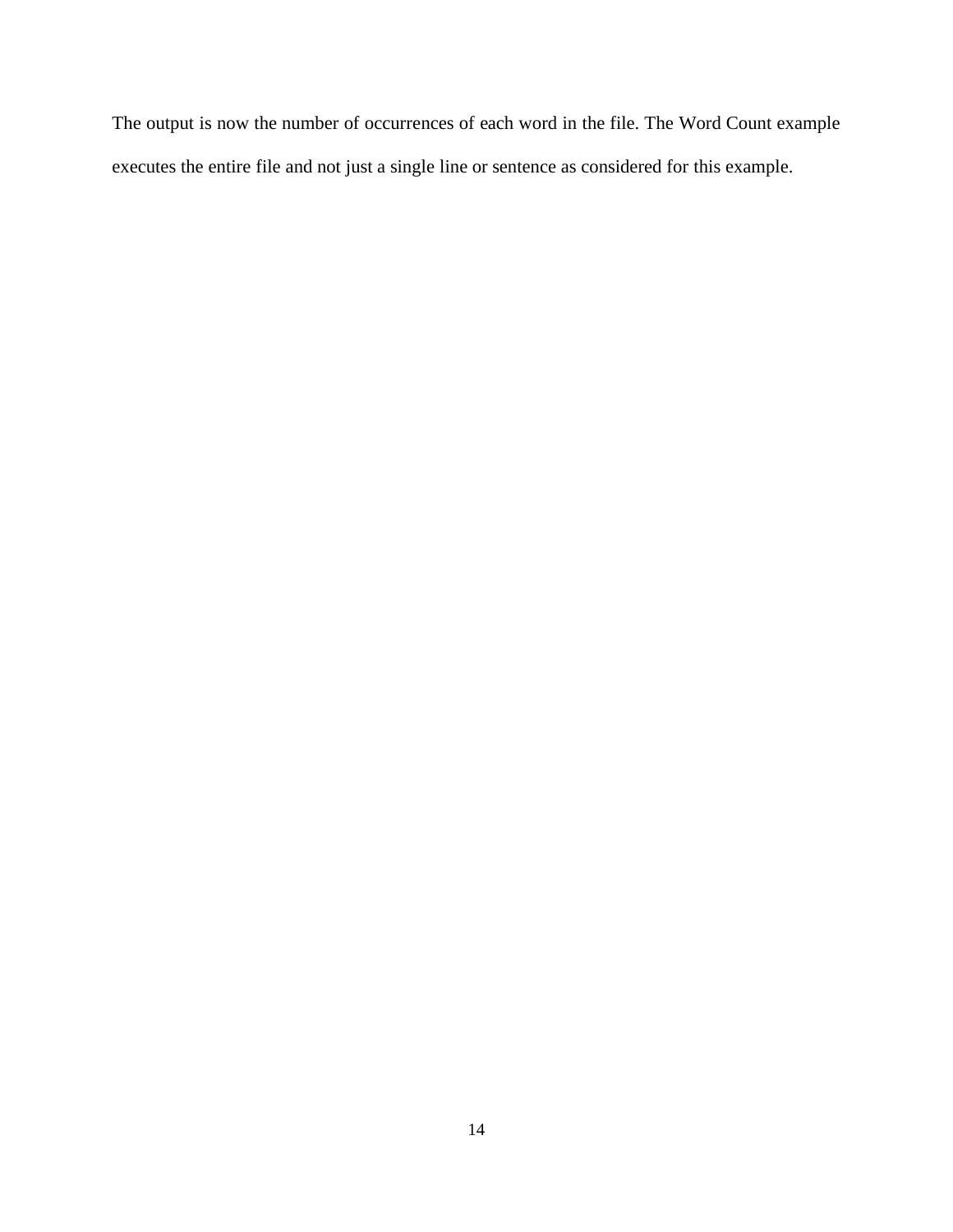#### **2. Data Locality**

<span id="page-22-0"></span>Data Locality translates to moving the computation closer to data than the data to computation. Instead of moving large data sets to computation, data locality focuses on moving computation to nodes where the data resides. This reduces the congestion in the network and increases the overall performance of the system. In HDFS, data is divided into blocks and stored across the data nodes in the cluster. When a MapReduce job runs, the Name Node sends this MapReduce code to the data nodes where the data related to the job resides.

#### <span id="page-22-1"></span>**2.1. Rack Awareness in Hadoop**

In HDFS, Rack is a collection of Data Nodes connected to the same network switch. A Hadoop cluster is deployed in several racks. To get the best performance and improve the network traffic during read-write, HDFS stores files across the nodes in a cluster. Name Node chooses Data Nodes on the current rack or other racks for data read and write.

Each rack consists of several Data Nodes, communication between Data Nodes on the same rack is much quicker and efficient compared to communication between Data Nodes on different racks. To reduce congestion in the network during read-write, Name Node chooses the closest Data Node for serving the client, and Name Node leverages the rack id information of each data Node for achieving this. The concept of selecting the closest Data Node using the rack id is called Rack Awareness in Hadoop.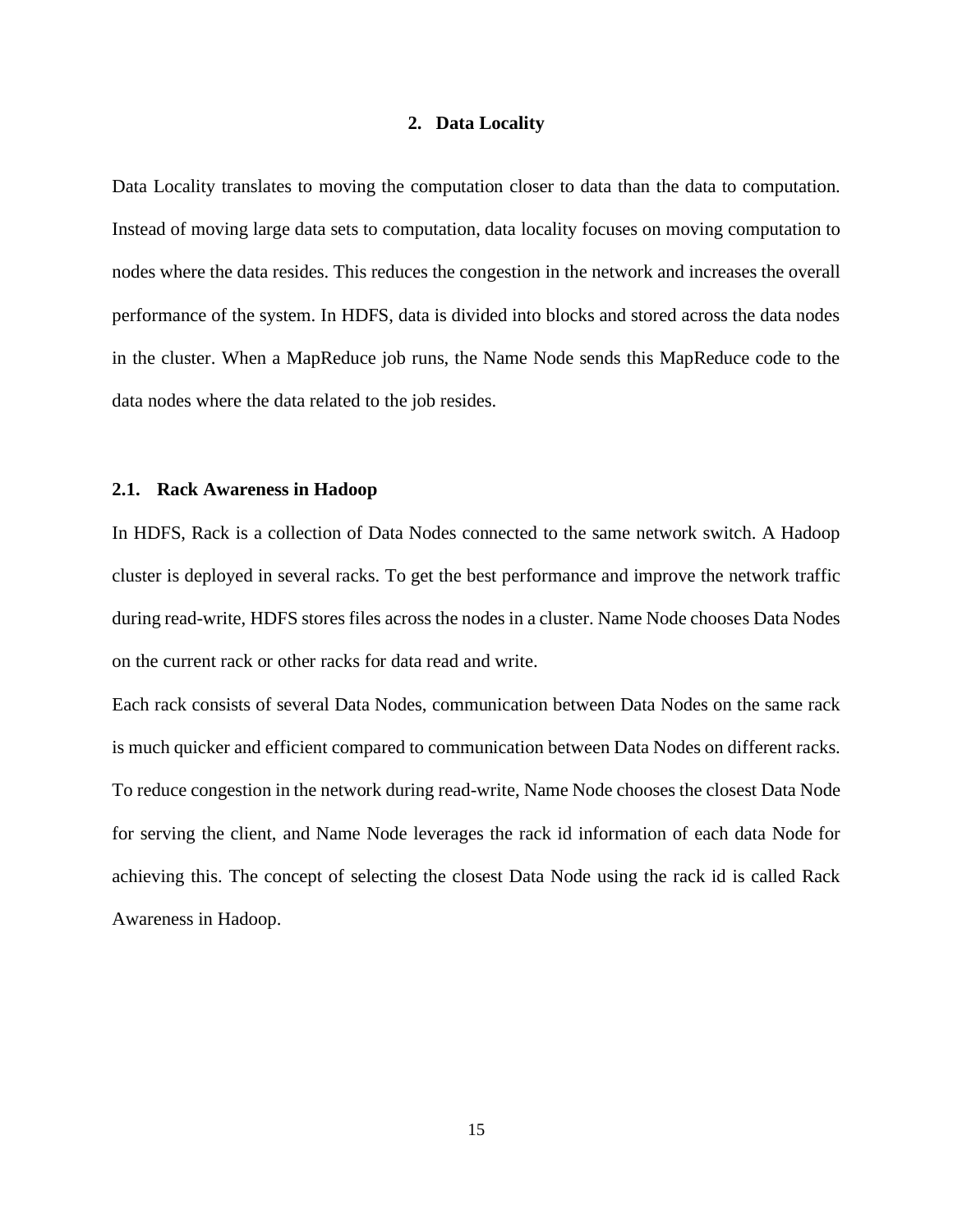

Figure 6: Rack Awareness in Hadoop

<span id="page-23-1"></span>Rack Awareness helps address congestion in the network during file read and write, which improves the cluster performance. It helps achieve Fault Tolerance in the event of Data Node failure and in the event of rack failure. There is a reduction in latency and increased availability of data.

#### <span id="page-23-0"></span>**2.2. Replica Placement using Rack Awareness**

HDFS stores replicas of data blocks for fault tolerance and high availability. If the replicas are all placed in a single rack, it leads to improved network bandwidth, but there is no copy of data to serve if the entire rack fails. If the replicas are stored on unique racks, then the writes' cost increases due to the transfer of blocks to multiple nodes on different racks. Thus, an intelligent way to place the replicas is called Rack Awareness Replica Placement.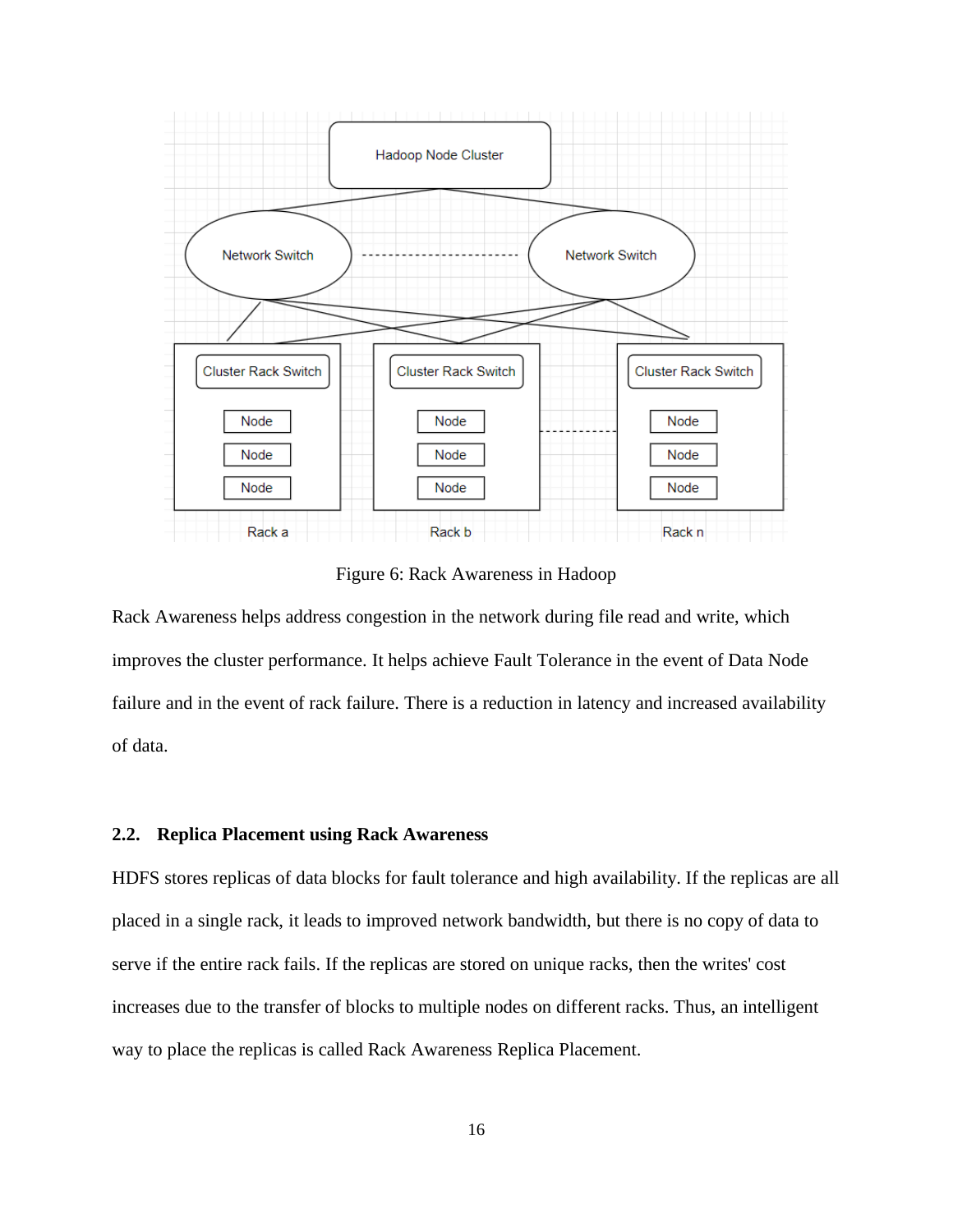By default, the replication factor in Hadoop is 3; this is, however, configurable. This means that Hadoop will, on default, create three replicas of every data node and store it in the cluster. Using the Hadoop Rack Awareness Policy, which states that:

- In a single node, not more than one replica will be placed.
- In a single rack, not more than two replicas will be placed on different nodes.
- The number of racks on which the data blocks are replicated should be lesser than the number of replicas.

Hadoop placed the first replica on a data node on a local rack in the default replication, the second replica on a data node within the same rack, and the next replica on a different rack. Since the first two replicas are placed within the same rack this leads to improved performance as the inter rack communication is much faster due to higher bandwidth and lower latency. Rack Awareness prevents data loss during failure and maximizes the read speed while also reducing the write cost and reducing the associated latency.

#### <span id="page-24-0"></span>**2.3. Categories of Data Locality**

There are three main categories of data locality in Hadoop based on where the data is placed on the nodes in the cluster.

- Local Data Locality: When the mapper and the data it is to work on are on the same node in the cluster, local data locality is called. This is the best case as the data is very close to computation.
- Intra-Rack Data Locality: Due to several resource constraints, the Map task may not execute on the same node where the data is located. In this case, the map phase runs on a different data node but within the same rack.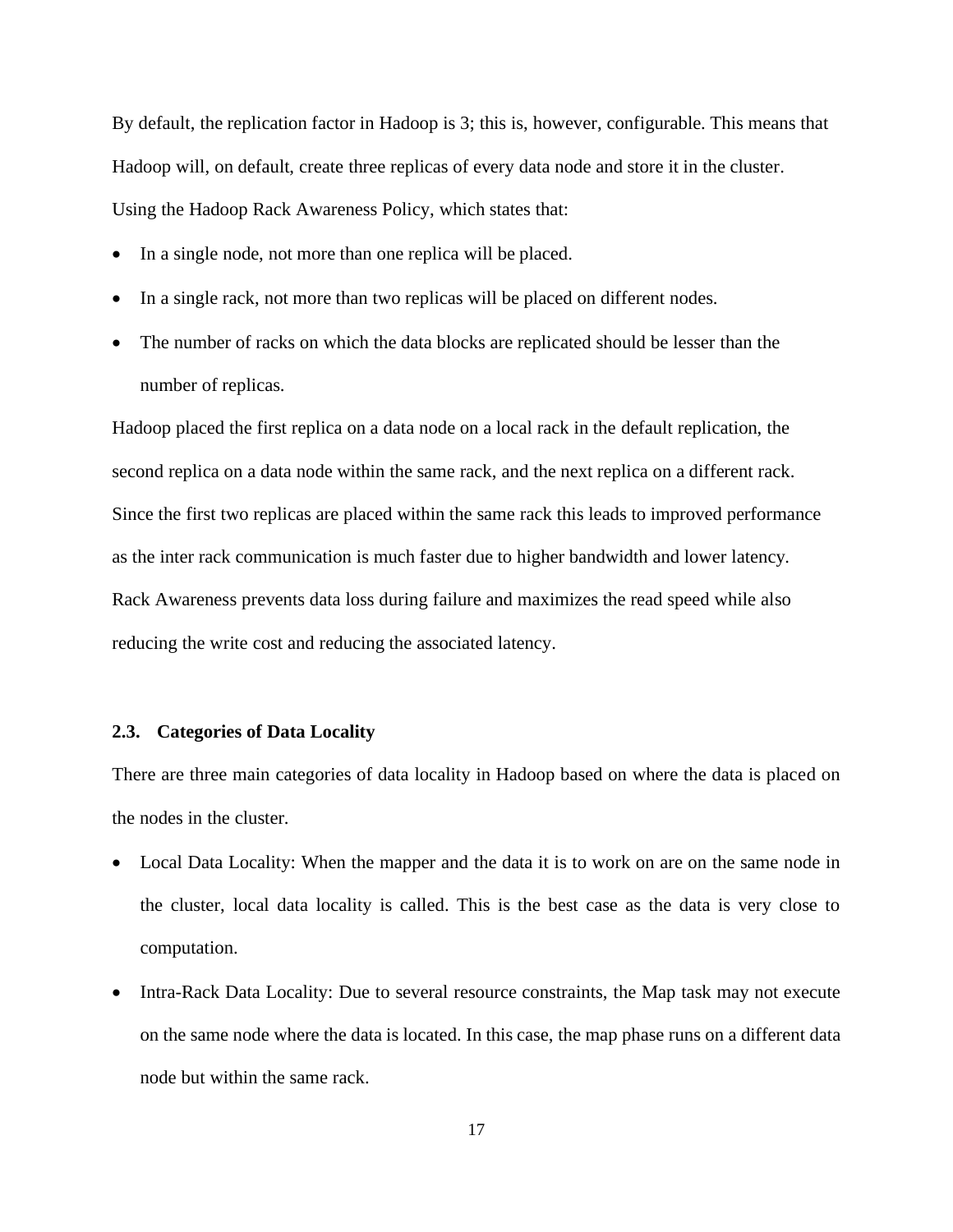• Inter-Rack Data Locality: This is the worst case and hence least preferred. The Map Phase runs on a data node in a different rack than the current rack where the data might be located.

Data Locality is hard to achieve when the size of the cluster increases and with heterogeneous nodes. As the number of the data nodes and the size of the data increases, fewer data will be local. In many large clusters, some nodes are slow while the others are fast, which creates an imbalance in the computation ratio data, and thus cluster is not homogeneous. Non-local data placement strains the network and affects the scalability making the network the bottleneck. Improved data locality brings faster execution and higher throughput; it reduces the congestion in the network and improves the Hadoop functionality and performance.

#### <span id="page-25-0"></span>**2.4. Data Locality in Hadoop**

When a dataset is stored in HDFS, it is divided into blocks and stored across the cluster's data nodes. When a client requests a MapReduce task to be executed against the dataset, the individual mappers will process the data blocks or the input splits, as we can call them. When the mapper does not find the data it needs on the same node where the map task is executing, the data must be copied from the Data Node that contains it to the node where the map task is executing.

In a cluster with hundreds and thousands of data nodes, if each mapper tries to copy data from other nodes, this will be a network congestion bottleneck situation. So, in Hadoop, the aim is to move the computation to the data node rather than the data to the computation.

When a Job Tracker or the Application Master receives a job run request, it scans the cluster to find the nodes with the data resources to execute the Mappers and Reducers for the job. A decision is made on nodes where the mappers will be executed based on where each mapper's data is located. The aim is to improve the decisions to impact the data locality and drive the performance.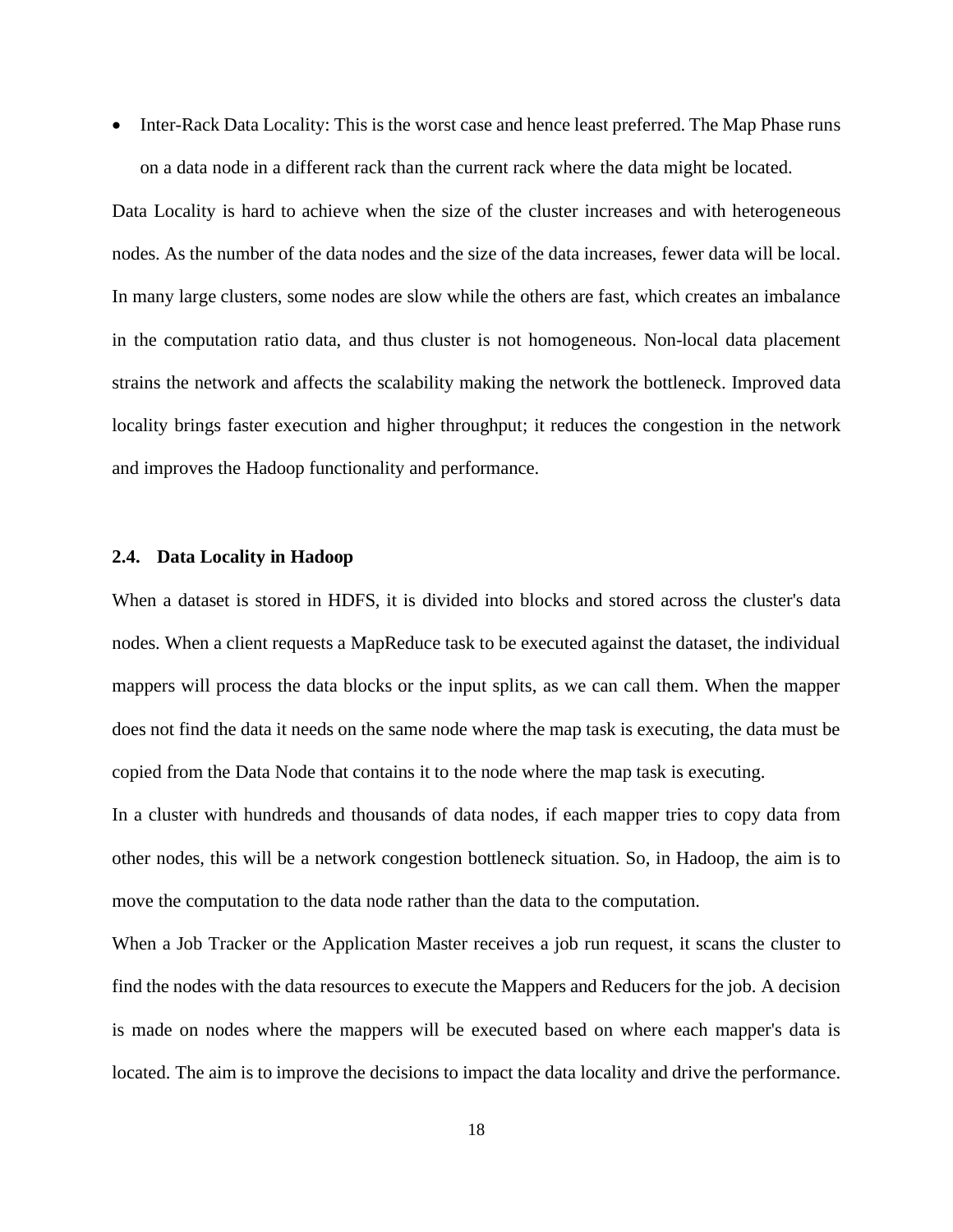#### **3. Related Work**

#### <span id="page-26-1"></span><span id="page-26-0"></span>**3.1. Introduction**

The Hadoop framework's development is aimed at effectively processing MapReduce applications. The application logic is supplied in the form of a Map and Reduce function using which the processing is performed. The HDFS is used to store the MapReduce application dataset on the data nodes in the Hadoop cluster in which the name node is the leader node for all the data nodes. The present data distribution methodologies are not suitable and efficient for a heterogeneous cluster. Data locality and its impact on performance are the major factors when scheduling tasks in the map phase. The task scheduling techniques in Hadoop should consider data locality in the cluster to improve the performance (Vrushali Ubarhande, 2015). Several methods for task scheduling have been experimented with and studied to understand data locality awareness during task scheduling.

Hadoop being the open-source implementation of the MapReduce model handles solutions to dataintensive applications by dividing larger tasks into smaller tasks. Each job is an operation on a partition of data in parallel (Chitharanjan, 2013). The available Hadoop data processing schemes are for homogeneous clusters (J. Xie, 2010) and do not perform the best in the setting of Hadoop as it is heterogeneous in the cloud (Kontagora, 2011).

Current data processing frameworks consider nodes in the cloud as homogeneous; in a heterogeneous cloud, the data may need to be transferred between low-speed nodes to nodes of higher speed for early task completion. As the data sets' size is large, data transfer between the nodes may consume very significant bandwidth, thereby decreasing the network performance. The goal is to improve the performance by effectively distributing by considering the different nodes' performance in the heterogeneous cluster (Vrushali Ubarhande, 2015).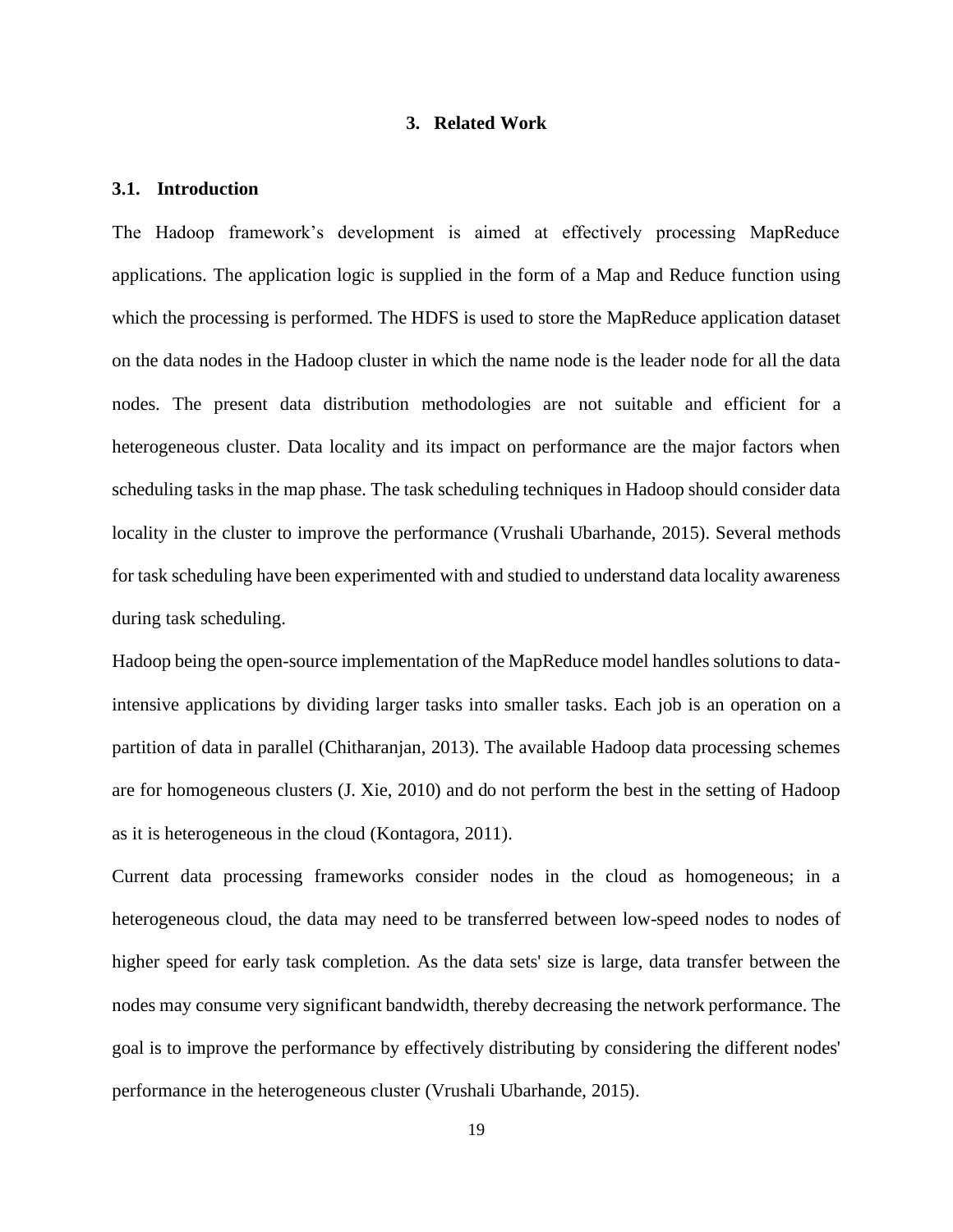Data Locality is defined as closeness between the data and the compute (Z. Guo, 2012), and seeks to move the execution of a task near or to a node where the data is residing for the job. In the older techniques for data distribution, data locality was achieved by reducing the number of fragments into which a data set was divided (F. Chung, 2006), this does not work in a heterogenous setting where the nodes, compute capacities, and data sizes vary from application to application in a cluster.

#### <span id="page-27-0"></span>**3.2. Replication**

Another way to achieve data locality is to replicate; one way is to consider data placement on the same group of nodes (M. Y. Eltabakh, 2011), this allows for the control of where the data will be stored and solves the problem of a network bottleneck. Data relevance is an essential factor during data distribution, placement of relevant files on the same group of nodes if highly unlikely most of the times as the amount available on each node varies, co-location of data is a good idea only when there is ample amount of space on the nodes in the cluster. Because a file is divided into a fixed number of blocks that are already pre-determined, the co-location idea will not work when the data set is large (J. Jin, 2011).

Data may need to be transferred from a low-performing node to a high-performance node due to computational limitations in the heterogeneous cluster. As a result, a low-performing node can be the bottleneck. Because the network is an expensive resource compared to the node computational capabilities, the goal is to reduce the data movement for improved performance in distributed systems (J. Xie, 2010), also it is essential the measure the level of heterogeneity in the cluster to distribute the data between them effectively (J. Xie, 2010).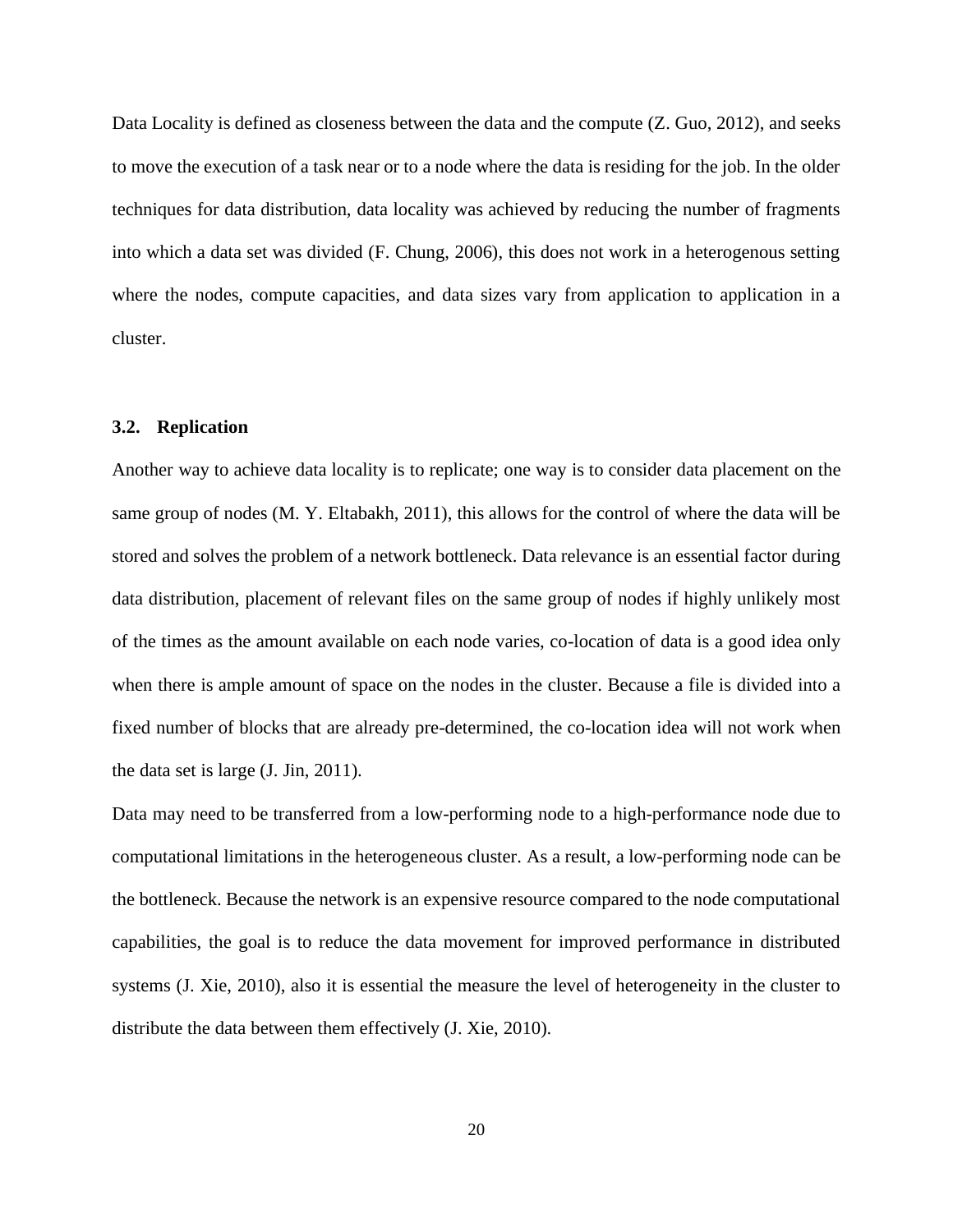#### <span id="page-28-0"></span>**3.3. Data Distribution Based on Node Capabilities**

Data Locality can be addressed by efficient data distribution to the nodes based on each node's computation ratio. The ratio can be calculated by running small jobs using the data distribution technique. However, these nodes on which the test runs may not have the same computing capabilities for the actual task to be executed using MapReduce. The approach to compute the heterogeneity by using test jobs may lead to congestion in the network (J. Xie, 2010). Increasing the replication factor can consume huge amounts of disk space and network bandwidth; hence the performance may decrease as the amount of replicated data increases making a careful judgment of policy of replication necessary (Z. Guo, 2012). Considering the high-performing nodes, it is possible that data were to be placed closer to them, thus redirecting all the tasks to high performance and achieving high data locality (A. Chervenak, 2007).

Insights can also be drawn using the nodes' logs, measuring the node capabilities using the executed node tasks. However, this may fail as the nodes' performance can vary due to multiple reasons, mainly the system factors. When new nodes are added to this heterogeneous environment, it causes issues as these new nodes have no historical logs.

#### <span id="page-28-1"></span>**3.4. Adaptive Data Placement**

The load on every node in the cluster changes dynamically as the nodes' computational capabilities vary; the volume load of the jobs on each node can be used to adjust the load on every node used in the computation. Initially, to begin with, data is distributed to data nodes based on their computing rations in the Ratio Table; in the coming rounds of data distribution, the node load is taken into consideration to form the Load Distributions Pattern table, the load for each node is then computed based on the node load status (Avishan Sharafi, 2016).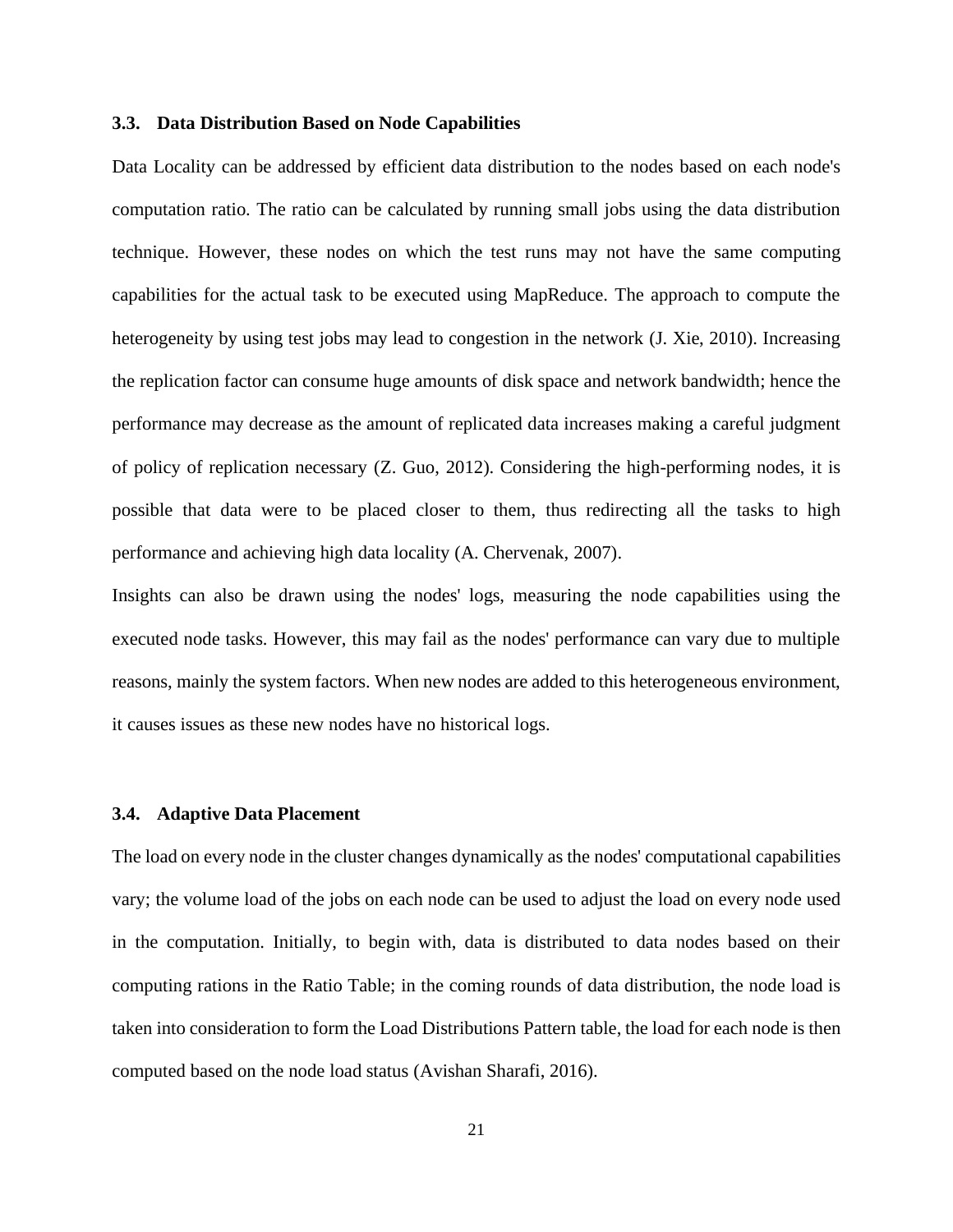The Load Distributions Pattern Table has the node load formulas for every node load state. The Ratio Table stores every node's computational capacity ratios in different job types, while the Load Distributions Patterns Table stores load parameters like CPU utilization and memory utilization of the cluster in other node load states. The node load states are compared with the cluster states to define the exact load assigned to the nodes. There are different node load states in a cluster: Underload, Normal load, Overload (Avishan Sharafi, 2016). The percentage of added workload for each node is computed based on where their current workloads fall, and the formula is determined from the Load Distributions Pattern Table.

In a heterogeneous cluster, Adaptive Data Placement (Avishan Sharafi, 2016) distributes the data fragments based on other nodes' computing capabilities, followed by calculating the appropriate workload based on every node's load parameters which improve data locality and increases the performance.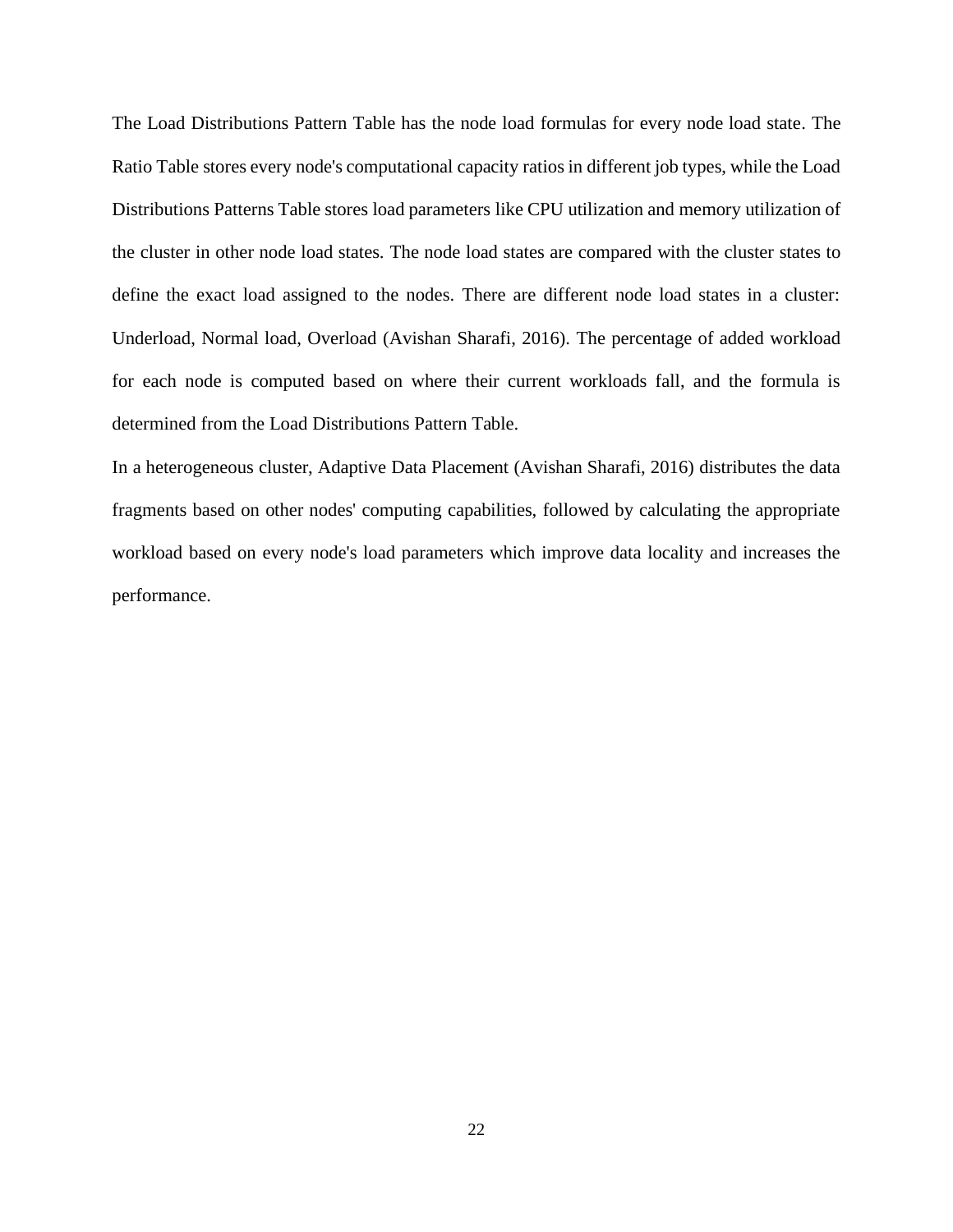#### **4. Data Set**

<span id="page-30-0"></span>In this thesis project, we are experimenting with data locality using word count operation by using text files of varying sizes. The main text of the file is extracted from the description of the popular Netflix show 'Bridgeton'; text is repeated multiple times within each file to generates files of varying sizes.

For the experiment, we are using three files of sizes 32KB, 455MB, and 1.5GB; the number of words in each file is listed in the table below.

| 32KB  | 4924      |
|-------|-----------|
| 455MB | 71356877  |
| 1.5GB | 233832377 |

Table 4: Text file size and number of words

<span id="page-30-1"></span>We compute the word count of each of the files above by also varying the number of nodes in the cluster to understand the behavior and the time is taken, number of words in every file. The goal is to consider files of sizes that vary significantly with arbitrarily changing numbers of words; hence we have chosen to keep 32KB, 455MB, and 1.5GB as the file sizes.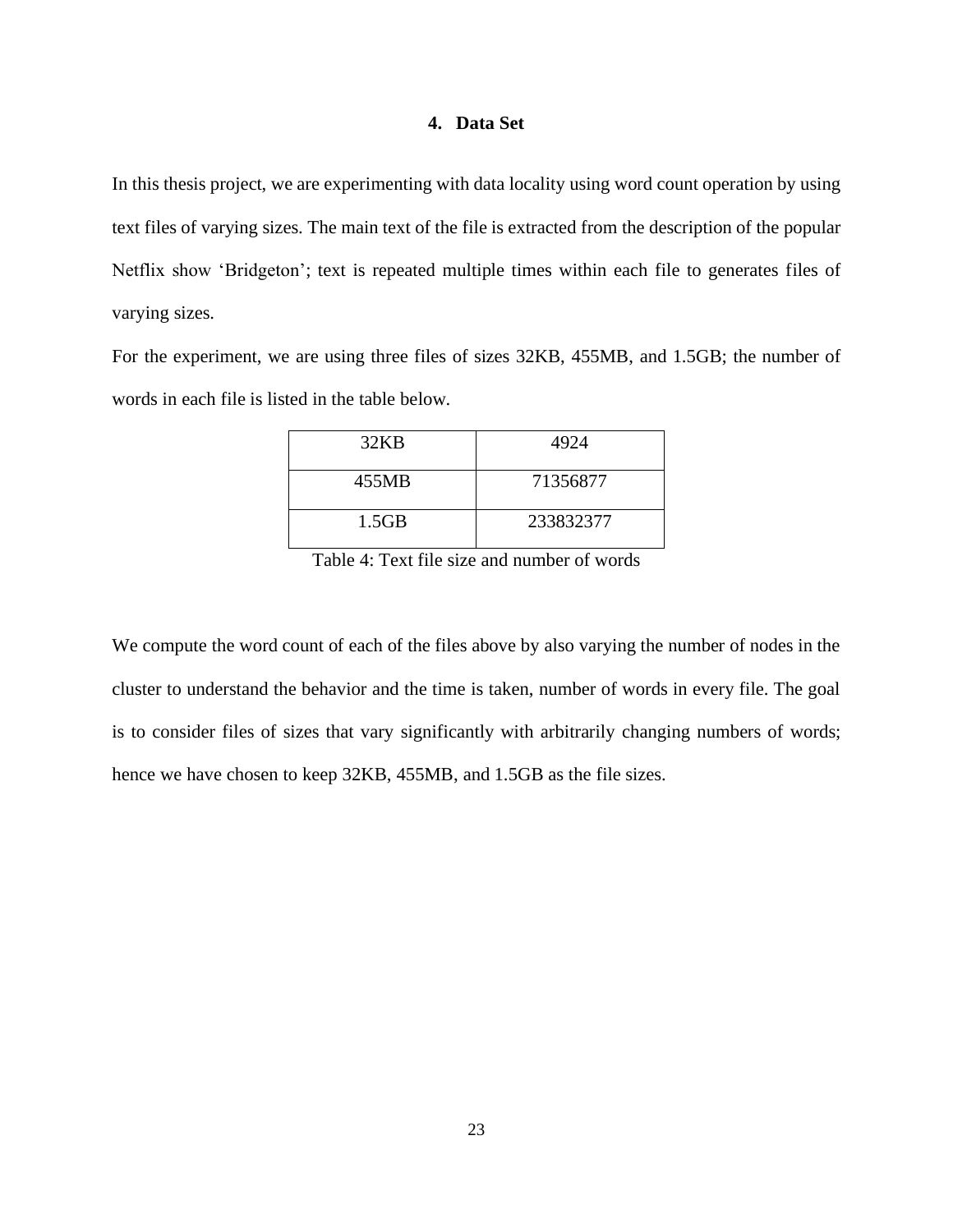#### **5. Building the Distributed Computing Framework on Cloud**

#### <span id="page-31-1"></span><span id="page-31-0"></span>**5.1. Laying the Bricks**

In the experiment, we are building a simulation of the likes of distributed computing frameworks like Hadoop. We consider a cluster of 1 Leader node and 6 Worker nodes on the AWS cloud computing platform. The goal is to create a heterogeneous cluster on AWS with nodes of varying compute and memory capacities; hence, we use worker nodes of different tiers in AWS and consider a leader node of high performance.

The goal is to create separate Leader and Worker servers using Java 8, Spring Boot, and Tomcat on the nodes in the cluster; REST APIs are exposed on both the Leader and the worker servers for enabling communication among workers and the leaders as well as between the worker nodes. The REST APIs handle all the Create, Update, and Delete instructions between the Leader and Worker nodes. All the REST APIs shall be invoked using the Postman Client on the host machine that will be used to run the simulation experiments.

For the experiments, we are using manually created text files of varying sizes of 32KB, 455MB, 1.5GB create by using the description of a popular Netflix show 'Bridgerton', the simulation will run Word Count operation under different settings of the cluster and record the resource utilization and the computation times to under the efficiency of the data locality and thus the performance in the cluster.

The experiments are simulated in AWS via a windows host machine using Eclipse for the Leader and Worker server development. The code on AWS nodes is containerized using docker to facilitate ease of maintenance and dependency management. The server war files are deployed within the container to start the server on the nodes. The leader node shall possess all the text files which will be used for word count operations, and the file fragments are shared with the worker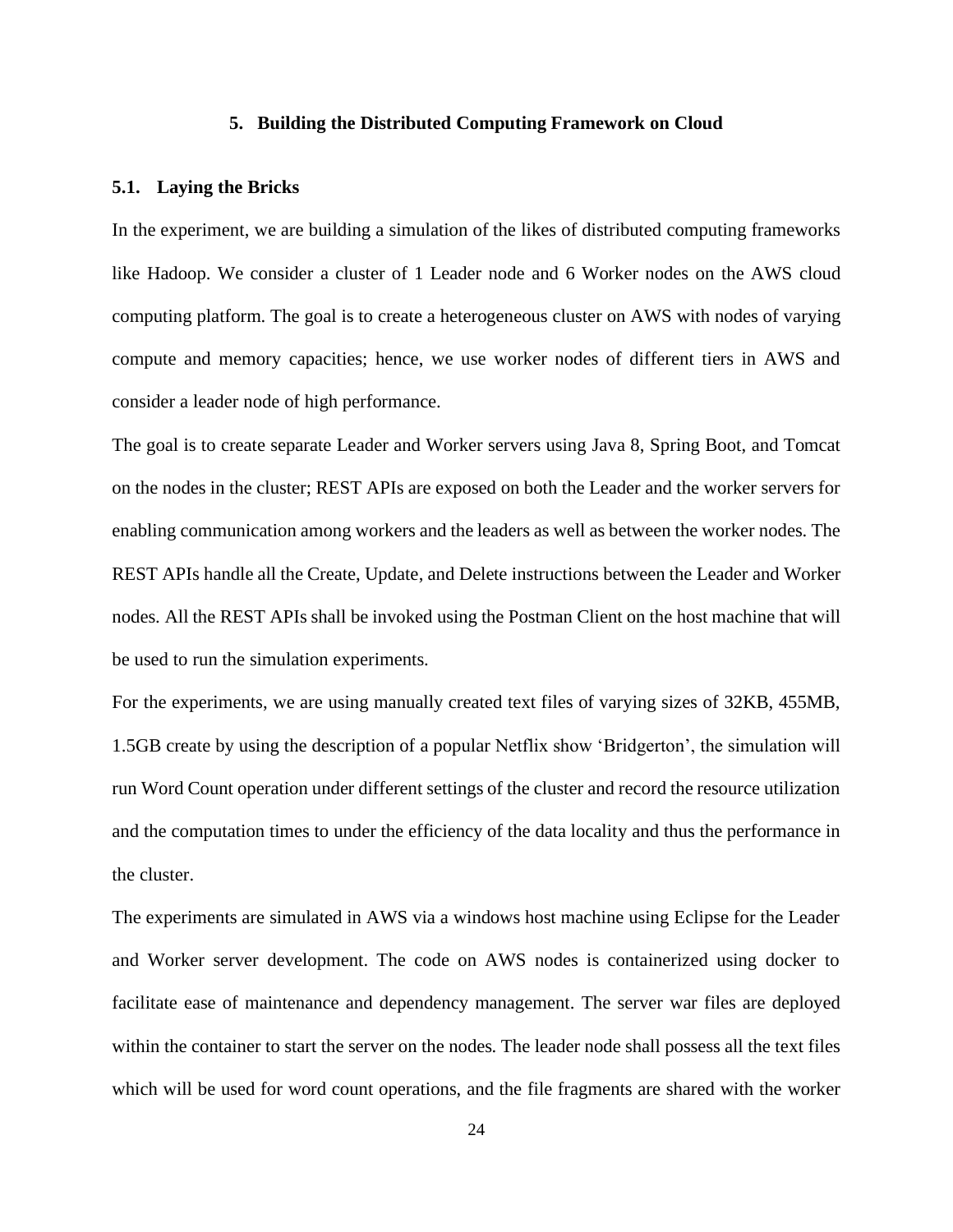nodes during the task execution phase. The Leader and the Worker nodes have a fixed disk storage capacity, and for the simulation, when this capacity is reached, the files shall be manually deleted to release the disk space for further simulation to be run. For the experiment's goal, we are not considering the fault tolerance of the cluster. Hence, replication is not implemented and will be considered for future work, as discussed in the later sections.

The experiment assumes that neither the Leader nor the worker fails, and in the event of a failure, the user shall manually restart the node on the cloud. The computing capabilities of the nodes will be calibrated using a parallel matrix multiplication program that will run on all the worker nodes, and the data returned to the Leader will be used to build the data computation ratio tables; this table will be used to distribute the data blocks to the worker nodes. The worker nodes will run a Cron job that updates the master frequently of the CPU and memory usage statistics to the leader node. This will be leveraged to improve the data computation ratios dynamically and hence the way data blocks shall be distributed for future tasks.

The workers expose REST APIs for communication with the Leader as well as with the other workers. The Leader communicates with the workers using these REST endpoints and waits to hear the worker nodes' response via the REST APIs exposed on the Leader. All the REST calls and operations happen in parallel in the cluster, keeping Leader to worker communication and worker-to-worker communication independent of the others in the cluster.

#### <span id="page-32-0"></span>**5.2. Building the REST APIs**

Both the worker and the leader nodes have REST APIs exposed for communication between each other. The endpoint exposed on leader nodes is mostly for coordination between the Leader and the worker to track and complete the tasks. The leader also exposes some endpoints for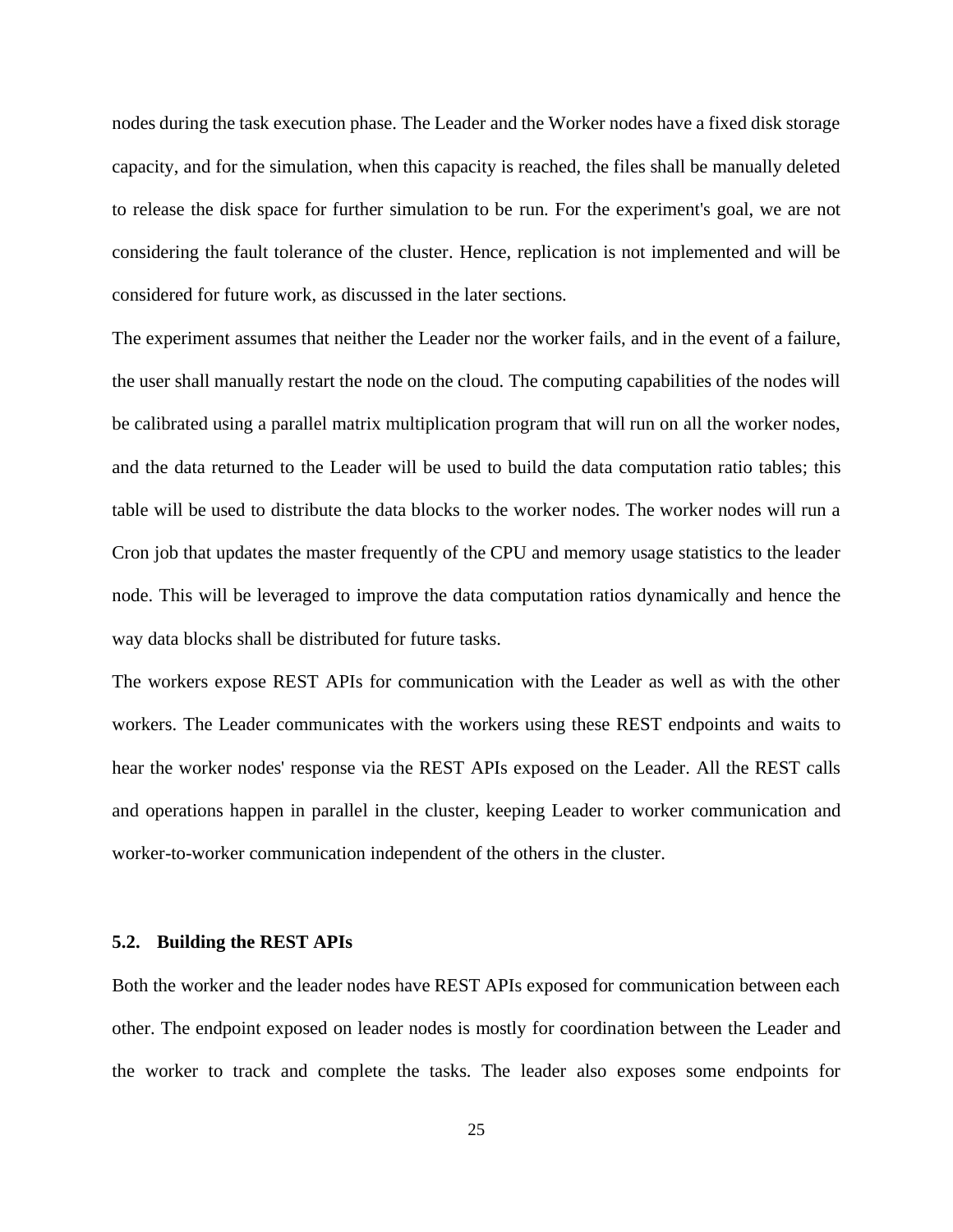configurations by the users on the leader node. The worker node endpoints are for communication between the worker and the leader nodes and communication between the worker nodes.

The experiments are aimed to run three types of word count operations: DCR, Default, and NDCR.

- DCR: Data Computation Ratio Word Count, the operation is based on the distribution of the data blocks or fragments to the worker nodes based on their Data Computation Ratio calculated using the time taken to perform the parallel matrix multiplication program. For calibration, a 3000 X 3000 matrix is considered for parallel multiplication. The time taken on each worker node is returned to the Leader, which computes the Data Computation ratio using logic that will be discussed further. The mapper and the reducer tasks are optimized to consider this novel way of distribution.
- NDCR: Node Load Data Computation Ratio Word Count, the operation is based on the distribution of data blocks or fragments to the worker nodes based on their Data Computation Ratio; however, this ratio is dynamically updated every five minutes based on the node load statistics update by every worker node in consideration for the current task running. The DCR (Data Computation Ratio) is updated based on the range where the worker nodes' combined node load statistics fall, as discussed further. The mapper and the reducer tasks are optimized to consider this novel way of data distribution.
- Default: Default Word Count distributes the data fragments or data blocks under the assumption that the cluster is homogeneous, all the worker nodes are of the same computing capabilities, the reducer for the reduce operation, in this case, is chosen based on the First Come First Serve rule, the node that completes the map phase fastest becomes the reducer.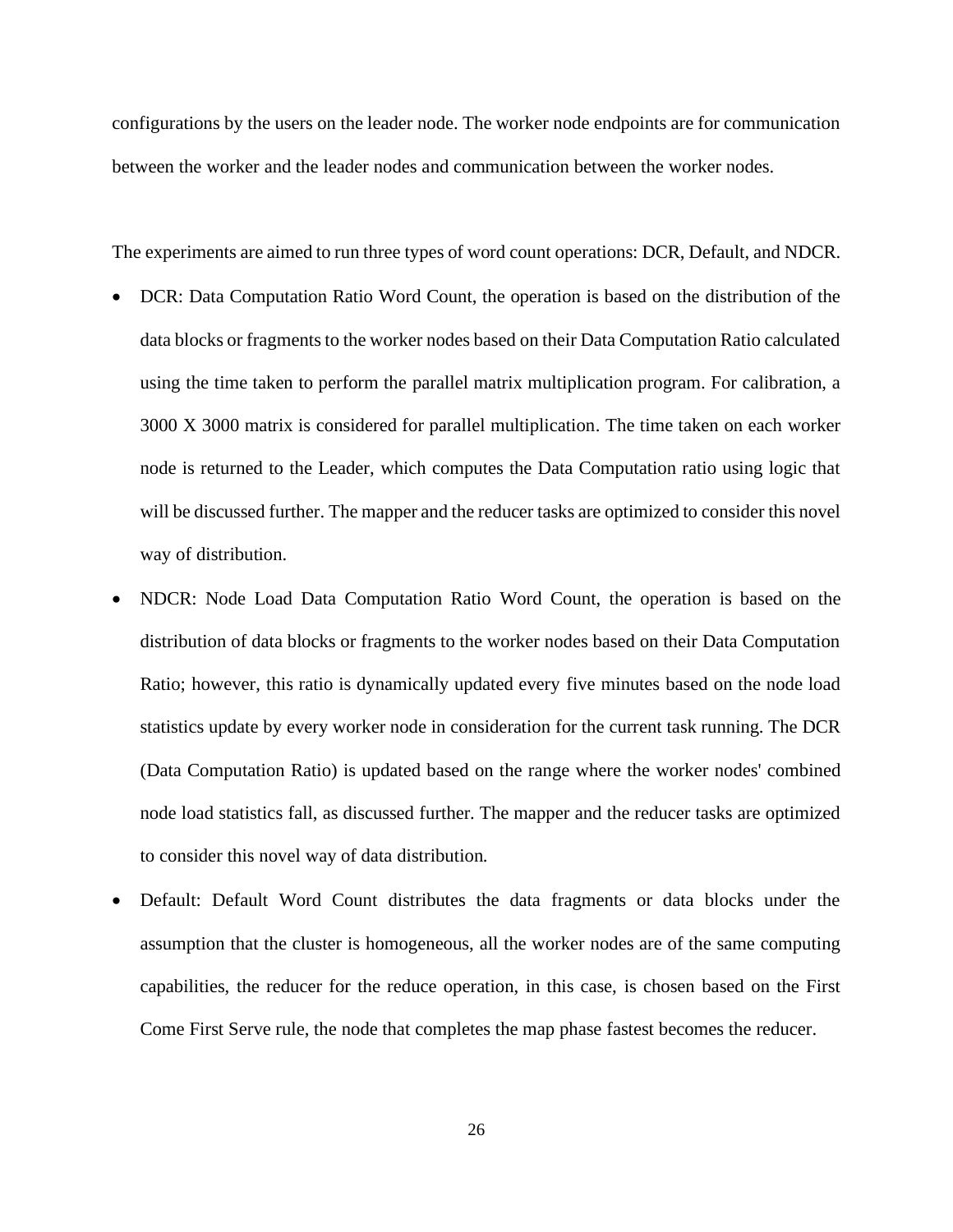There are two servers developed, the leader server and the worker server. The leader server follows the following order of events initiated by the user on the host machine in DCR, NDCR, and Default.

- 1. The host creates the cluster on the AWS, all the nodes in the cluster are activated manually and set running.
- 2. The DNS and IP Address of all the worker instances is registered with the leader instance in the leader DNS table, and the host manually makes this API call on Leader using postman.
- 3. The host makes the API call on Leader to set the Master IP on the leader node. This is the leader node's IP, which will be conveyed to all the worker nodes in the subsequent calls.
- 4. The Computer DCR API is invoked on the leader node. This API calls Compute DCR Worker API on worker nodes that perform the matrix multiplication on workers and return the Leader's time.
- 5. After the worker performs the matrix multiplication, they call the callback endpoint on the leader node to update the times taken on different nodes for matrix multiplication.
- 6. The leader node computes the DCR using all the times returned, and this is a scheduled job running on the Leader which waits until all the nodes return, or it runs out of several retries.
- 7. Now the Leader and the workers are ready to take a word computation task. The leader node calls word compute-optimized API to perform the DCR Word Count Operation. This API works on fragmenting the text file and SCP it to the worker nodes, and call word count DCR worker endpoint on the worker nodes. The worker nodes will now perform parallelized word count and return the result to the reducer. The Leader elects the reducer before distributing the file fragments to the worker nodes, where the node with the most fragments becomes the reducer. The reducer returns the Leader's response, including the time taken, number of words,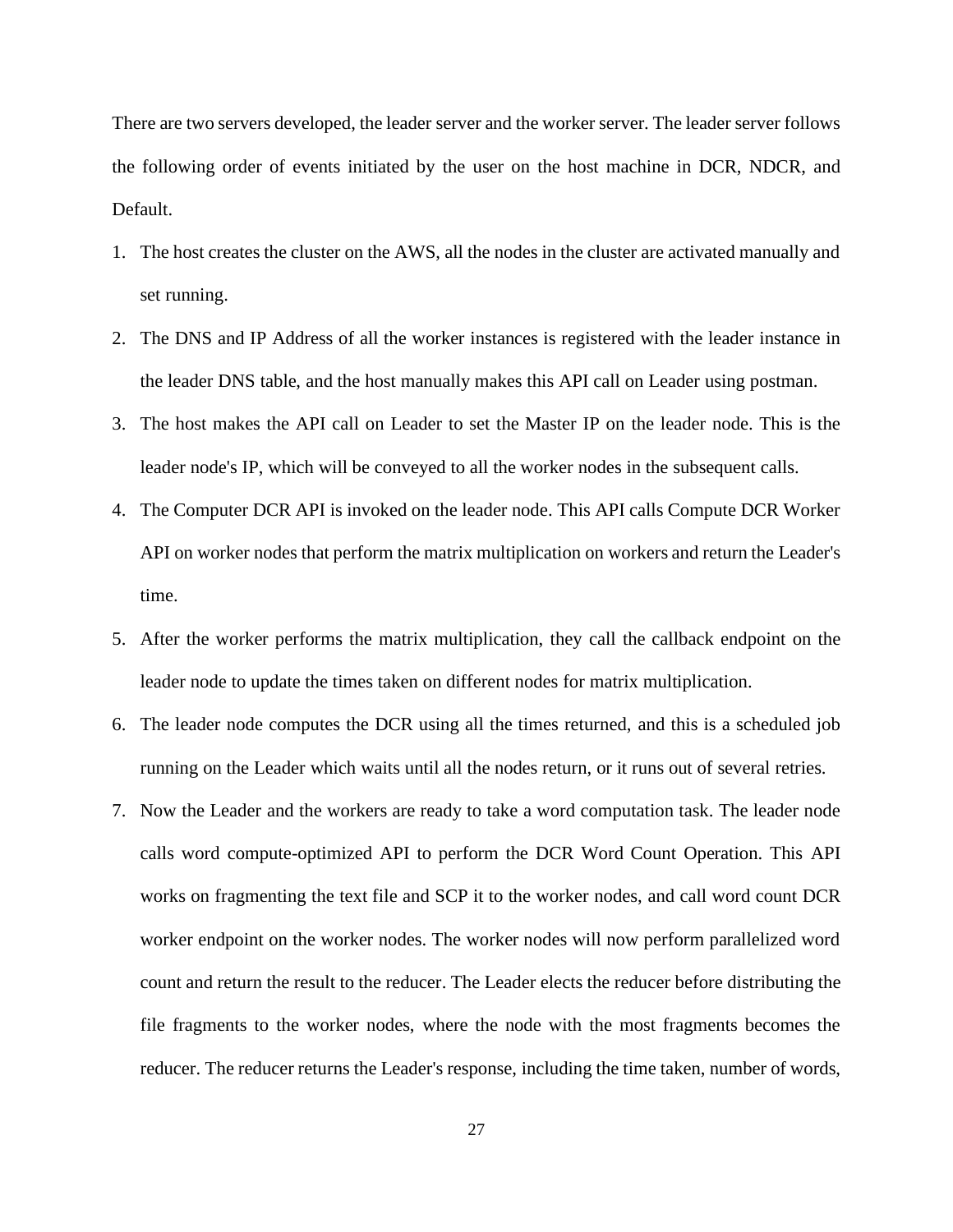and a map of each word with its frequency in the file submitted for the word count operation.

- 8. The worker nodes constantly update the Leader in regular intervals of their CPU and memory statistics called node load stats. The Leader uses this to dynamically improve the DCR ratio for every worker node for future tasks and data block distribution.
- 9. The Leader makes the word count optimized API call; with the dynamically improved DCR, it is classified as NDCR Word Count Operation. The workers received data blocks as per their improved data compute ratios, and the reducer returns the response to the leader node. This response contains the time is taken, the number of words, and a map with the frequency of every word.
- 10. The Leader can make a Default Word Count Operation call anytime. This considers the entire cluster as homogeneous, and every worker node receives the same number of data file fragments. The reducer here is chosen based on the FCFS rule, the worker node that completes the map phase the fastest becomes the reducer. The leader node picks the reducer and informs the worker nodes about the reducer node. The worker nodes send the node results to the reducer, which aggregates the results and informs the task's Leader. This response contains the time is taken, the number of words, and a map with the frequency of every word.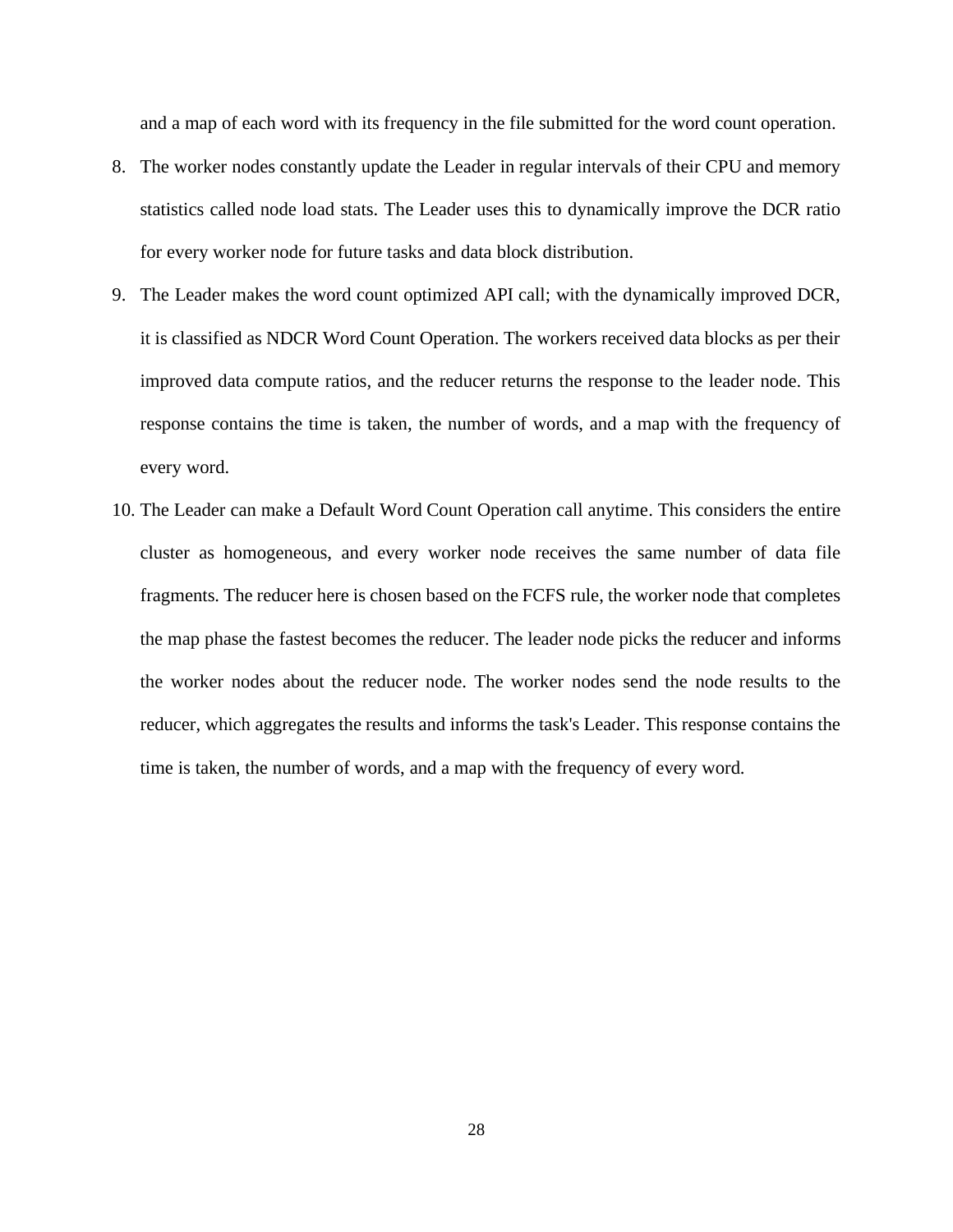## <span id="page-36-0"></span>**5.3. REST APIs**

APIs to run the DCR/NDCR/Default Word Count Operation:

1. Leader Welcome API: [http://master\\_ip:8080/hadoopsimulationmasterpoc](http://master_ip:8080/hadoopsimulationmasterpoc)

This API is to check if the leader server is up and running in the Docker container.

HTTP Method Type: Get

Success Status Code: 200

Response: "Hello World!"

2. Worker Welcome API: http://:worker\_ip:8080/hadoopsimulationpoc

This API is to check if the worker node is up and running in the Docker container.

HTTP Method Type: Get

Success Status Code: 200

Response: "Hello World!"

3. Leader Build DNS: [http://master\\_ip:8080/hadoopsimulationmasterpoc/master/build/dns](http://master_ip:8080/hadoopsimulationmasterpoc/master/build/dns)

This API is to build the leader DNS table of the workers in the cluster.

HTTP Method Type: Post

Success Status Code: 200

Request: JSON map of all the worker's DNS and IP.

Response: JSON map of all the worker's DNS and IP.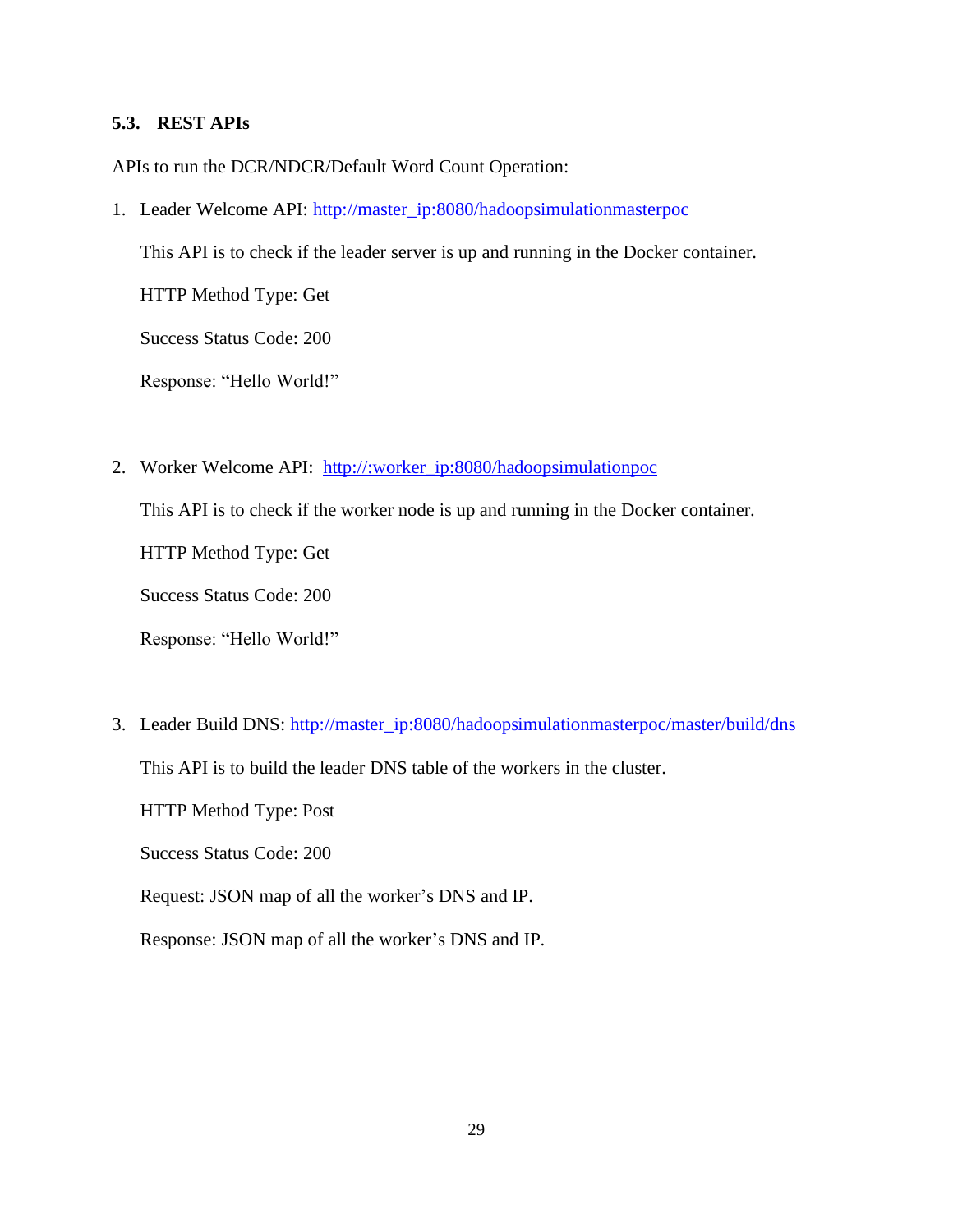#### 4. Leader Set Master IP:

[http://master\\_ip:8080/hadoopsimulationmasterpoc/master/add/master/config](http://master_ip:8080/hadoopsimulationmasterpoc/master/add/master/config)

HTTP Method Type: Post Success Status Code: 200 Request: master IP to be updated. Response: master IP that was updated.

5. Leader DCT Table Status:

[http://master\\_ip:8080/hadoopsimulationmasterpoc/master/get/dctTable/status](http://master_ip:8080/hadoopsimulationmasterpoc/master/get/dctTable/status)

This API is to check the DCT status; DCT Table is updated by the workers with the time taken to compute the matrix multiplication parallelly.

HTTP Method Type: Get

Success Status Code: 200

Response: JSON map of all worker's matrix multiplication compute times.

6. Leader DCR Ratio Table Status:

#### [http://master\\_ip:8080/hadoopsimulationmasterpoc/master/get/dcrRatio/table](http://master_ip:8080/hadoopsimulationmasterpoc/master/get/dcrRatio/table)

This API returns the DCR computed by the Leader for the workers based on their compute times for the matric multiplication.

HTTP Method Type: Get

Success Status Code: 200

Response: JSON map of the compute ratios of the workers along with their DNS. This ratio must be ready and available to perform the DCR Word Count or the NDCR Word Count.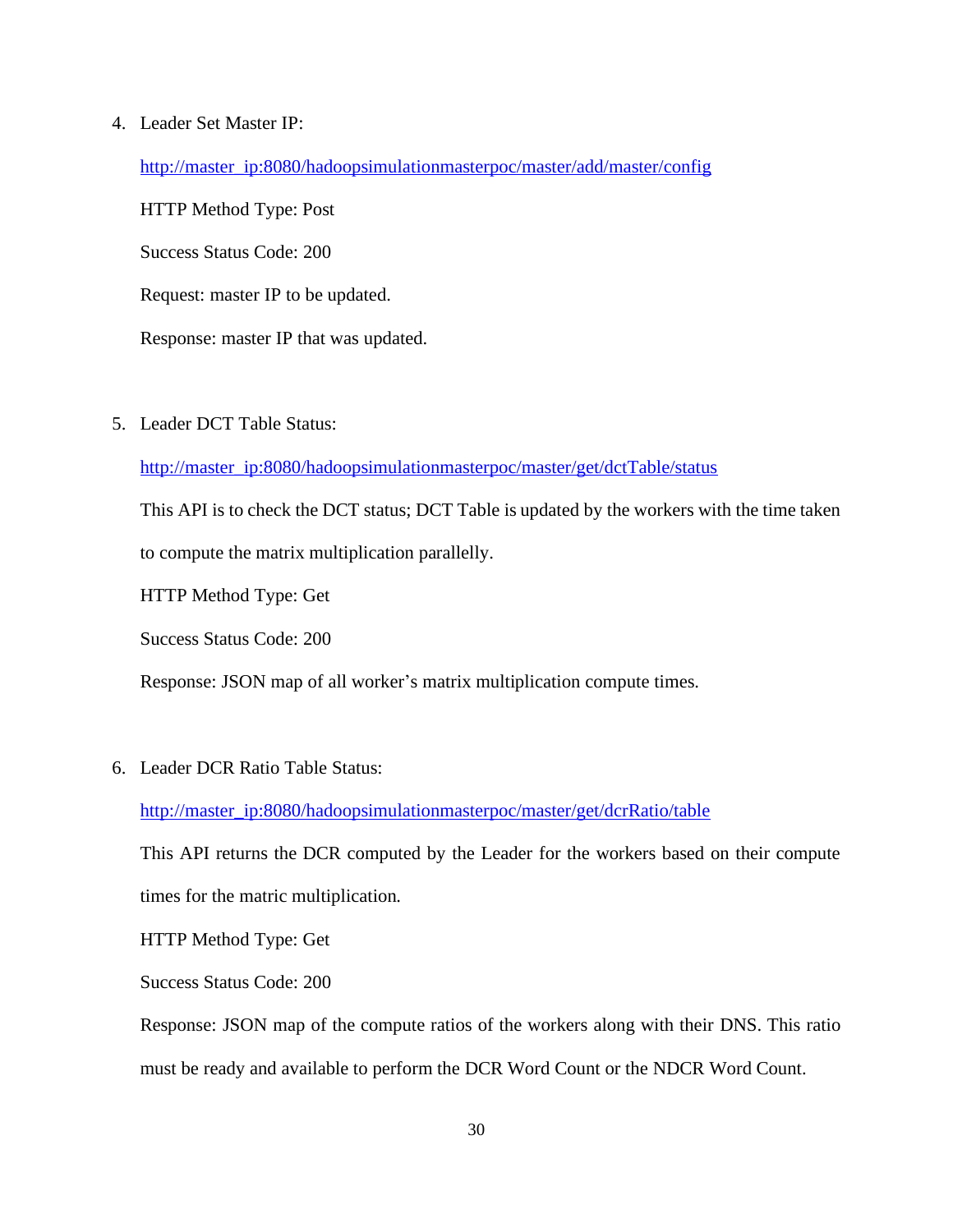7. Leader DCR/NDCR Word Count:

[http://master\\_ip:8080/hadoopsimulationmasterpoc/master/call/count/Children](http://master_ip:8080/hadoopsimulationmasterpoc/master/call/count/Children)

This API is invoked by the Leader on the worker cluster to begin a DCR or NDCR Word Count operation.

HTTP Method Type: Post

Success Status Code: 200

Request: task name and file name. The task name is the unique name given to every word count operation performed, and the file name is the text file used for the operation.

Response: time taken, map of words in file with their frequency, and the total words in a file.

8. Leader Default Word Count Operation:

[http://master\\_ip:8080/hadoopsimulationmasterpoc/default/master/call/wordcount/children/de](http://master_ip:8080/hadoopsimulationmasterpoc/default/master/call/wordcount/children/default) [fault](http://master_ip:8080/hadoopsimulationmasterpoc/default/master/call/wordcount/children/default)

This API is invoked by the Leader on the worker cluster to begin the default Word Count operation.

HTTP Method Type: Post

Success Status Code: 200

Request: task name and file name. The task name is the unique name given to every word count operation performed, and the file name is the text file used for the operation.

Response: time taken, map of words in file with their frequency, and the total words in a file.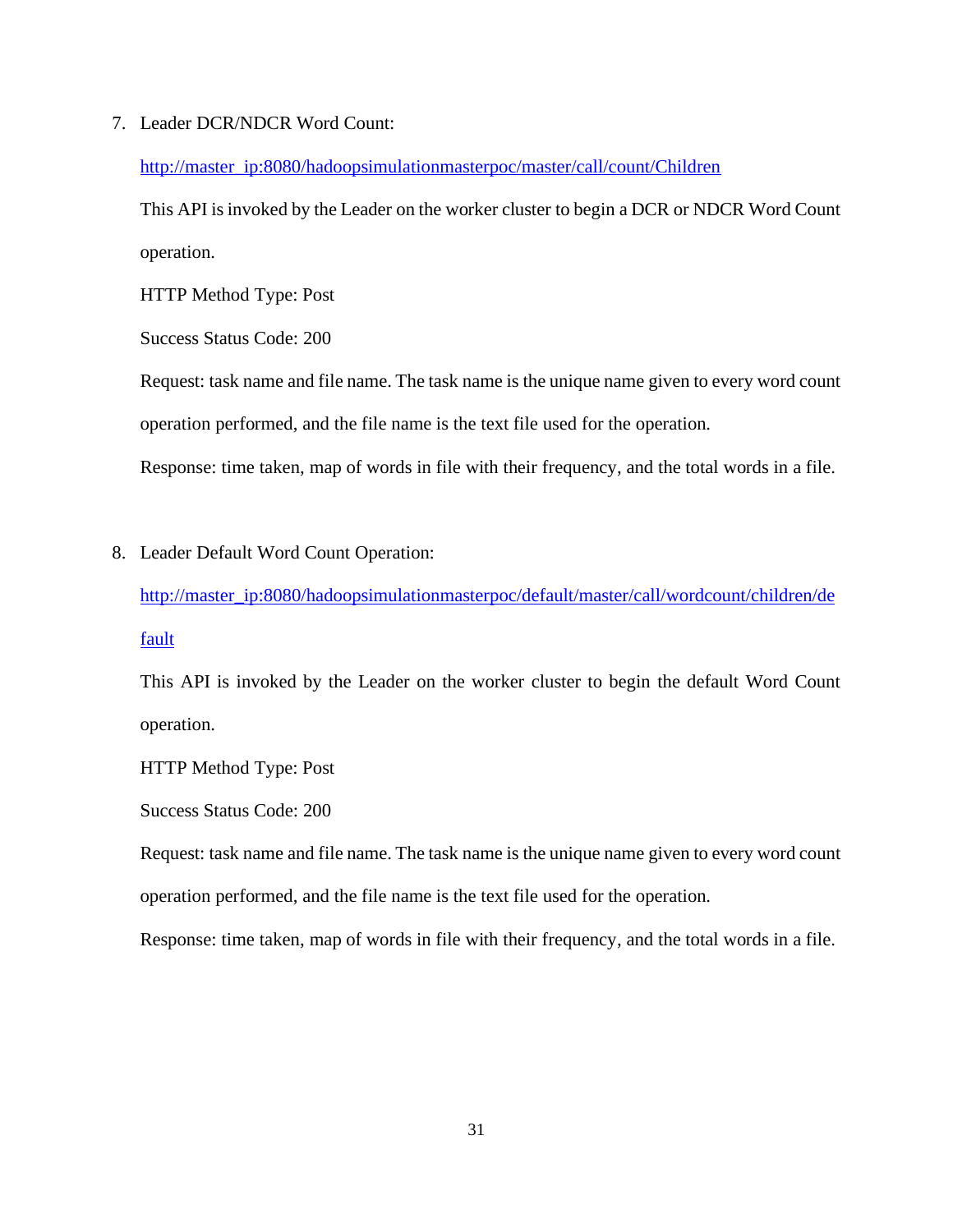Some of the many APIs for maintenance:

1. Set Reducer Configs:

[http://worker\\_ip:8080/hadoopsimulationpoc/slave/set/reducer/configs](http://worker_ip:8080/hadoopsimulationpoc/slave/set/reducer/configs)

This API is to set the reducer config manually on the reducer node. Reducer configs will initialize a few things needed for the reducer to begin; this API lets this be done manually for testing.

HTTP Method Type: Post

Success Status Code: 200

Request: task name and DNS of the reducer node.

Response: confirmation message that reducer is set to begin.

2. Find Reducer for Default Word Count:

[http://master\\_ip:8080/hadoopsimulationmasterpoc/default/master/word/count/reducer/who](http://master_ip:8080/hadoopsimulationmasterpoc/default/master/word/count/reducer/who)

This API is used to manually determine which worker node has been chosen as the leader's reducer under the FCFS scheme.

HTTP Method Type: Get

Success Status Code: 200

Response: DNS of the reducer node

3. Set Master IP in Worker Manually:

[http://worker\\_ip:8080/hadoopsimulationpoc/slave/set/master/ip/manually](http://worker_ip:8080/hadoopsimulationpoc/slave/set/master/ip/manually)

This API is to update the master IP address in the worker nodes manually.

HTTP Method Type: Post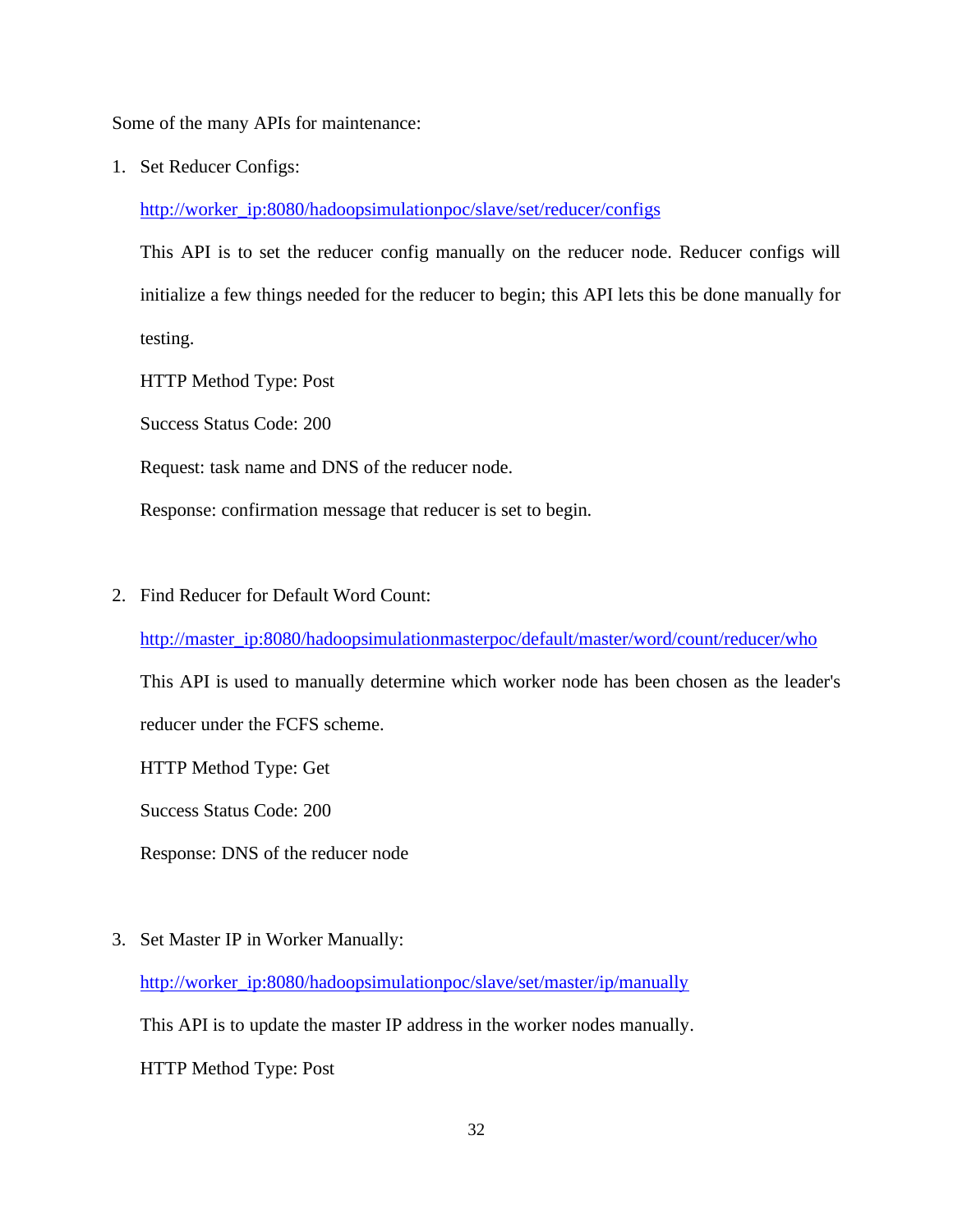Success Status Code: 200

Request: Ip address of the master and the DNS of the worker node where it must be updated. Response: confirmation on update.

4. Get Worker Node Load Statistics:

[http://worker\\_ip:8080/hadoopsimulationmasterpoc/master/get/node/load/status](http://worker_ip:8080/hadoopsimulationmasterpoc/master/get/node/load/status)

This API is to manually query the CPU and memory usage of the worker nodes on the cluster.

HTTP Method Type: Get

Success Status Code: 200

Response: CPU and memory usage statistics.

5. Get Leader Blocks Allocation Map:

[http://master\\_ip:8080/hadoopsimulationmasterpoc/master/blocks/allocated](http://master_ip:8080/hadoopsimulationmasterpoc/master/blocks/allocated)

This API aims to look at the block allocations for the worker nodes in the cluster for the current task.

HTTP Method Type: Get

Success Status Code: 200

Response: map of block allocation, DNS, and a number of blocks distributed against each DNS.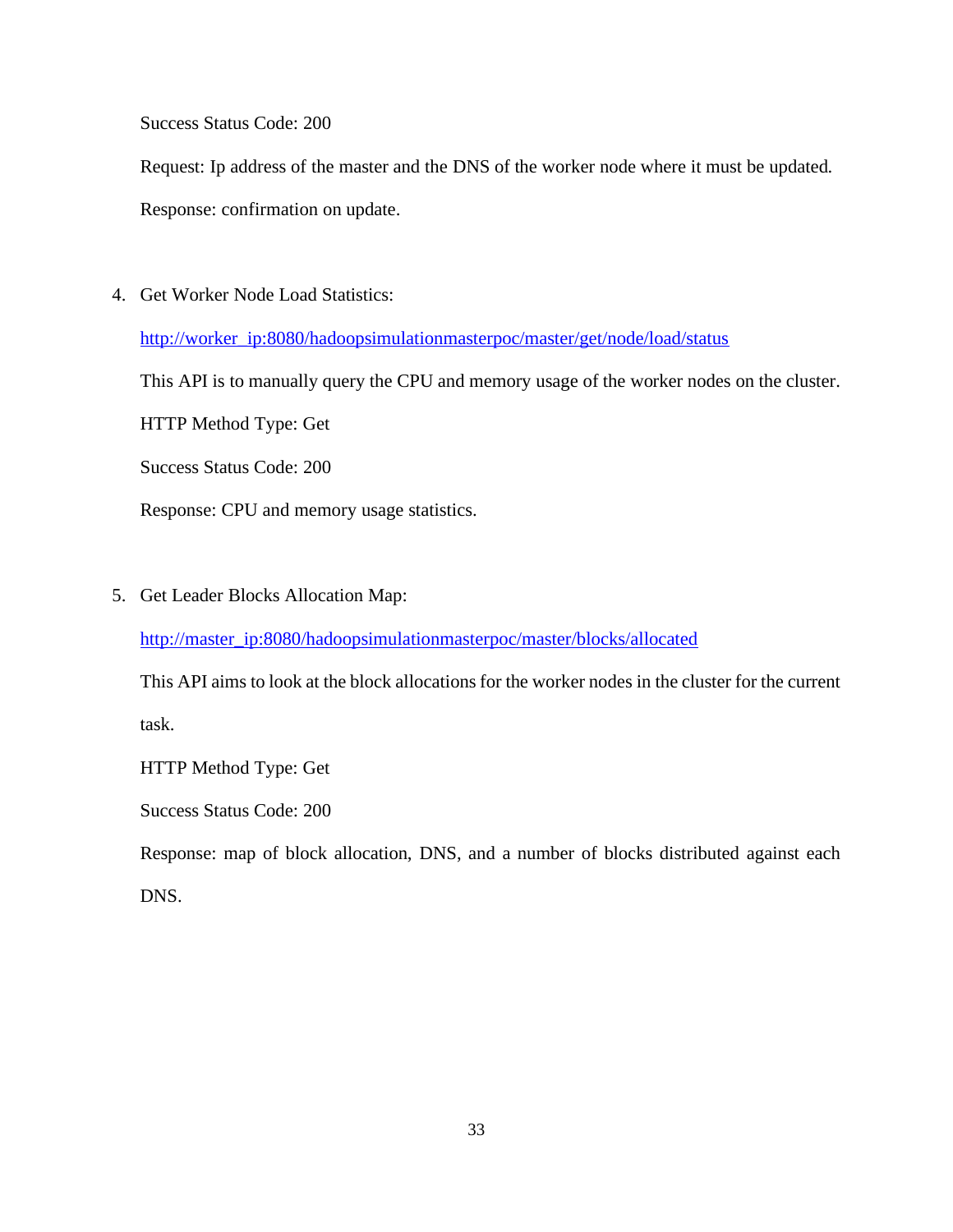#### <span id="page-41-0"></span>**5.4. Leader Server**

The Leader node is the head of the cluster and coordinates actions with all the cluster nodes. The worker nodes coordinate action with each other via the leader node. The leader node handles all the heavy lifting tasks for the word count operation, and this includes computation of data computation ratio, fragment the files and SCP over the network to the worker nodes, set reducer configs on the reducer node, elect the reducer node, gather the response from the reducer for the task completion.

The data computation ratio is the backbone of the DCR and NDCR word count operation. The nodes in the cluster return the matrix multiplication times to the leader node; the leader node utilizes the compute capabilities based on these times to compute the ratio according to which the blocks will be distributed. Based on the highest average response time taken, the ratio is computed, which will be used to compute each worker's number of blocks.

When the worker nodes return the time taken for matrix multiplication, this is updated in the leader node's DCRT HashMap. This is a map with a key as the DNS of the worker node, and the value is the time taken for the matrix multiplication. A task is scheduled on the Leader to run every 5 mins to check if the all the worker have updated the DCRT table or the number of retries have exhausted, one of these cases the DCR (Data Computation Ratio) gets computed.

For the computation of DCR, all the worker nodes are arranged in a Max Heap to get the node with the highest time taken for a response. The ratio for all the other nodes is computed as a ratio of this Highest Response Time.

This table gives a peek into the code that goes into computing the DCR for the worker nodes. The ratio is based off the Highest Response Time returned by one of the worker nodes.

34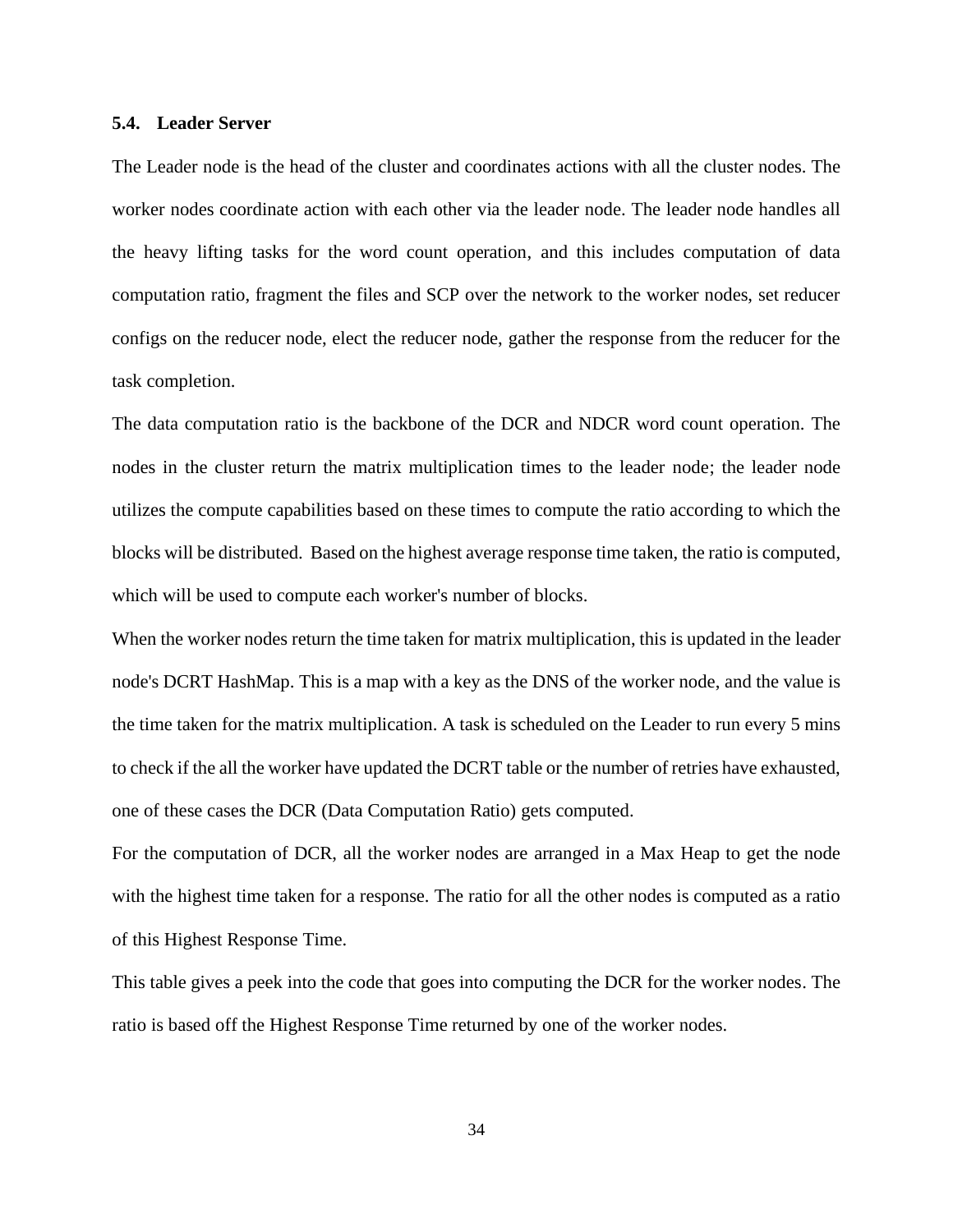```
public DCR_RatioTableObject computeDCRRatio() {
             // TODO Auto-generated method stub
             PriorityQueue<Pair> pq = new PriorityQueue<Pair>((a, b) -> ((int) 
(b.time - a.time)); // max heap based on times
             HashMap<String, Long> times = HadoopMaster.config.getDCR();
             HashMap<String, Double> dcRatio = HadoopMaster.config.getDCRatio();
             for (String dns : times.keySet()) {
                   Pair p = new Pair(dns, times.get(dns));pq.add(p);}
             Pair highest = null;
             if (pq.size() > 0) {
                   highest = pq.peek();
             }
             // if there is just one node then the node should get all
             if (pq.size() == 1) {
                   Pair temp = pq.poll();
                   dcRatio.put(temp.dns, 1.0);
             } else {
                   while (!pq.isEmpty()) {
                          Pair temp = pq.poll();
                          double val = (float) highest.time / temp.time;
                          long dcr = highest.time / temp.time;
                          dcRatio.put(temp.dns, val);
                   }
             }
             DCR_RatioTableObject d = new DCR_RatioTableObject(dcRatio);
             d.setStatus(
                           "If you see less than no of worker assigned, probably 
you have queried too early or the nodes are dead. Try in 15 mins!");
             return d;
      }
```
#### Table 5: Compute DCR

<span id="page-42-0"></span>Once this ratio is available, the value sorts the ratios in decreasing order to SCP the file blocks or fragments to the workers. The sum of the ratios is computed and used to determine the average with several file splits that will be considered; in the case of experiments, we consider every block size 64KB. Hence the number of blocks to the slowest node is computed as the quotient of the number of blocks divided by the sum of all the DCRs.

The number of blocks to any worker now is the product of its DCR value with the number of blocks to the slowest performing node.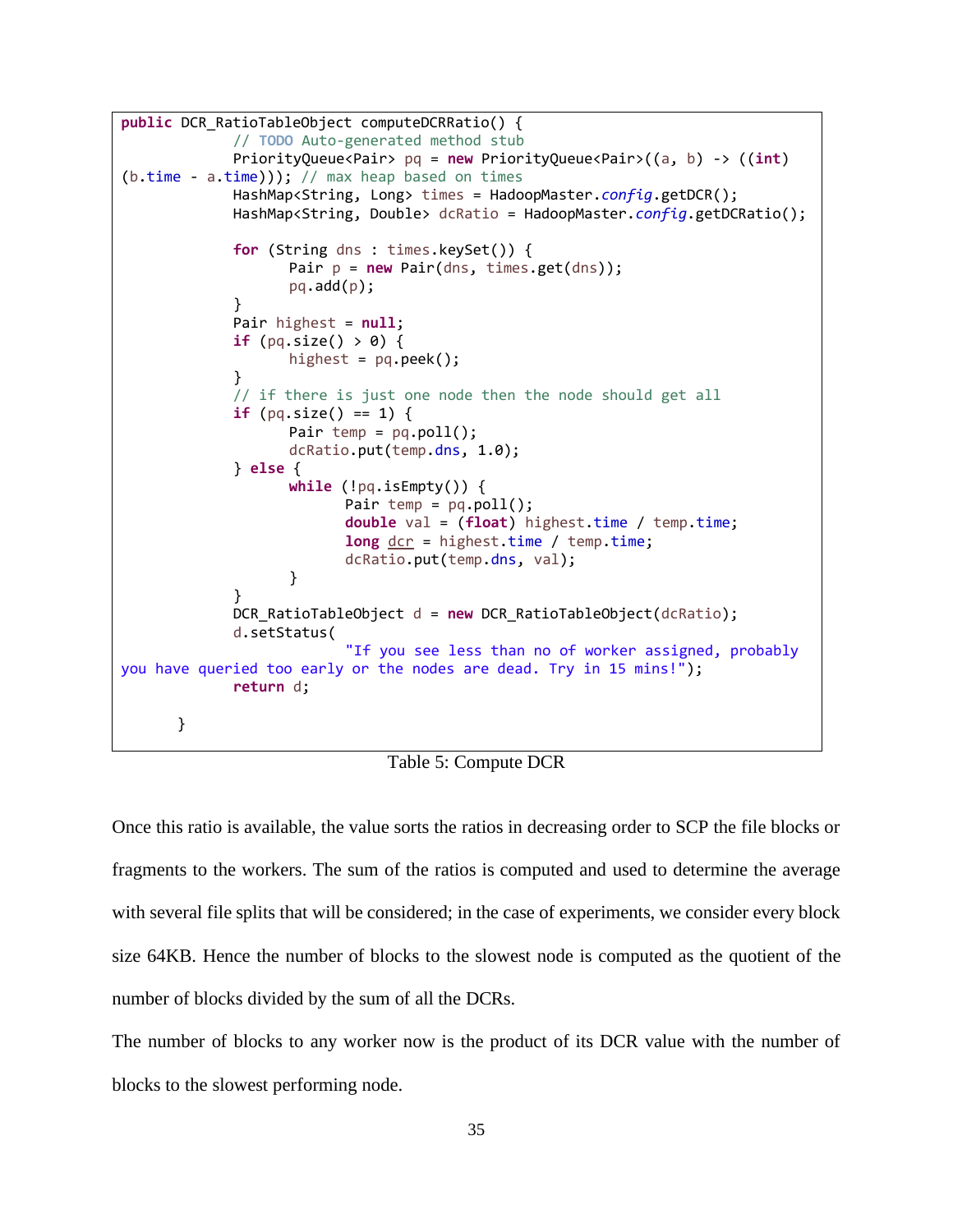Number of blocks to the slowest node = (Number of blocks file is split into) / (sum of all DCRs) Number of blocks to any node  $=$  (Number of blocks to the slowest node)  $*$  (DCR of the node)

# Table 6: File Splits using DCR

<span id="page-43-0"></span>For the DCR Word Count, the Leader chooses the nodes which receive the highest number of blocks based on the above distribution scheme. This is communicated beforehand to all the worker nodes so they are aware of where they must send their intermediate results; the Leader also sets the reducer configs on the node that is elected as the reducer.

In the case of NDCR, the DCRT table ratios change dynamically based on the node load updates sent by the worker nodes to the Leader. The worker nodes send their CPU and memory usage statistics to the Leader. The average of the CPU and the memory usages is computed. Two standard deviations of the CPU usages and memory usages is also calculated. Suppose the average CPU usage and memory usage varies from the previously recorded average. In that case, the ranges in which the worker node fall usage is analyzed to computed the reduced or increased load for the next job that will be assigned to the cluster.

There are three load regions where the current statistics of the node's load can fall. The node can be in a regular load state, under load state, and overload state. If the node is overloaded, then the DCR is improved just 10 percent to reduce the load on the worker; if the node is in under load state, then the node load is increased by 33 percent. If the node is in a normal load, its DCR is kept as is.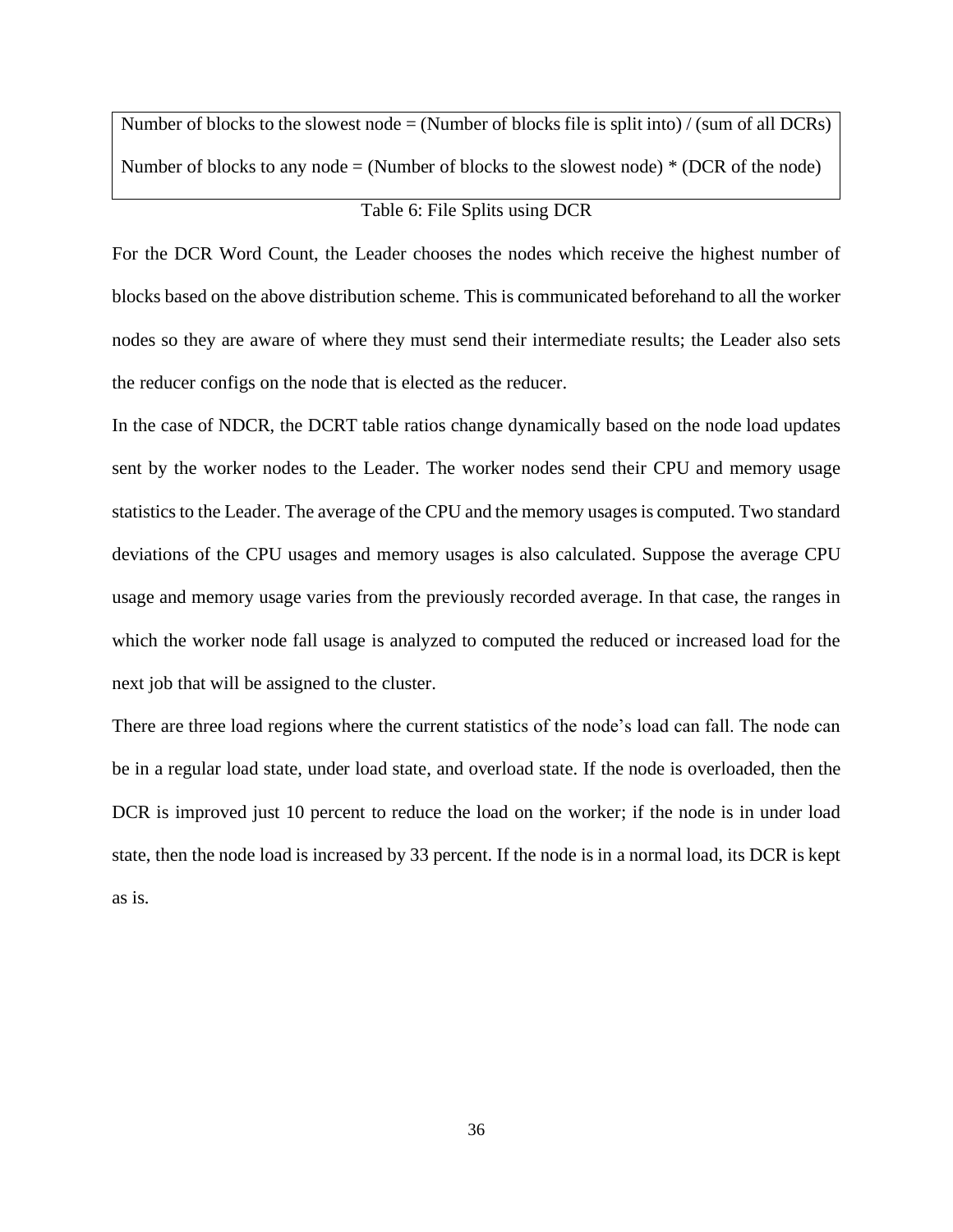| $cpuUsage \leq oneStdBelowMeanCPU$ and memUsage $\leq$ oneStdBelowMeanMem | Underload: 0.33 |
|---------------------------------------------------------------------------|-----------------|
| $cpuUsage > oneStdBelowMeanCPU$ and $memUsage > oneStdBelowMeanMen$       | Overload: 0.10  |
| Anything within one STD is a normal load                                  | Normal load     |

| Table 7: NDCR Compute Rules |
|-----------------------------|
|-----------------------------|

<span id="page-44-1"></span>In Default Word Count Operation, all the worker nodes are assumed to be of the same compute capacities; hence the file fragments are divided equally. Also, the reducer is chosen as the worker who computes the word count first and returns to the Leader. All the other nodes are then informed about the reducer DNS and to send their intermediate results.

#### <span id="page-44-0"></span>**5.5. Worker Server**

The worker server performs the word count operation for DCR/NDCR/Default modes. The worker performs parallelized word count on the data fragments distributed to the node and returns the intermediate result to the reducer node. All the worker nodes will be communicated to by the leader node about the reducer node.

Each worker node runs Cron jobs that update the leader node with the CPU and memory usage statistics. This Cron job starts running as soon as the worker node comes to life and frequently updates the Leader of the usage statistics until the host turns off the node. The worker nodes do not communicate with each other; all the communications go through the leader node. The host manually manages the file storage of all the worker nodes in entire memory issues.

For the word count operations, the reducer aggregates the results returned by the sibling nodes and returns the total time taken to perform the word count operation, the hash map for words along with their frequency of occurrence, and the total number of words in the file. Every operation is uniquely classified using the task name provided by the Leader by the host.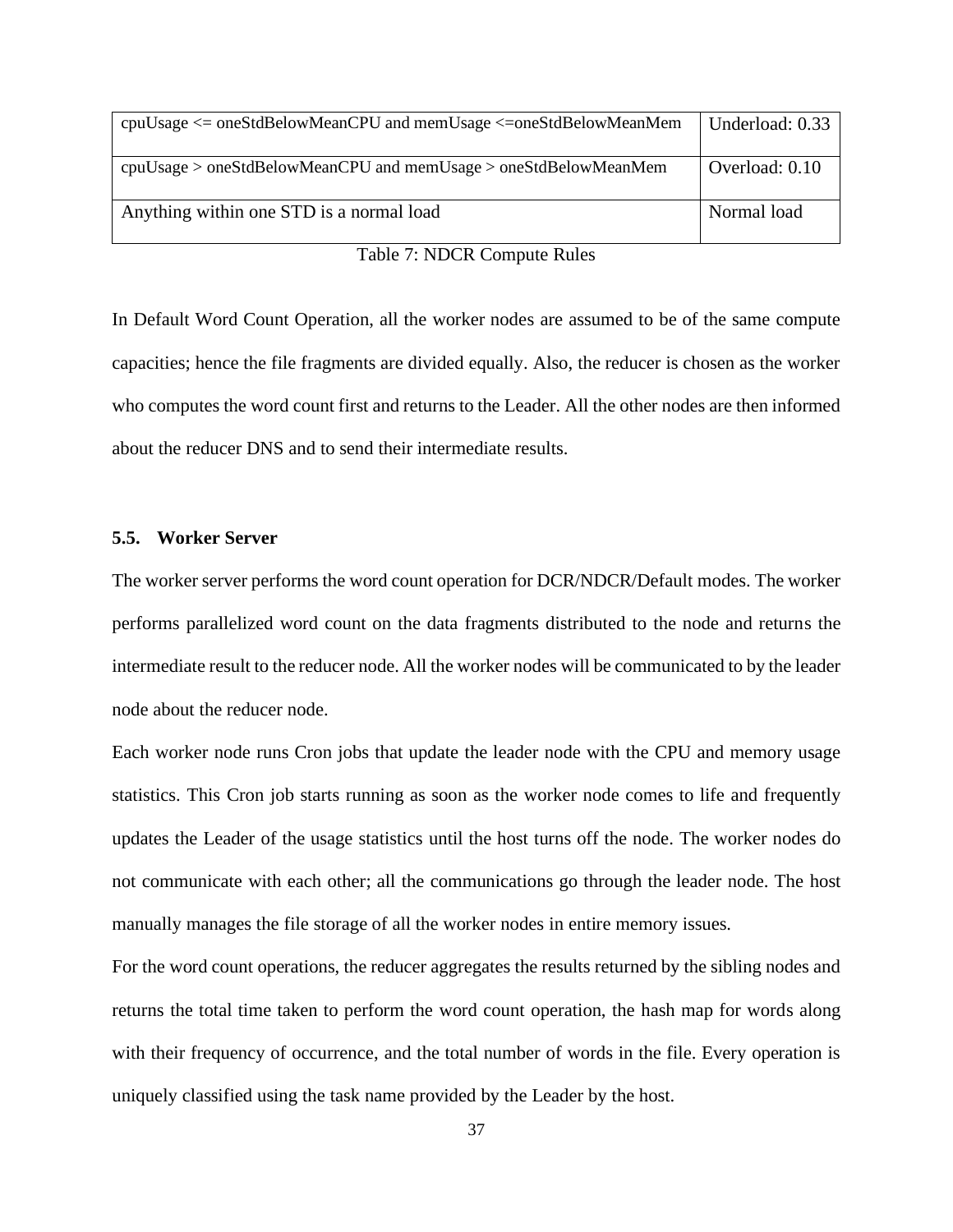For the matrix multiplication operation, the worker nodes perform a parallelized matrix multiplication on a randomly generated 3000 X 3000 matrix and return the time taken for this multiplication operation to the leader node, which will be used for DCR ratio computations.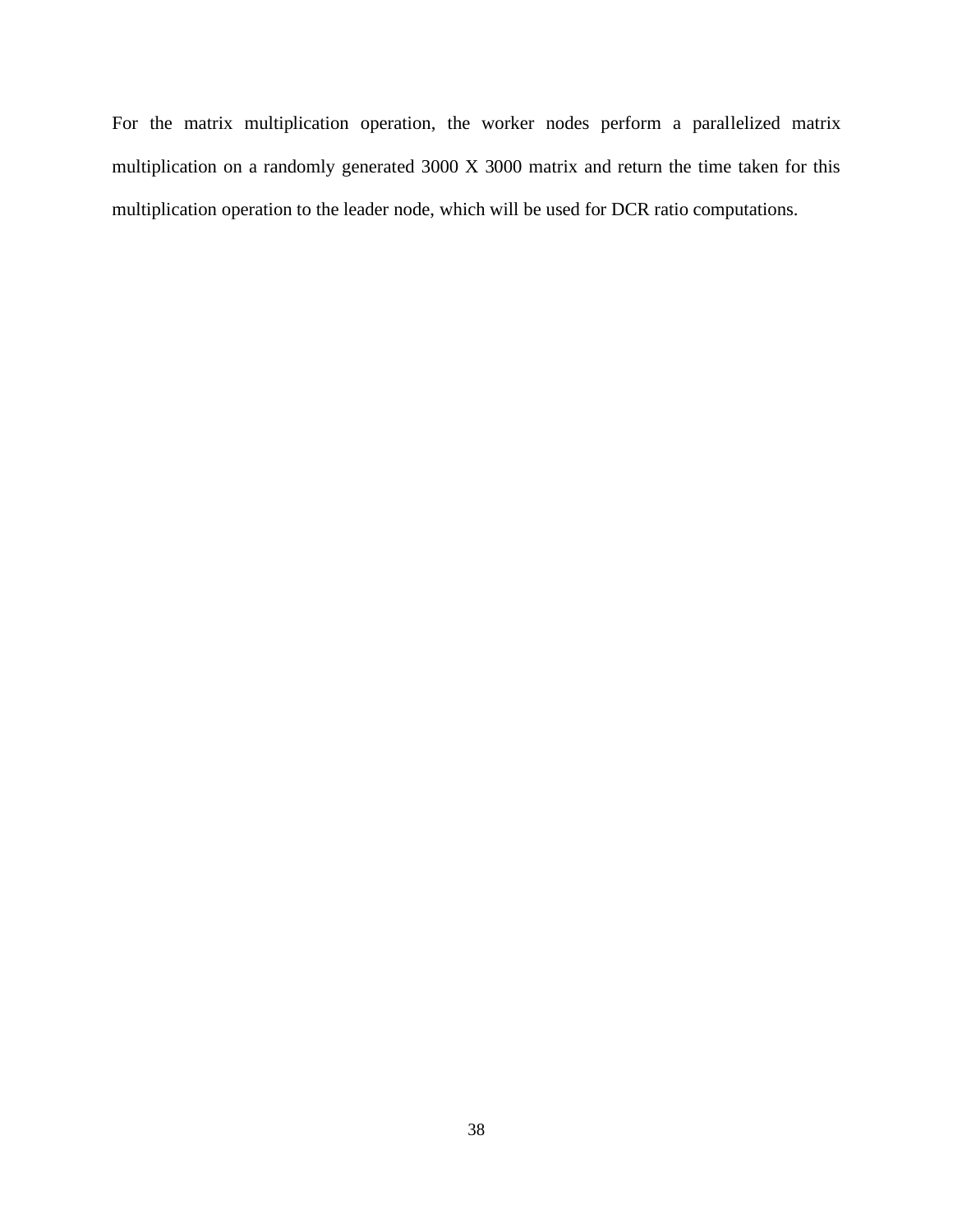#### **6. Experiments**

<span id="page-46-0"></span>In this thesis project, we perform nine different kinds of experiments to reinforce the findings and the relationship with the underlying data distribution schemes. We perform Data Computation Ratio Word Count Operation, Node Load Data Computation Word Count Operation, and Default Word Count Operation. For each of the three types of Word Count operations, we vary the number of worker nodes in the cluster and the text file size used for word count.

For the sake of experiments, we have considered clusters with two worker nodes, four worker nodes, and six worker nodes also test file of sizes 32KB, 455MB, and 1.5GB. The cluster is built on AWS and comprises heterogeneous nodes to simulate a heterogeneous cloud environment for the distributed computing frameworks. The instances chosen for worker nodes are AWS EC2 with varying CPU and memory capacities; the leader node is also an AWS EC2 instance.

| Node Type   | AWS EC2 Type |
|-------------|--------------|
| Leader Node | t3.large     |
| Worker 1    | t3.medium    |
| Worker 2    | t3.large     |
| Worker 3    | t2.medium    |
| Worker 4    | $t2$ .xlarge |
| Worker 5    | t2.large     |
| Worker 6    | t3a.medium   |

<span id="page-46-1"></span>Table 8: AWS cluster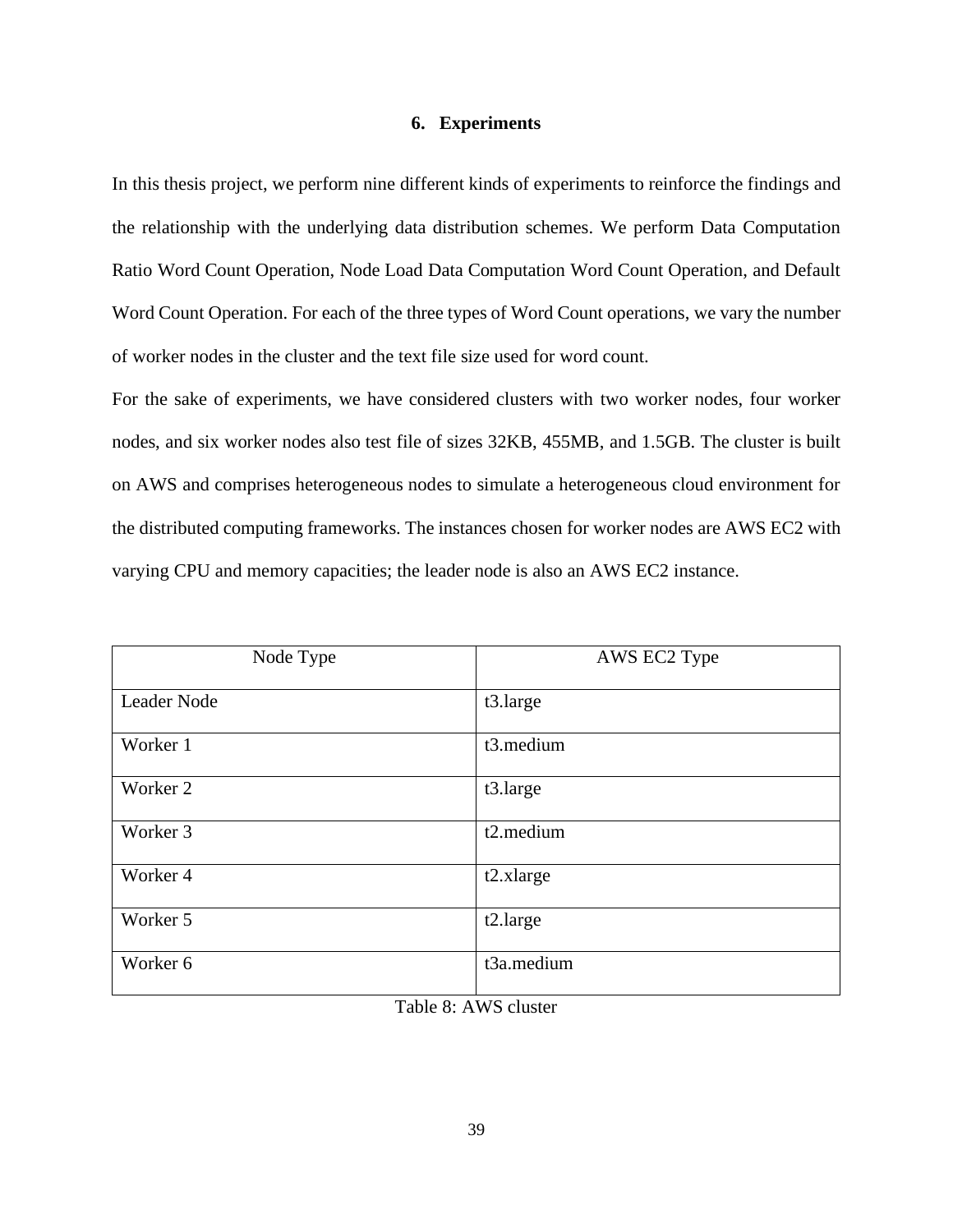The cluster nodes come with varying compute capacities, and hence their performance varies and facilitates the simulation of a heterogenous cluster on the cloud.

The different nodes on the AWS cluster:

- T3.large: 2vCPUs and 8GB RAM, 8GB disk storage.
- T3.medium: 2vCPUs and 4GB RAM, 8GB disk storage.
- T2.medium: 2vCPUs and 4GB RAM, 8GB disk storage.
- T2.xlarge: 4vCPUs and 16GB RAM, 8GB disk storage.
- T2.large: 2vCPUs and 8GB RAM, 8GB disk storage.
- T3a.medium: 2vCPUs and 4GB RAM, 8GB disk storage.

The different experiments performed are:

• 2 Worker Experiment:

The cluster is comprised of the leader node and worker 1, worker 2. We perform DCR, NDCR, and Default word count operations on this cluster using files of sizes 32KB, 455MB, and 1.5GB and record the times taken in each case.

• 4 Worker Experiment:

The cluster is comprised of the leader node and worker 1, worker 2, worker 3, worker 4. We perform DCR, NDCR, and Default word count operations on this cluster using files of sizes 32KB, 455MB, and 1.5GB and record the times taken in each case.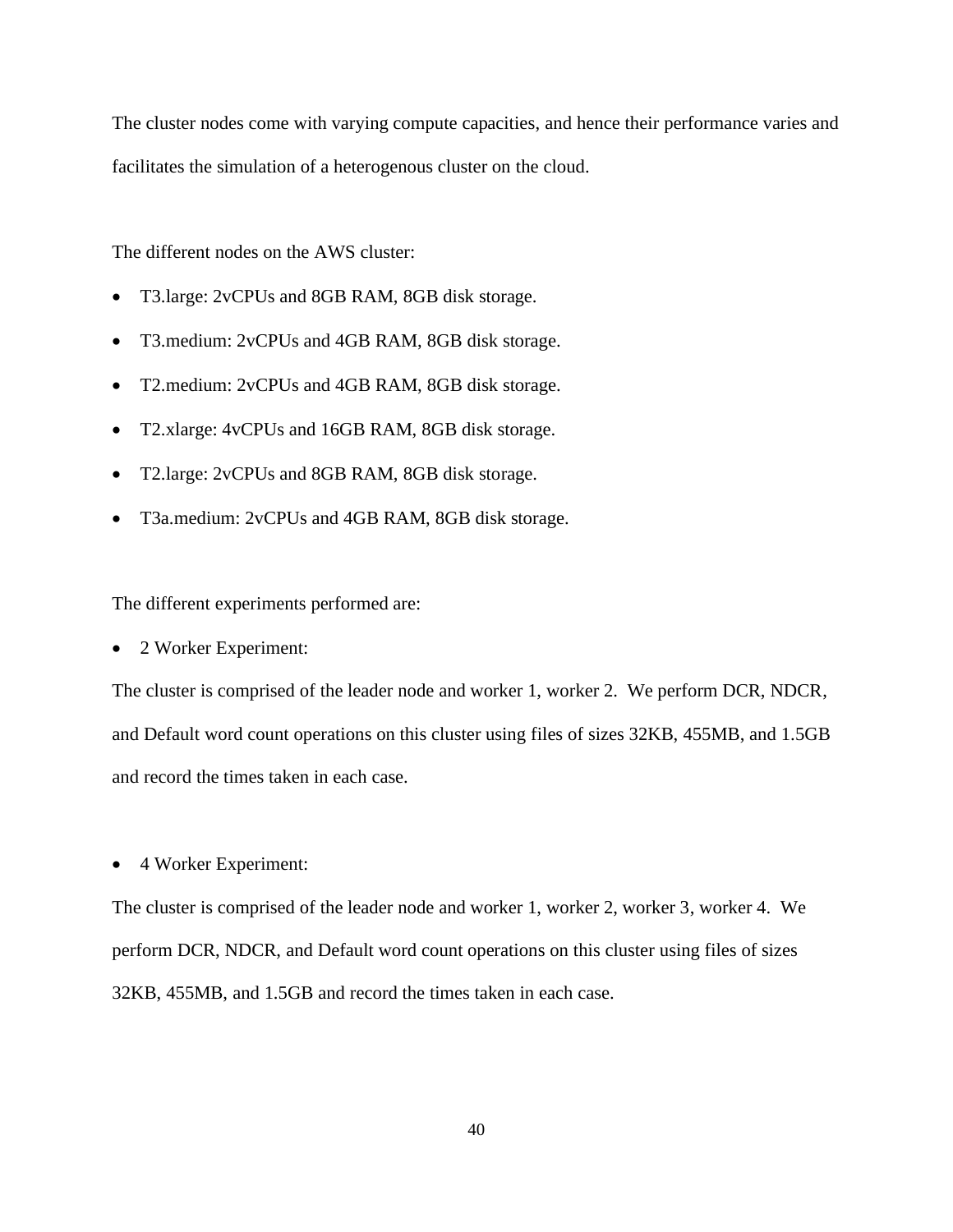• 6 Worker Experiment:

The cluster is comprised of the leader node and worker 1, worker 2, worker 3, worker 4, worker 5, worker 6. We perform DCR, NDCR, and Default word count operations on this cluster using files of sizes 32KB, 455MB, and 1.5GB and record the times taken in each case.

We also use a file whose input is sorted and feed it to word count, and this is understanding if a sorted file introduces better performance in word count operations also if better ways of sorting are needed for this case. The time taken in the nine experiments performed is recorded to plot graphs and understand how the data distribution schemes affect the word count performance in a distributed computing platform. The results are discussed in the next chapter.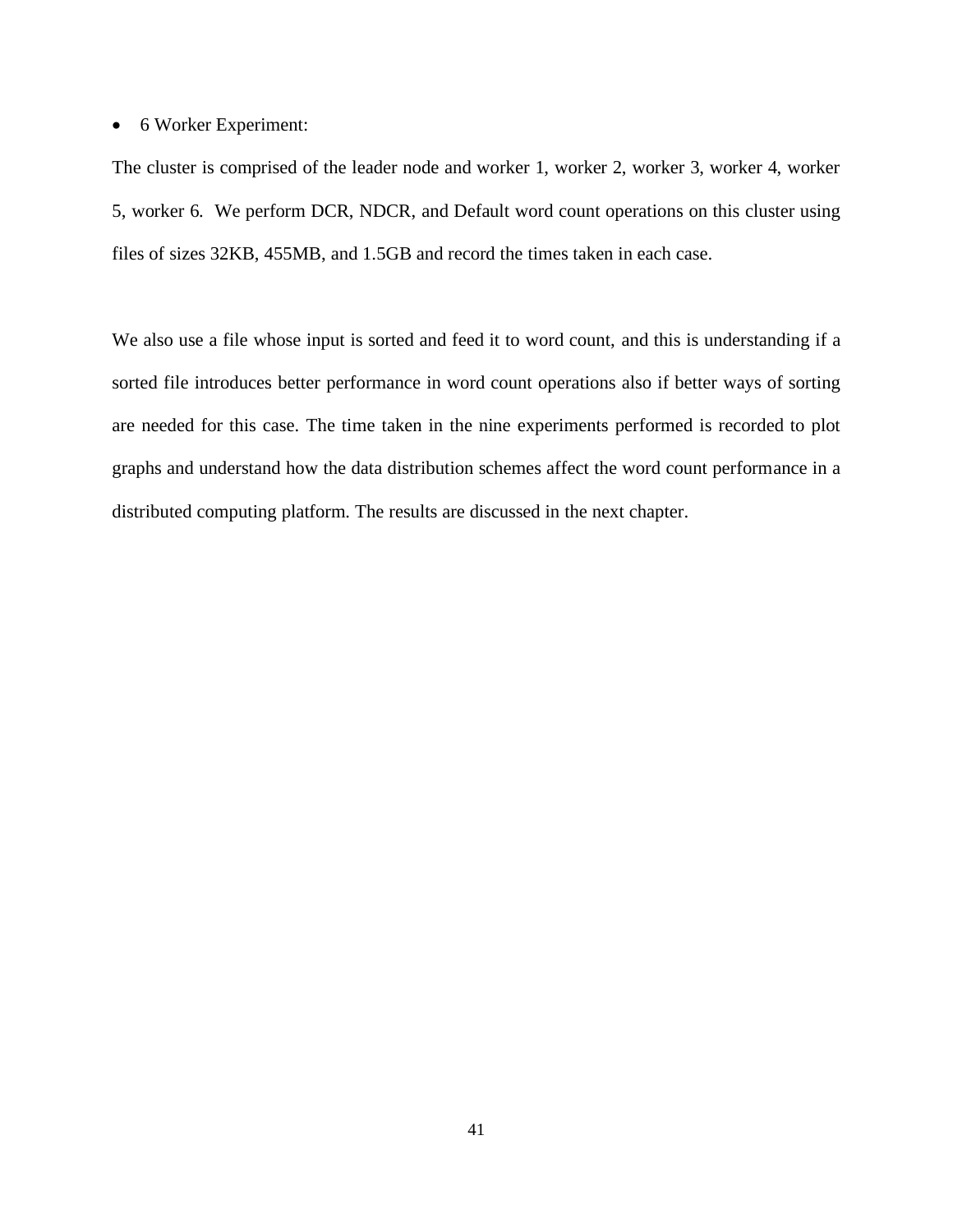### **7. Results**

<span id="page-49-0"></span>The experiments performed on the heterogenous AWS cluster have varying numbers of workers and file sizes used for the word count operations. Three types of data distribution schemes are used for the word count operation: DCR, NDCR, Default. Following are the graphical representations of the performance in each of the data distribution schemes given the number of workers in the cluster and the file size.



• 1.5 GB text file and 2,4,6 workers

<span id="page-49-1"></span>Figure 7: Default Word Count 1.5GB file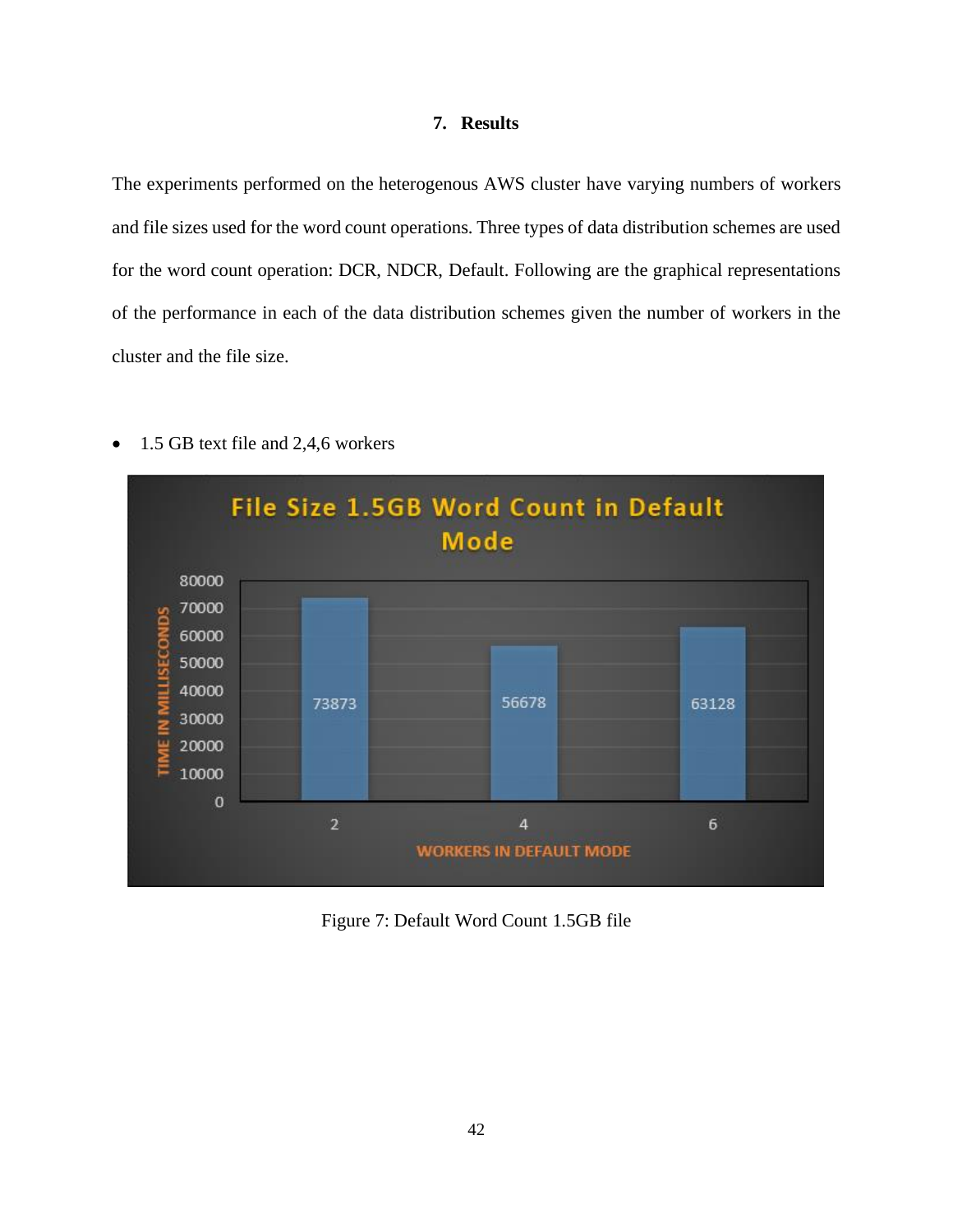

Figure 8: DCR Word Count 1.5GB file

<span id="page-50-0"></span>

<span id="page-50-1"></span>Figure 9:NDCR Word Count 1.5GB file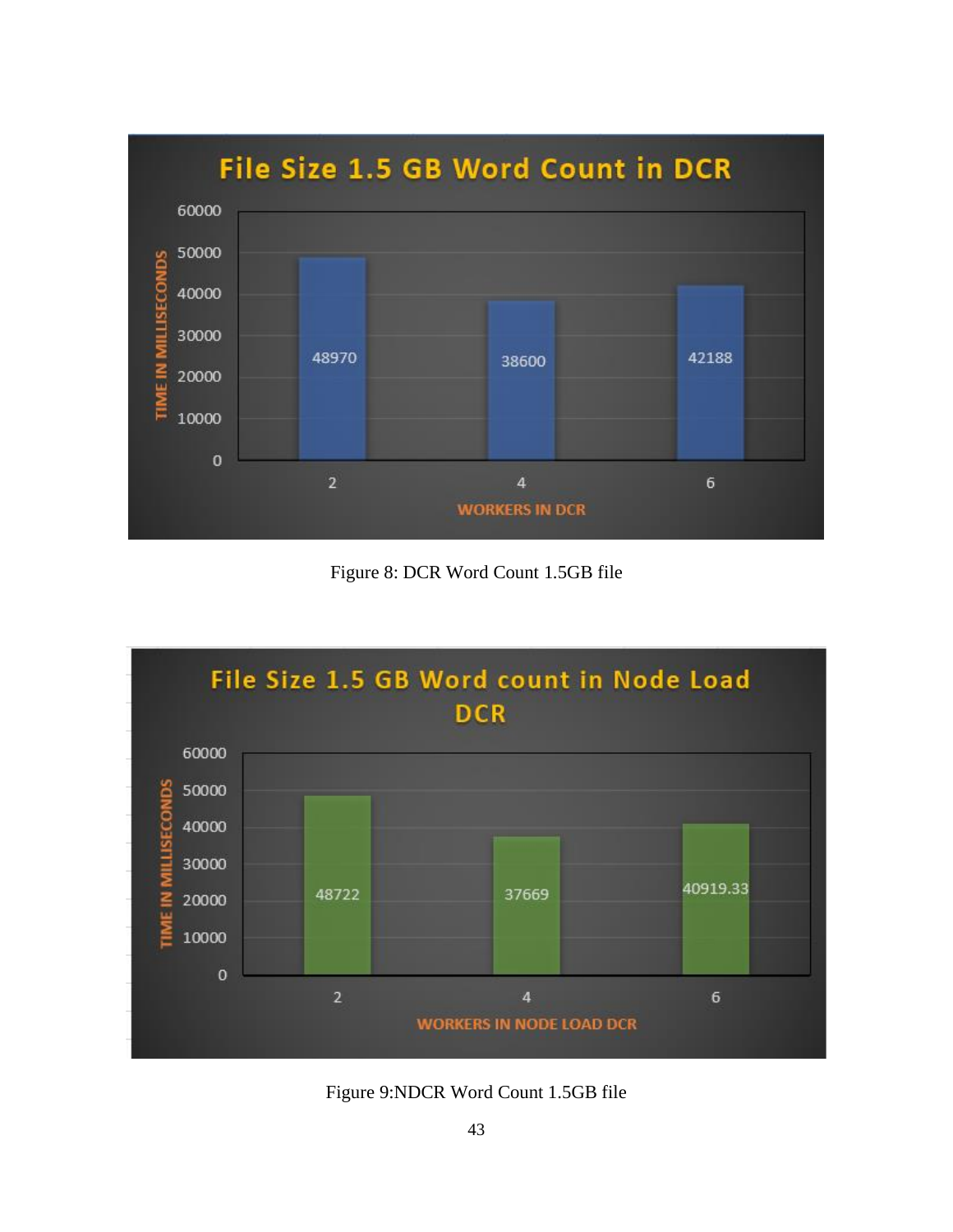• 32KB text file and 2, 4, 6 workers.



Figure 10: Default Word Count 32KB file

<span id="page-51-0"></span>

<span id="page-51-1"></span>Figure 11: DCR Word Count 32KB file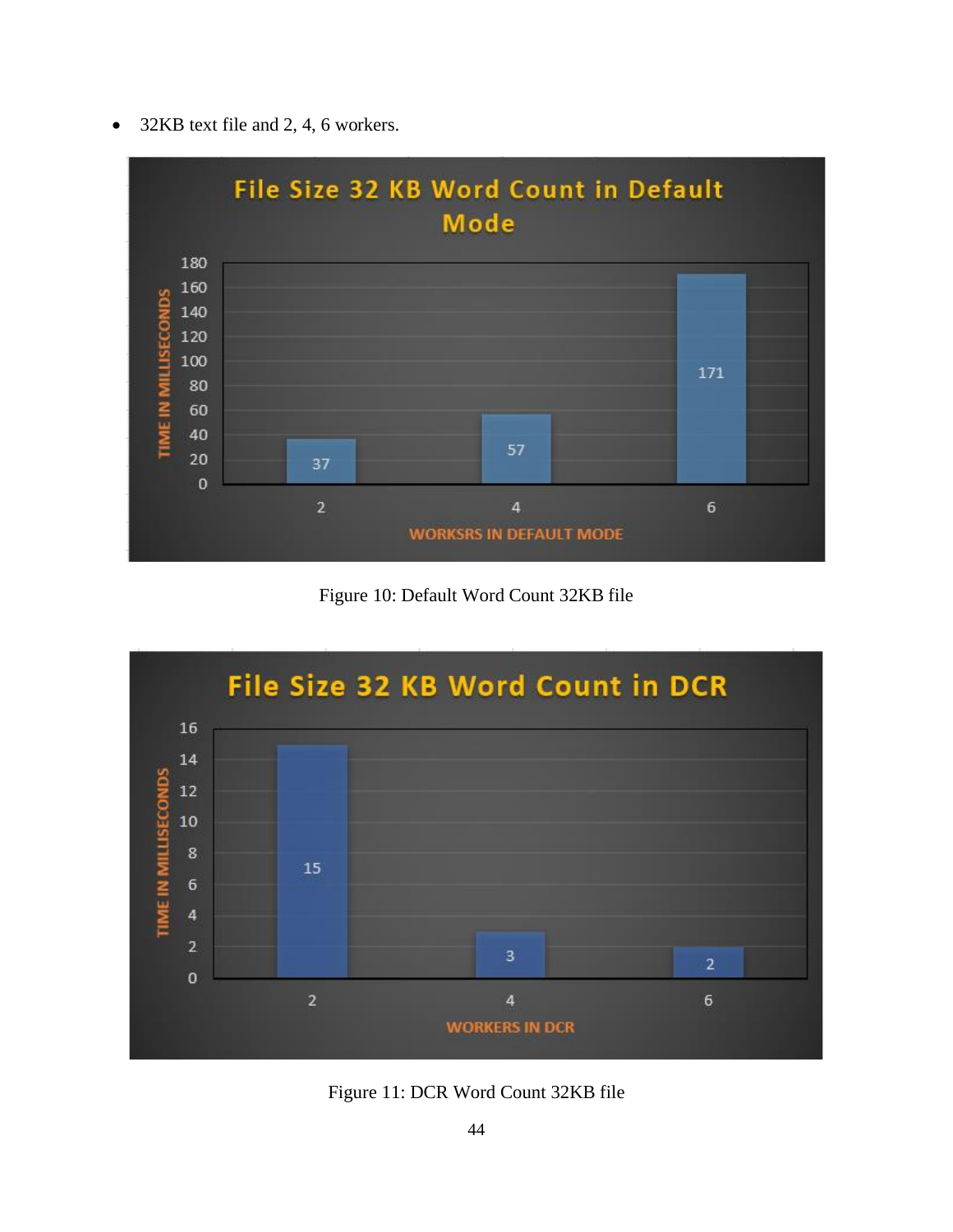

Figure 12: NDCR Word Count 32KB file

<span id="page-52-0"></span>• 455MB text file and 2, 4, 6 workers.



<span id="page-52-1"></span>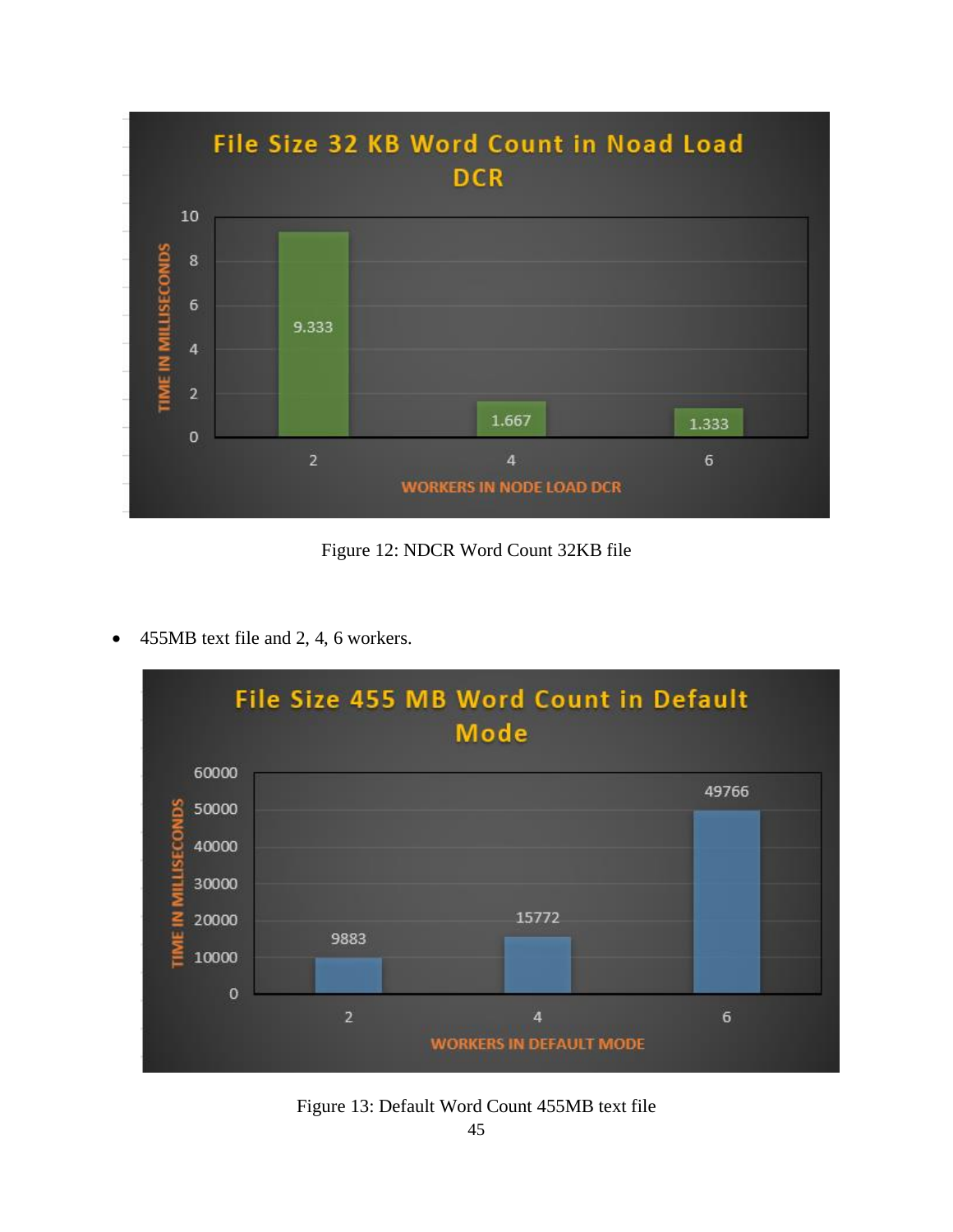

Figure 14: DCR Word Count 455MB file

<span id="page-53-0"></span>

<span id="page-53-1"></span>Figure 15: NDCR Word Count 455MB file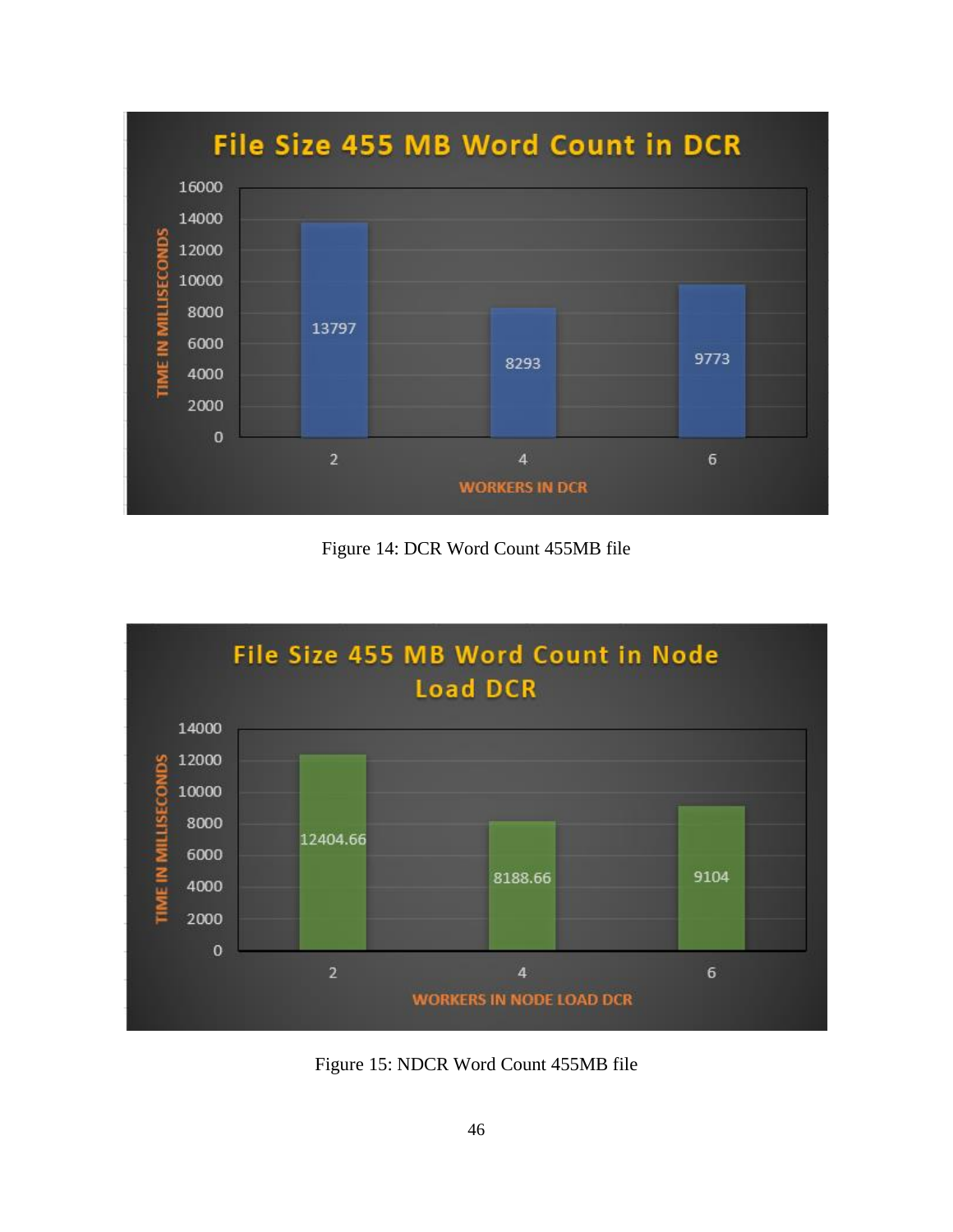The results indicate improved time performance for each file size as the number of workers in the cluster increase. The NDCR is found to performs better in terms of the time taken over the DCR and Default. In every case, whether DCR / NDCR / Default, with the increasing number of workers, the performance increases. The NDCR times for each case are the average of three iterations of the NDCR Word Count operation.

## NDCR > DCR> Default

# Figure 16: Performance comparisons of Data Distribution Schemes

<span id="page-54-0"></span>Using a sorted file sorted just based on the words, does not yield any better performance than the default word count operations, strongly suggesting better ways of sorting the data is needed to achieve key-based data locality in a cluster.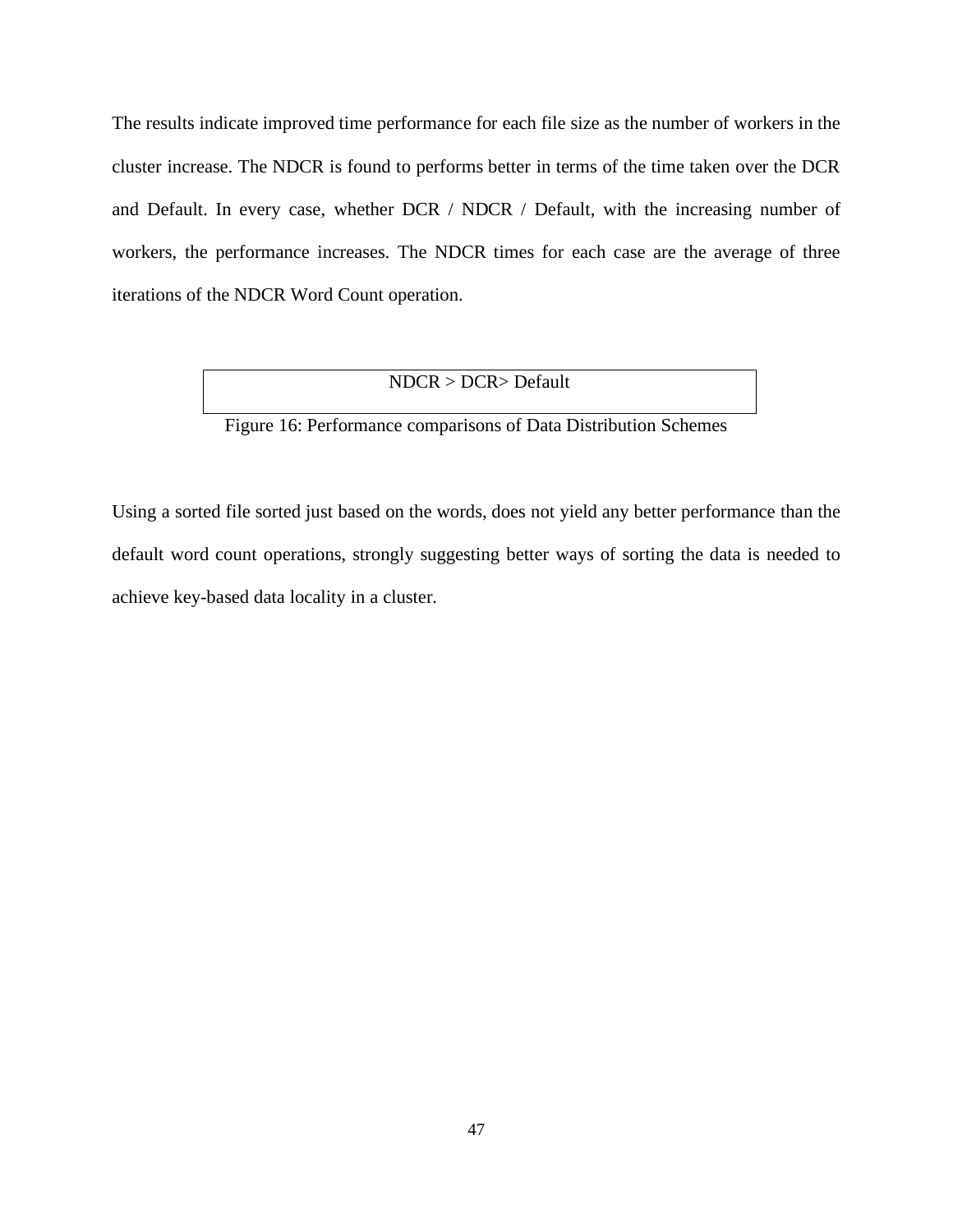#### **8. Conclusions and Future Work**

<span id="page-55-0"></span>This thesis proposes an idea to dynamically improve the data compute ratios of the worker nodes while also considering their compute capabilities in the first place to enhance the performance of heterogeneous clusters in the cloud. The traditional data distribution method assumes the same compute capabilities for all the worker nodes, which affects the performance in the heterogeneous cloud. The proposed solution bases the nodes' computing capacities based on their speeds of execution and their dynamically varying workloads.

Nine experiments were conducted with varying cluster workers, different file sizes, and different data distribution schemes to verify the improvements. It is seen with the dynamically changing workloads for the worker nodes the time taken for the word count operations decreases with an increasing number of workers. The NDCR word count operations perform better than DCR word count operations for files of a particular size. It is observed with the growing file sizes, the time taken for the operation increases across the different clusters; however, there is a decrease in time taken within a cluster with an increasing number of workers.

Default's performance is the least when compared with the DCR and NDCR word count operations. This is because the heterogeneity of the cluster is not considered during the task execution. The improved data locality in the case of NDCR and DCR data distribution schemes improves the performance by decreasing the time taken for the task in a cluster. There are considerable improvements in the performance. Even though a very significant increase might be due to the data sizes used in the experiment, the nodes may have gone through any network bottleneck during the calibration phase, and this investigation is for future work. Replication for fault tolerance can also affect the data computation ratio, which will be investigated in future work, data locality can be improved by handling the slow nodes and replication factor being addressed.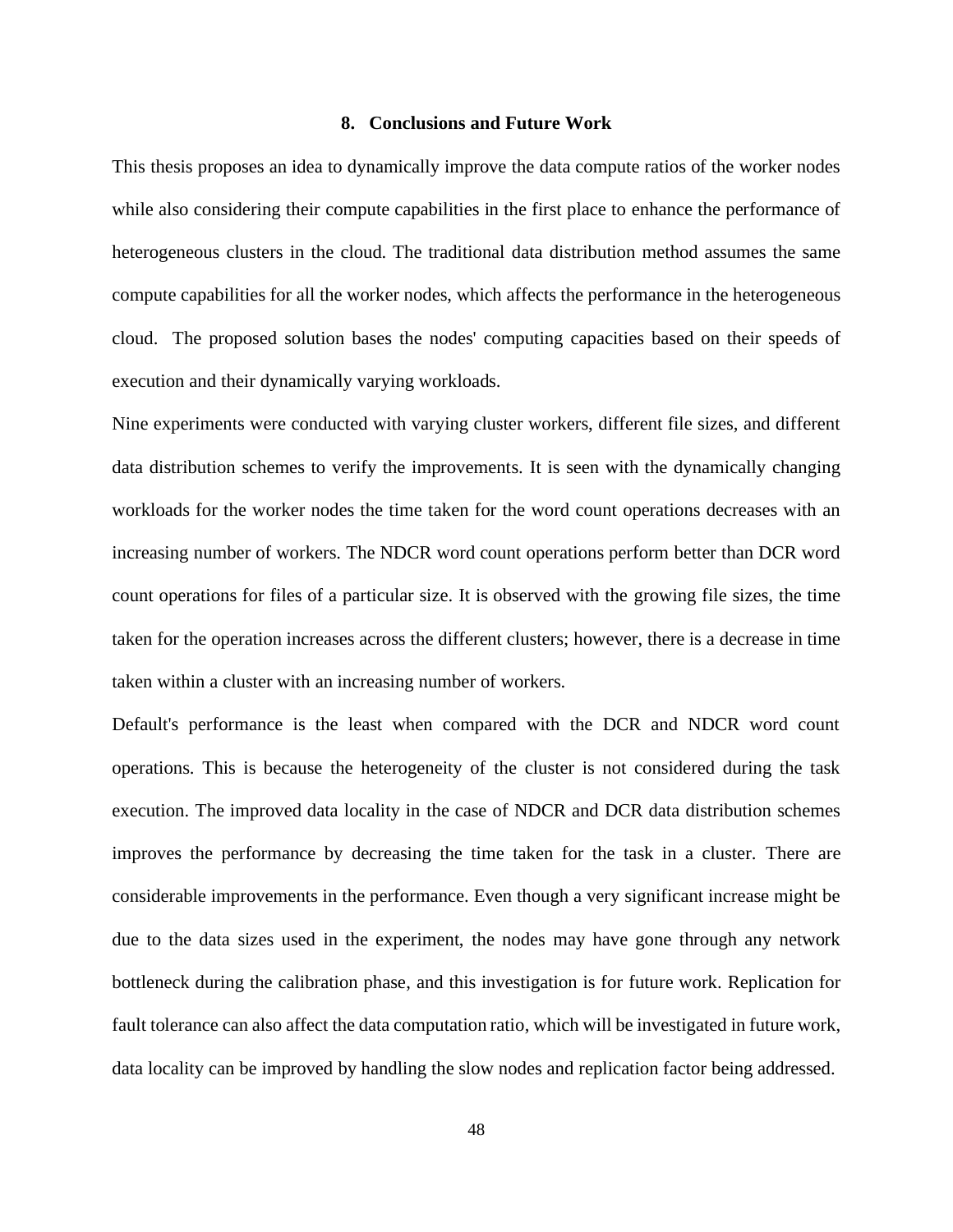#### **References**

- <span id="page-56-0"></span>[1] **"Investigation of data locality and fairness in MapReduce** [Conference] / auth. Z. Guo G. Fox, and M. Zhou // HPDC. - Delft : ACM, 2012. - pp. 25-32.
- [2] **A review on Hadoop–HDFS infrastructure extensions** [Conference] / auth. Chitharanjan A. Kala Karun and K. // ICT. - Tamil Nadu : IEEE, 2013. - pp. 132-137.
- [3] **Adaptive Dynamic Data Placement Algorithm for Hadoop in Heterogeneous Environments.** [Journal] / auth. Avishan Sharafi and Ali Rezaee // Journal of Advances in Computer Engineering and Technology. - 2016. - 4 : Vol. 2. - pp. 17-34.
- [4] **BAR: An efficient data locality driven task scheduling algorithm for cloud computing** [Conference] / auth. J. Jin J. Luo, A. Song, F. Dong, and R. Xiong // CCGRID. - NewPort Beach : IEEE, 2011. - pp. 295-304.
- [5] **CoHadoop: Flexible data placement and its exploitation in Hadoop** [Journal] / auth. M. Y. Eltabakh Y. Tian, F. Ozcan, R. Gemulla, A. Krettek, and J. McPherson // Proc. VLDB Endow.. - 2011. - 9 : Vol. 4. - pp. 575-585.
- [6] **Data placement for scientific applications in distributed environments** [Conference] / auth. A. Chervenak E. Deelman, M. Livny, M.-H. Su, R. Schuler, S. Bharathi,G. Mehta, and K. Vahi // GRID. - Austin : IEEE, 2007. - pp. 267-274.
- [7] **Improving MapReduce performance through data placement in heterogeneous Hadoop clusters** [Conference] / auth. J. Xie S. Yin, X. Ruan, Z. Ding, Y. Tian, J. Majors, A. Manzanares, and X. Qin // IPDPS 2010. - Atlanta : IEEE, 2010. - pp. 1-9.
- [8] **Investigation of data locality and fairness in MapReduce** [Conference] / auth. Z. Guo G. Fox, and M. Zhou // HPDC'12. - Delft : ACM, 2012. - pp. 25-32.
- 49 [9] **Maximizing data locality in distributed systems** [Journal] / auth. F. Chung R. Graham,